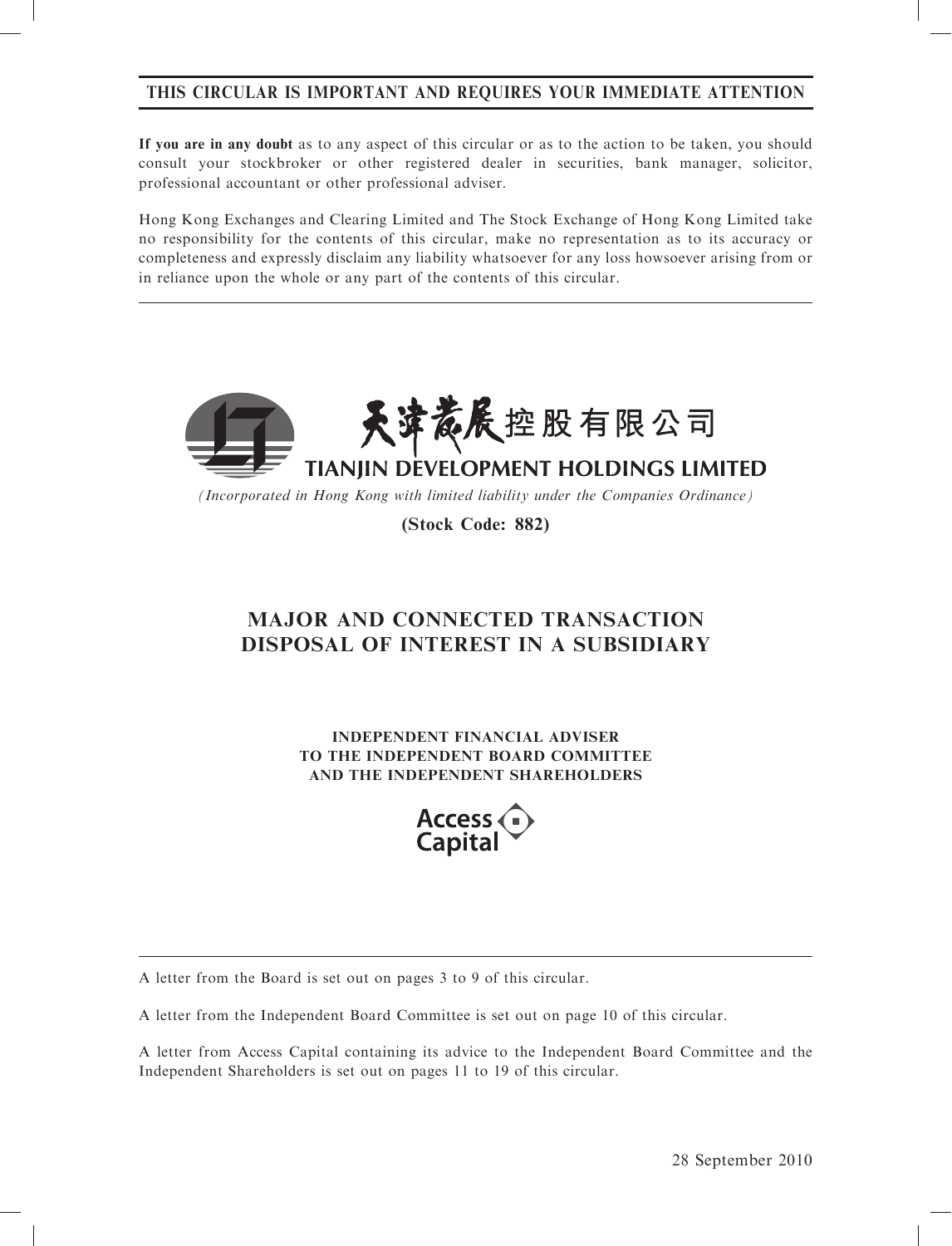# **CONTENTS**

# Pages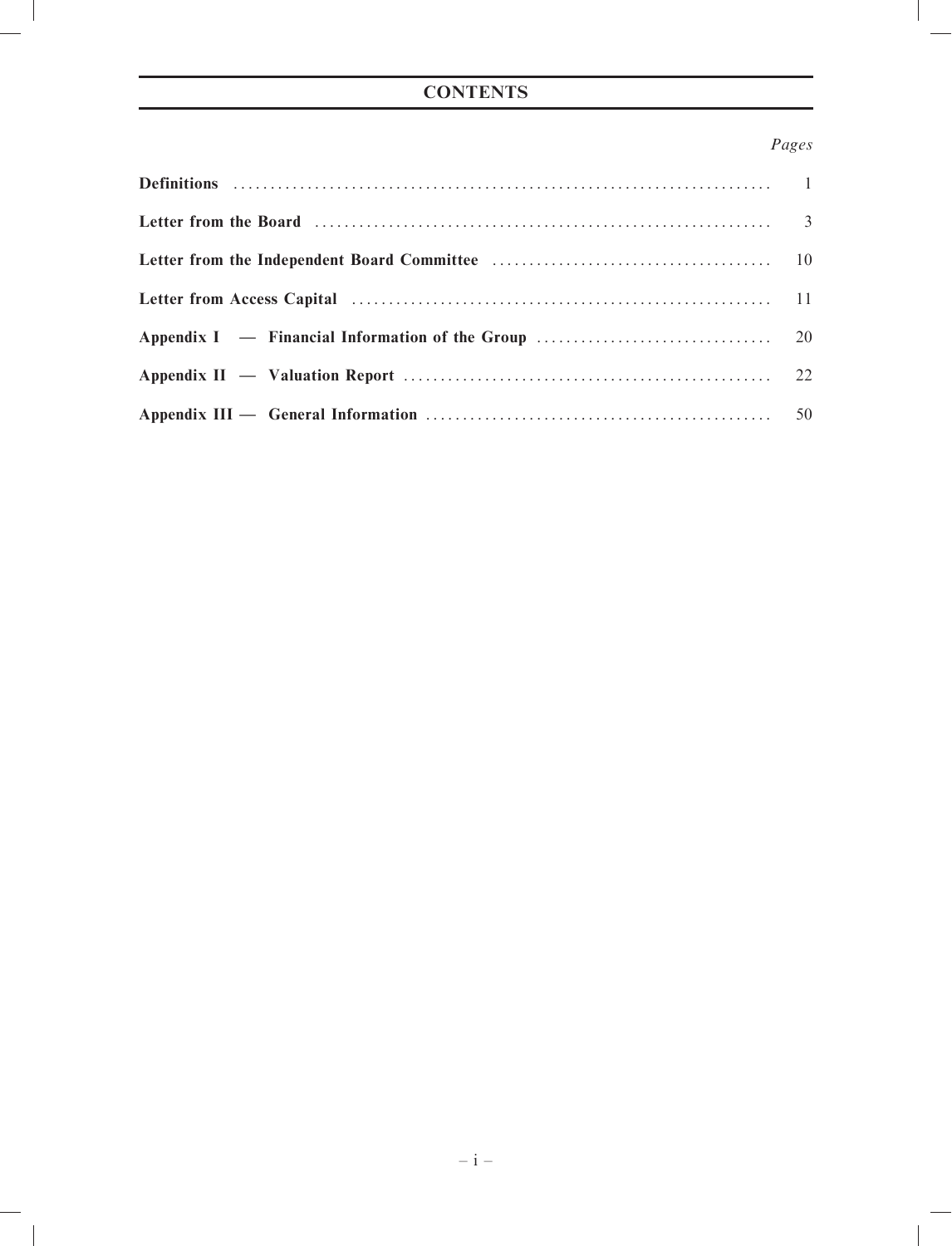# DEFINITIONS

In this circular, the following expressions have the following meanings unless the context requires otherwise:

| "Access Capital"                     | Access Capital Limited, a corporation licensed to carry out<br>Type 1 (dealing in securities), Type 4 (advising on securities),<br>Type 6 (advising on corporate finance) and Type 9 (asset<br>management) regulated activities<br>under the<br>SFO,<br>the<br>independent financial adviser to the Independent Board<br>Committee and the Independent Shareholders in respect of the<br>Disposal; |
|--------------------------------------|----------------------------------------------------------------------------------------------------------------------------------------------------------------------------------------------------------------------------------------------------------------------------------------------------------------------------------------------------------------------------------------------------|
| "Agreement"                          | the agreement dated 23 August 2010 entered into between Wintel<br>Knight and Eastern Outer Ring Road Company in respect of the<br>Disposal;                                                                                                                                                                                                                                                        |
| "associate(s)"                       | has the meaning ascribed thereto under the Listing Rules;                                                                                                                                                                                                                                                                                                                                          |
| "Board"                              | the board of Directors;                                                                                                                                                                                                                                                                                                                                                                            |
| "Company"                            | Tianjin Development Holdings Limited, a company incorporated<br>in Hong Kong with limited liability, the shares of which are listed<br>on the Stock Exchange;                                                                                                                                                                                                                                      |
| "connected person(s)"                | has the meaning ascribed thereto under the Listing Rules;                                                                                                                                                                                                                                                                                                                                          |
| "Directors"                          | the directors of the Company;                                                                                                                                                                                                                                                                                                                                                                      |
| "Disposal"                           | the disposal of 83.9308% equity interest in Jinzheng by Wintel<br>Knight to Eastern Outer Ring Road Company pursuant to the<br>terms and conditions in the Agreement;                                                                                                                                                                                                                              |
| "Eastern Outer Ring<br>Road Company" | Tianjin Eastern Outer Ring Road Co., Ltd. (天津市外環東路有限<br>公司), a State-owned limited liability company established under<br>the laws of the PRC and a wholly-owned subsidiary of the Road<br>Bureau of the Tianjin Municipality (天津市市政公路管理局);                                                                                                                                                        |
| "Group"                              | the Company and its subsidiaries;                                                                                                                                                                                                                                                                                                                                                                  |
| "Hong Kong"                          | the Hong Kong Special Administration Region of the PRC;                                                                                                                                                                                                                                                                                                                                            |
| "Independent Board<br>Committee"     | of independent non-executive<br>the<br>committee<br>Directors,<br>consisting of Dr. Cheng Hon Kwan, Mr. Mak Kwai Wing and<br>Ms. Ng Yi Kum, Estella formed to advise the Independent<br>Shareholders in respect of the Disposal, the Agreement and the<br>transactions contemplated thereunder;                                                                                                    |
| "Independent<br>Shareholders"        | all the Shareholders as no Shareholder is required to abstain<br>from voting in relation to the approval of the Disposal;                                                                                                                                                                                                                                                                          |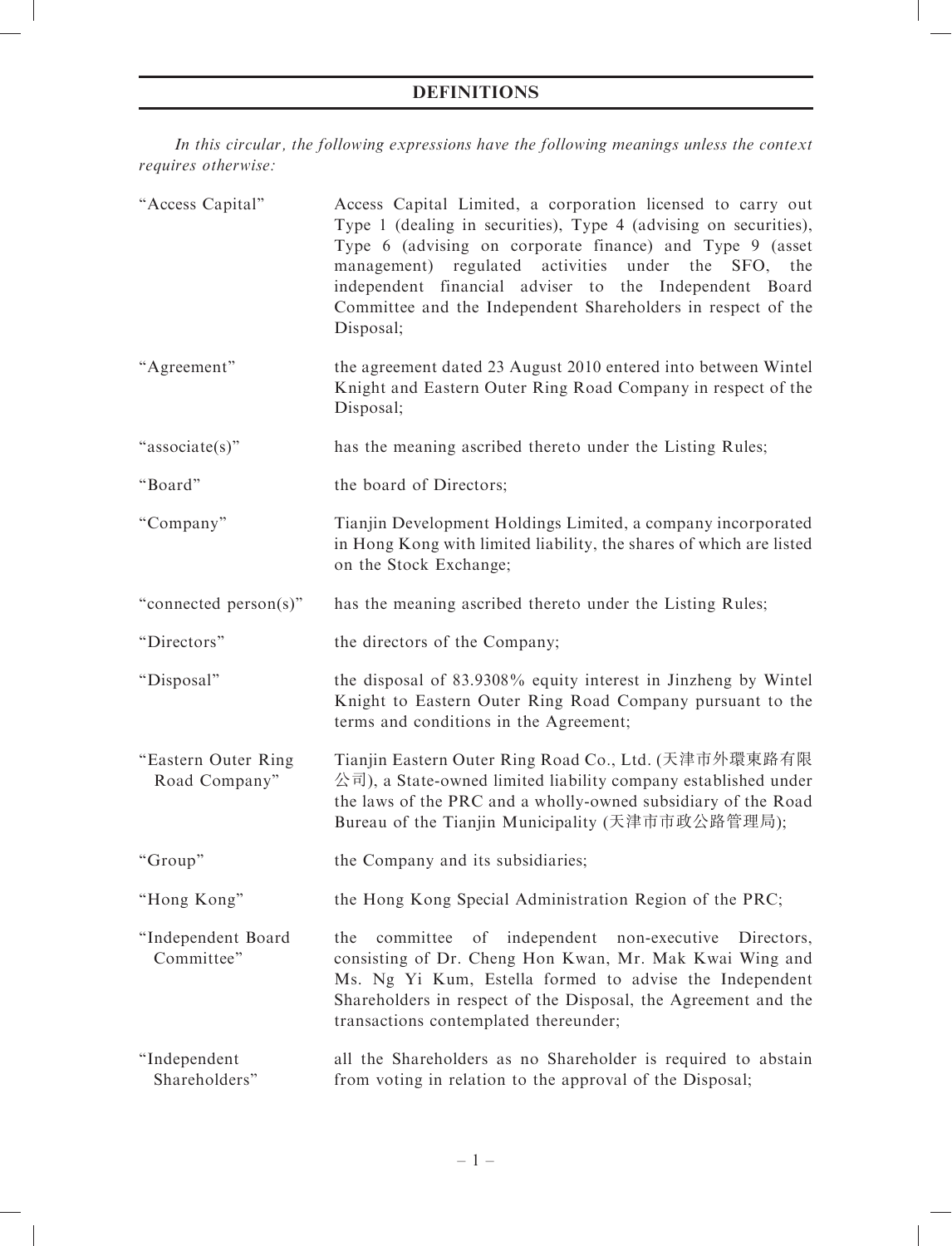# DEFINITIONS

| "independent third<br>$party(ies)$ " | person(s) not being connected person(s) of the Company;                                                                                                                                                                                                   |
|--------------------------------------|-----------------------------------------------------------------------------------------------------------------------------------------------------------------------------------------------------------------------------------------------------------|
| "Jinzheng"                           | 天津津政交通發展有限公司 (Tianjin Jinzheng Transportation<br>Development Company Limited*), a sino-foreign cooperative<br>joint venture incorporated in the PRC which is owned as to<br>83.9308% by Wintel Knight and 16.0692% by Eastern Outer<br>Ring Road Company; |
| "Latest Practicable<br>Date"         | 24 September 2010, being the latest practicable date prior to the<br>printing of this circular for ascertaining certain information<br>contained herein;                                                                                                  |
| "Listing Rules"                      | the Rules Governing the Listing of Securities on the Stock<br>Exchange;                                                                                                                                                                                   |
| "PRC"                                | the People's Republic of China, excluding Hong Kong, Macau<br>and Taiwan for the purposes of this circular;                                                                                                                                               |
| "RMB"                                | Renminbi, the lawful currency of the PRC;                                                                                                                                                                                                                 |
| "SFO"                                | the Securities and Futures Ordinance (Chapter 571 of the Laws<br>of Hong Kong);                                                                                                                                                                           |
| "Share $(s)$ "                       | share(s) of $HK\$0.10$ each in the share capital of the Company;                                                                                                                                                                                          |
| "Shareholder(s)"                     | holder(s) of the ordinary share(s) of the Company;                                                                                                                                                                                                        |
| "Stock Exchange"                     | the Stock Exchange of Hong Kong Limited;                                                                                                                                                                                                                  |
| "Tianjin SASAC"                      | State-owned Assets Supervision and Administration Commission<br>of Tianjin Municipal Government;                                                                                                                                                          |
| "Tsinlien"                           | Tsinlien Group Company Limited, a substantial Shareholder<br>which is interested in approximately 54.05% of the issued share<br>capital of the Company;                                                                                                   |
| "Valuer" or "Jinxin"                 | Tianjin Huaxia Jinxin Assets Valuation Company Limited* (天<br>津華夏金信資產評估有限公司), an independent third party and a<br>valuer firm with asset valuation qualification in the PRC;                                                                              |
| "Wintel Knight"                      | Wintel Knight Holdings Limited, a company incorporated under<br>the laws of Hong Kong and a wholly-owned subsidiary of the<br>Company;                                                                                                                    |
| $\lq\lq 0$ $\lq$                     | per cent.                                                                                                                                                                                                                                                 |

\* For identification purpose only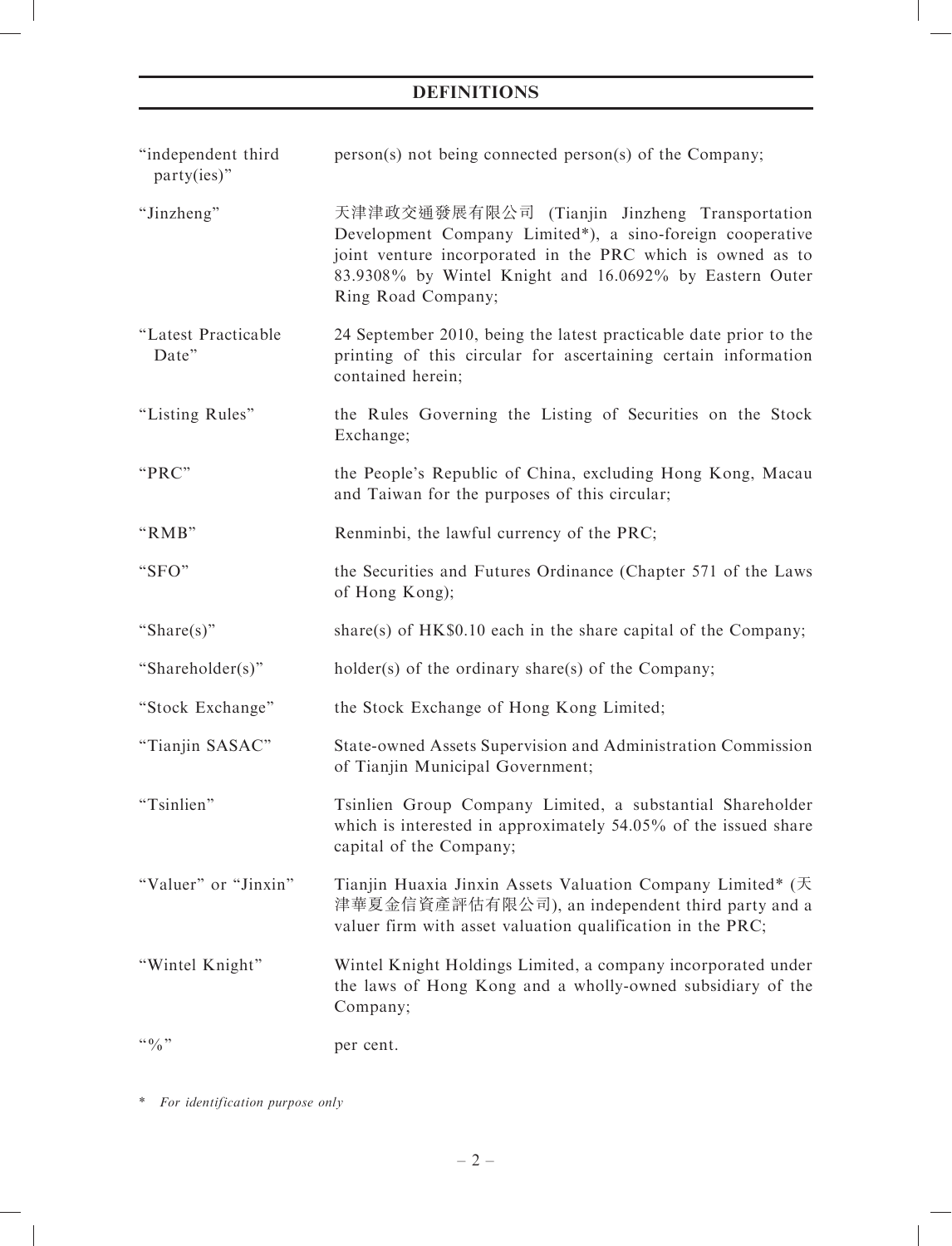

(Incorporated in Hong Kong with limited liability under the Companies Ordinance)

(Stock Code: 882)

Executive directors: Mr. Yu Rumin (Chairman) Mr. Wu Xuemin (General Manager) Mr. Dai Yan Mr. Zheng Daoquan Dr. Wang Jiandong Mr. Bai Zhisheng Mr. Zhang Wenli Mr. Sun Zengyin Dr. Gong Jing Mr. Wang Zhiyong

Suites 3607–13 36/F, China Merchants Tower Shun Tak Centre 168–200 Connaught Road Central Hong Kong

Non-executive directors: Mr. Cheung Wing Yui Dr. Eliza Chan Ching Har

Independent non-executive directors: Dr. Cheng Hon Kwan Mr. Mak Kwai Wing Ms. Ng Yi Kum, Estella

28 September 2010

Registered office:

To the Shareholders

Dear Sir or Madam,

# MAJOR AND CONNECTED TRANSACTION DISPOSAL OF INTEREST IN A SUBSIDIARY

### INTRODUCTION

Reference is made to the announcement of the Company dated 23 August 2010 in relation to the Disposal.

The purpose of this circular is, inter alia, (i) to provide you with further information relating to the Disposal, the Agreement and the transactions contemplated thereunder; and (ii) to set out the opinions and recommendations of the Independent Board Committee and Access Capital.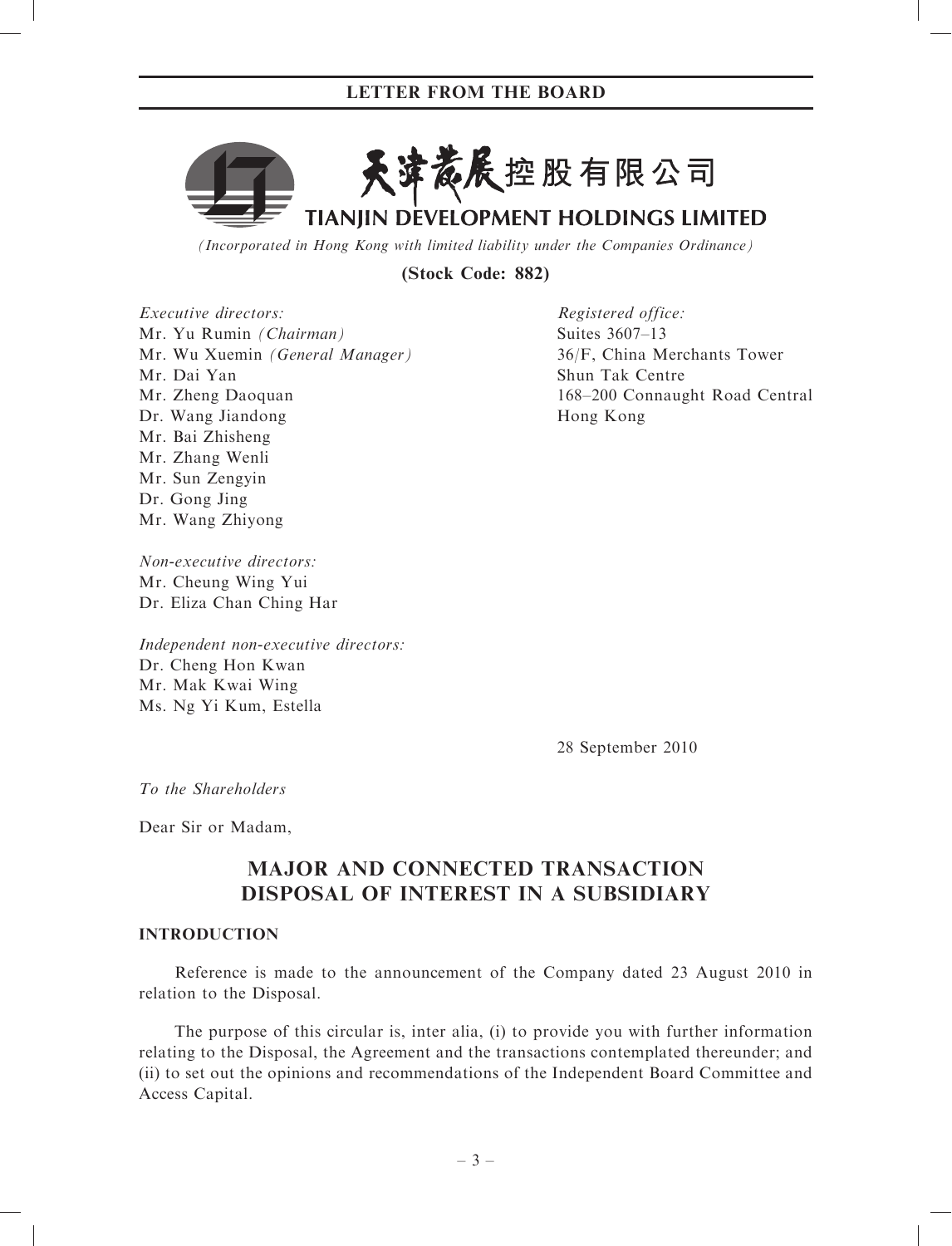### THE DISPOSAL

On 23 August 2010, Wintel Knight, a wholly-owned subsidiary of the Company, and Eastern Outer Ring Road Company entered into the Agreement pursuant to which Wintel Knight agreed to sell all its 83.9308% equity interest in Jinzheng to Eastern Outer Ring Road Company at a consideration of RMB1,198,992,520, subject to the terms and conditions of the Agreement. Upon completion of the Disposal, Jinzheng will cease to be a subsidiary of the Company and the Company will cease to have any interest in Jinzheng.

# THE AGREEMENT

# Date

23 August 2010

# Parties

(1) Vendor: Wintel Knight, a wholly-owned subsidiary of the Company

(2) Purchaser: Eastern Outer Ring Road Company

# Information on Jinzheng

Jinzheng is a sino-foreign cooperative joint venture incorporated in the PRC with limited liability and has a registered capital of RMB735,706,200. Jinzheng is owned as to 83.9308% by Wintel Knight and 16.0692% by Eastern Outer Ring Road Company. Jinzheng is principally engaged in operating the Eastern Outer Ring Road in Tianjin, the PRC.

In accordance with the generally accepted accounting principles in Hong Kong, the (losses)/profits before and after taxation of Jinzheng for the years ended 31 December 2008 and 31 December 2009 are set out in the following table:

|                               | Year ended     | Year ended  |
|-------------------------------|----------------|-------------|
|                               | 31 December    | 31 December |
|                               | 2009           | 2008        |
|                               | <i>HKD'000</i> | HKD'000     |
| (Loss)/profit before taxation | (545, 919)     | 60,882      |
| (Loss)/profit after taxation  | (552, 205)     | 48,574      |

The net asset value of Jinzheng was approximately RMB1,442 million as at 31 December 2009. On 30 August 2010, dividend payable of RMB100 million was settled by Jinzheng to Wintel Knight, accordingly the net book value of the Company's interest in Jinzheng as at the Latest Practicable Date will decrease by the same to approximately RMB1,110 million excluding the result of Jinzheng for the period from 1 January 2010 to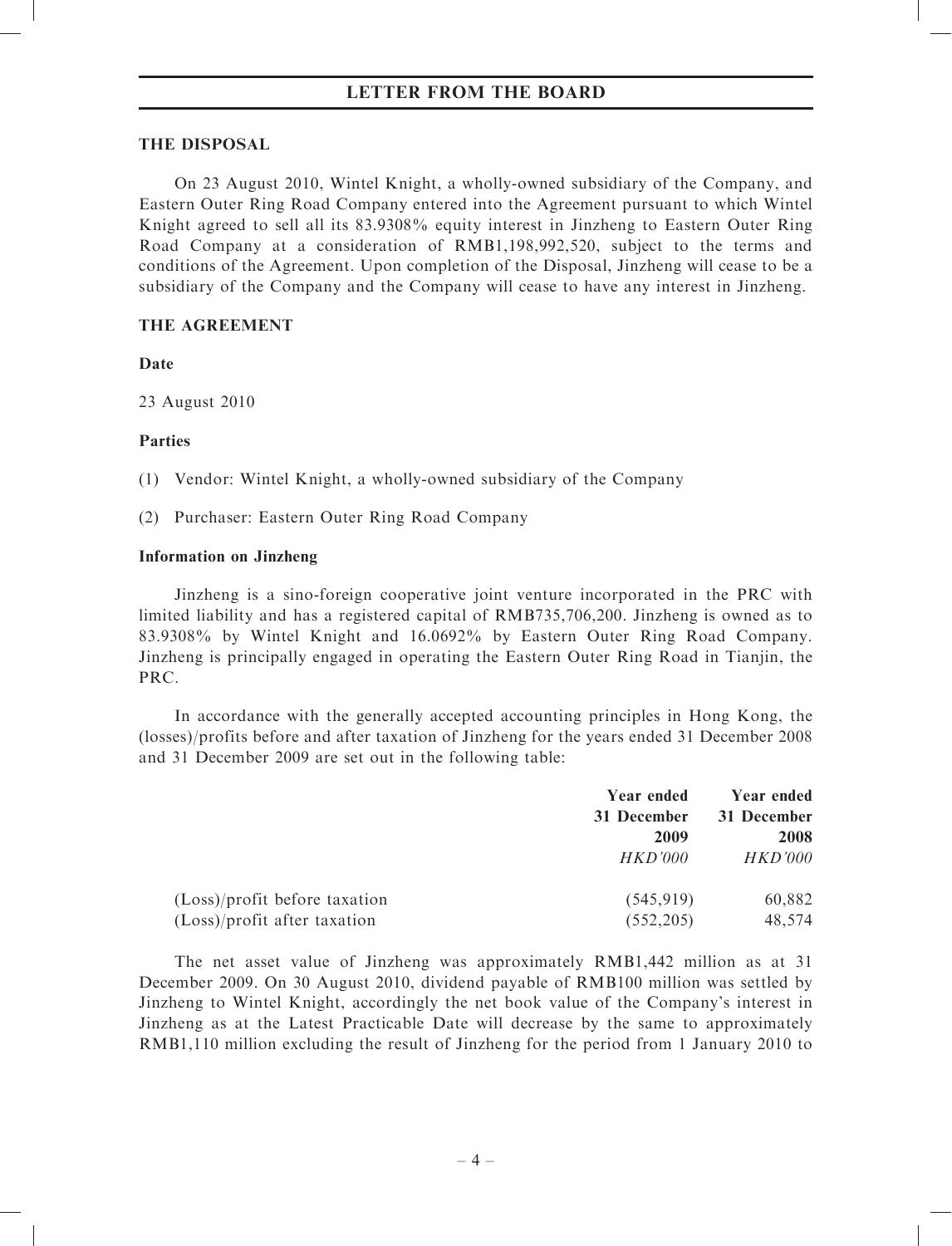the Latest Practicable Date. According to the valuation report prepared by the Valuer based on cost method for the purpose of the Disposal, the net asset value of Jinzheng was approximately RMB1,428 million as at 31 December 2009.

### Consideration

The consideration for the Disposal is RMB1,198,992,520 which has been arrived at after arm's length negotiations between the parties with reference to the fair value of the 83.9308% equity interest in Jinzheng as at 31 December 2009 as per the valuation report mentioned above.

The consideration shall be paid in full by cash by Eastern Outer Ring Road Company to Wintel Knight within 5 business days (or such other date as the parties may agree but in any event should not be over 6 months after completion) after completion of the Disposal.

### Conditions and Completion

Completion of the Disposal shall be conditional upon the following conditions unless otherwise waived by written consent of the parties:

- (i) the valuation of state-owned asset relating to the Disposal has been completed and approved by Tianjin SASAC;
- (ii) Tianjin SASAC has approved the Disposal;
- (iii) other relevant PRC government authority has approved the Disposal;
- (iv) the relevant business license has been issued by the business registration authority or the business registration procedure of Jinzheng has been commenced;
- (v) the Company has fulfilled the relevant disclosure requirements and/or the passing of necessary resolution(s) by the independent shareholders at a general meeting of the Company approving the Disposal pursuant to the Listing Rules and/or made all relevant announcement disclosures; and
- (vi) the board of directors and/or shareholders of Wintel Knight has/have approved the Disposal pursuant to the relevant legal requirements and/or the articles of association of Wintel Knight.

If any of the conditions have not been satisfied or otherwise waived by mutual written consent of the parties by 31 December 2010, the parties shall then negotiate to come up with proposals which shall be in writing, otherwise the Agreement shall terminate and both parties shall not be in breach of the Agreement.

# Other Term(s)

The Agreement shall only become effective after the same shall be approved by Tianjin SASAC and other relevant PRC government authorities.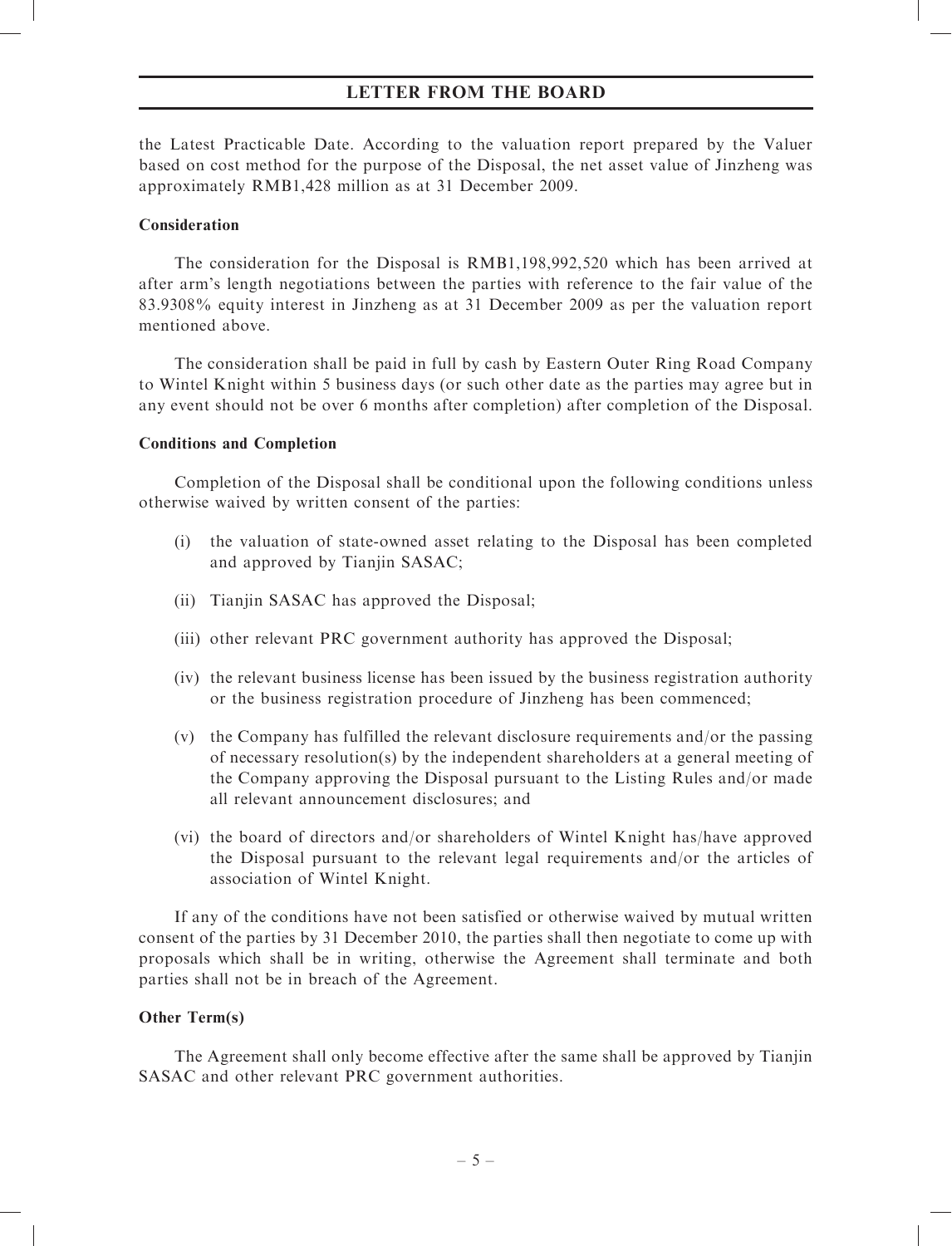### APPROVAL FROM TIANJIN SASAC

On 1 September 2010, Tianjin SASAC has issued a written approval that the Disposal can be implemented by and in accordance with the terms of the Agreement.

### THE REASONS FOR AND BENEFITS OF THE DISPOSAL

On 18 December 2008, the State Council in the PRC promulgated the ''Notice on Implementing Reforms on Prices of Refined Products and Tax'' (Guo Fa No: [2008] 37) for the establishment of an improved pricing mechanism of finished oil and standardization of traffic tax rates policy. In order to conform to such national policy, the Tianjin Road Construction and Vehicle Passing Levy Office promulgated the ''Notice of Suspension of Levy on Tianjin Road Construction and Vehicle Passing Fee'' on 31 December 2009 which took effect on 1 January 2010 and since then, Jinzheng has not received any toll revenue and will not receive any in the future.

In view of the above, exit from the toll-road operations is an apparently logical choice of the Company and the Disposal would be in the best interest of the Company and the Shareholders.

The Directors are of the view that the Disposal could enhance the Company's competitiveness and will result in the following benefits:

- (a) the Company will utilize the proceeds from the Disposal to invest other potential business with prosperous growth;
- (b) through the Disposal, the Company will have more resources to re-establish its core business with a view to enhancing competitiveness; and
- (c) by focusing on acquiring good assets, the Company will have even stronger balance sheet than before.

The Directors (including the independent non-executive Directors) consider that the terms of the Disposal are on normal commercial terms and are fair and reasonable and are in the interests of the Company and the Shareholders as a whole.

### Use of proceeds from the Disposal

The Company intends to use the sale proceeds for acquiring other business with potential growth prospectus. At the moment, no specific target is identified yet.

# FINANCIAL EFFECTS OF THE DISPOSAL

### Earnings

Upon completion of the Disposal, the Company is expected to recognize an estimated gain of approximately HK\$318 million being the sum of (a) the consideration of the Disposal less the total of: (i) the net book value of the Company's equity interest in Jinzheng as at the completion date; (ii) expenses incurred from the Disposal; (iii) any taxes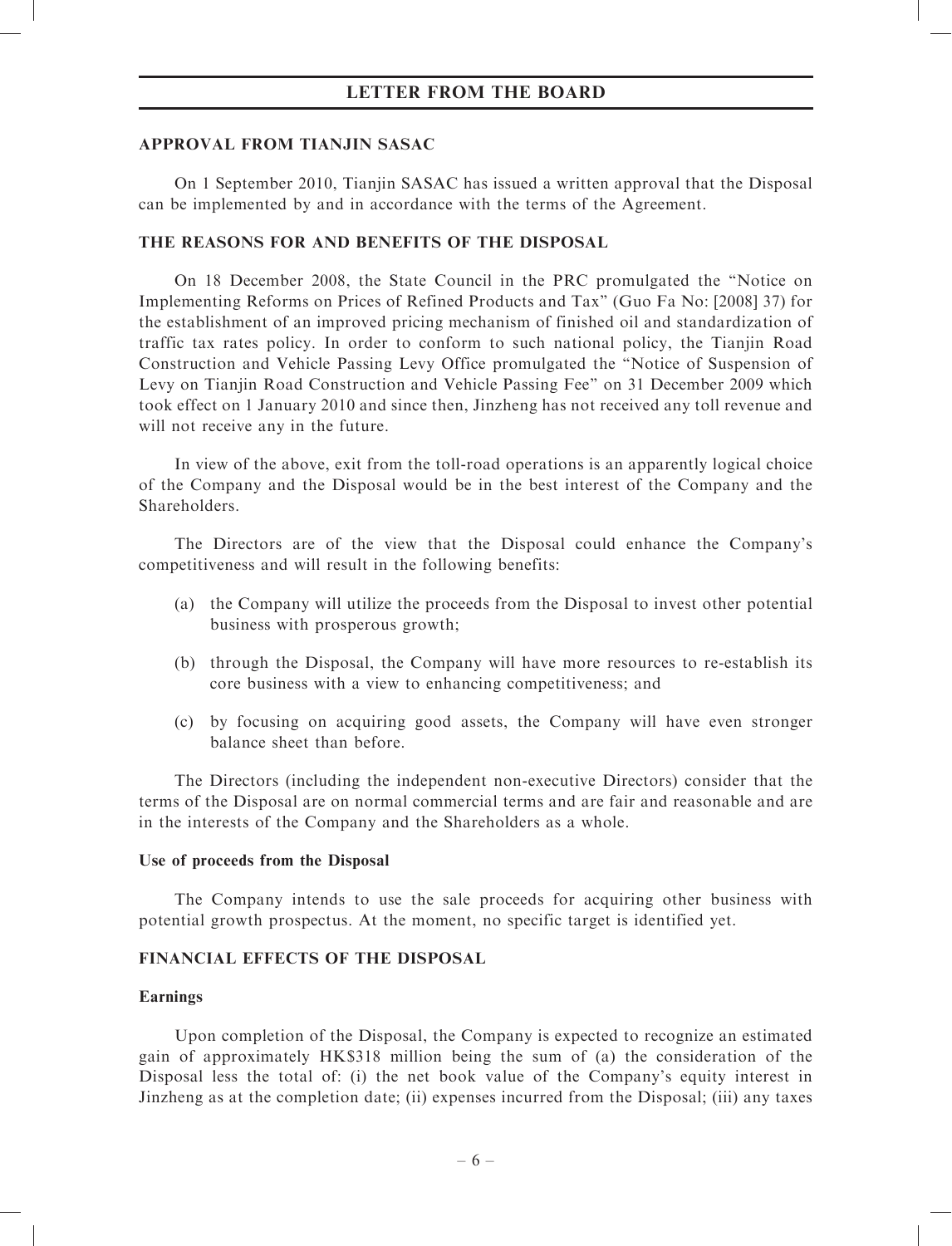relating to the Disposal; and (b) the exchange reserve to be released from deconsolidation of the Company's equity interest in Jinzheng as at the date of completion of the Disposal. The actual amount of the gain on the Disposal will depend on the actual book value of the Company's interest in Jinzheng and exchange reserve to be released upon completion of the Disposal.

Although Jinzheng has not received any toll revenue from Eastern Outer Ring Road in Tianiin since 1 January 2010, the Company continued to bear its maintenance cost and as a result, the toll-road operations recorded a loss. The Group will not share any losses from Jinzheng upon completion of the Disposal.

### Assets and liabilities

Upon completion of the Disposal, Jinzheng will cease to be a subsidiary of the Company and its financial result will not be consolidated into the Group's consolidated financial statements. Accordingly based on the unaudited financial position of Jinzheng as at 30 June 2010 and the possible movement of Jinzheng's net assets value prior to the completion of the Disposal to estimate the impact on balance sheet of the Group, the total assets of the Group will be decreased; the total liabilities of the Group will be decreased slightly; and the net assets value of the Group will be decreased slightly thereafter.

### GENERAL

The principal activity of the Company is investment holding. The Group is principally engaged in (i) utilities operations including supply of water, electricity and heat and thermal power; (ii) commercial properties, basically hotel operations; and (iii) strategic and other investments including investments in associates of the Group, principally engaged in the production, sale and distribution of winery products, elevators and escalators and provision of port services.

The principal activity of Eastern Outer Ring Road Company is operating the Outer Ring Road in Tianjin, the PRC.

As no Director has a material interest in the Disposal, none of them were required to abstain from voting on the board resolution.

### LISTING RULES IMPLICATIONS

As the applicable percentage ratio calculated in accordance with Rule 14.07 of the Listing Rules exceeds 25% but is less than 75%, the Disposal constitutes a major transaction for the Company under Chapter 14 of the Listing Rules and is conditional upon approval by Shareholders.

As at the Latest Practicable Date, Eastern Outer Ring Road Company is holding approximately 16.0692% equity interest in Jinzheng and is therefore a connected person of the Company under Chapter 14A of the Listing Rules. Accordingly, the Disposal also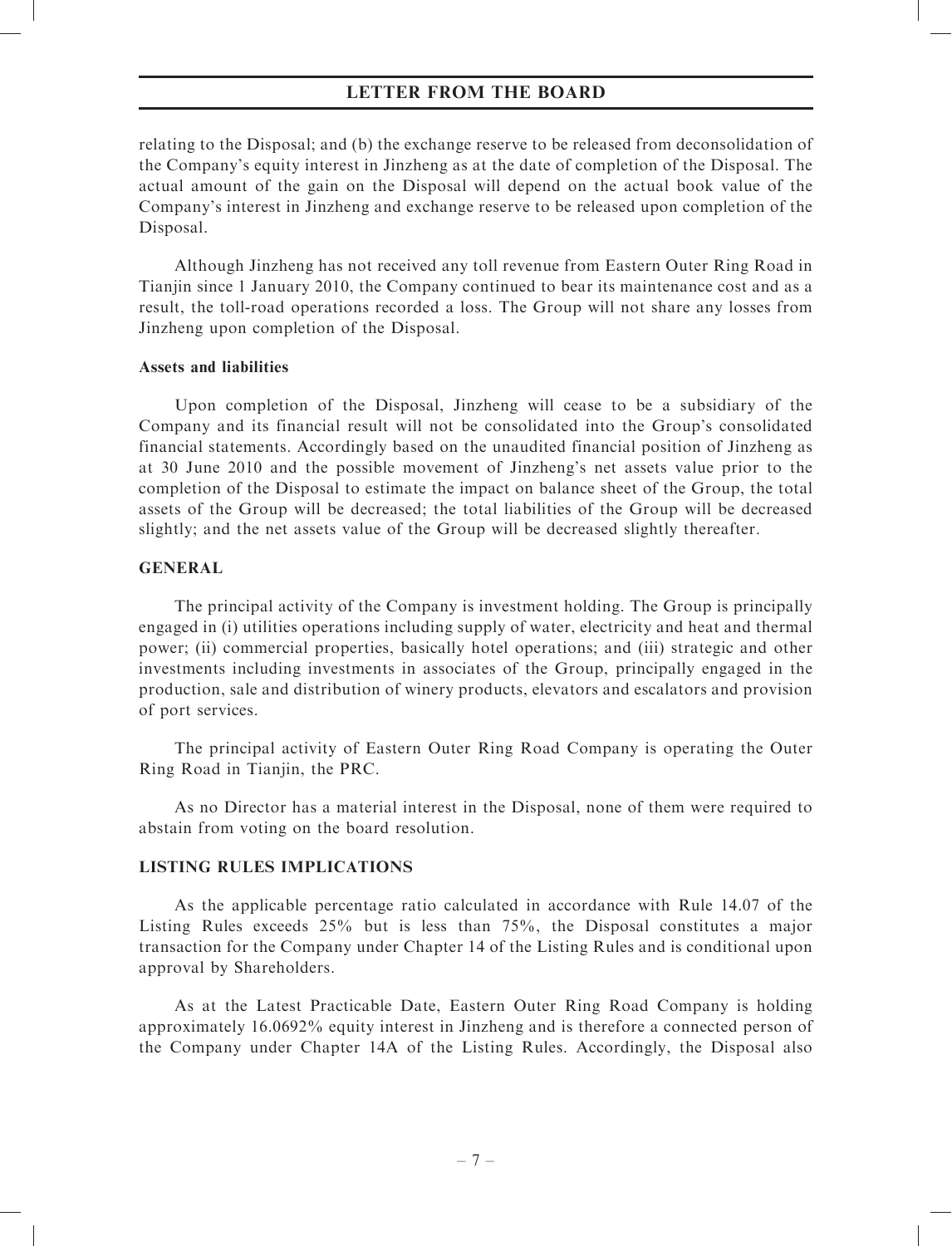constitutes a connected transaction of the Company which is subject to the reporting, announcement and independent shareholders' approval requirements under Chapter 14A of the Listing Rules.

Under Rule 14A.43 of the Listing Rules, independent shareholders' approval for the Disposal may be obtained by written Independent Shareholders' approval without the need of convening a general meeting if (i) no Independent Shareholder is required to abstain from voting if the Company were to convene a general meeting for the approval of the Disposal; and (ii) written approval has been obtained from one or a closely allied group of shareholders who together hold more than 50% in nominal value of the issued share capital of the Company having the right to attend and vote at general meetings.

### Shareholders' approval

As at the Latest Practicable Date, Tsinlien, a substantial Shareholder holding 576,945,143 shares of the Company (representing approximately 54.05% of the issued share capital of the Company), has given its written approval for the Disposal pursuant to Rule 14A.43 of the Listing Rules. Since no Shareholder is required to abstain from voting if the Company were to convene a general meeting for the approval of the Disposal, the Agreement and the transactions contemplated thereunder, the Company has been granted by the Stock Exchange a waiver pursuant to Rule 14A.43 of the Listing Rules under which written independent shareholders' approval for the Disposal may be accepted in lieu of holding a general meeting.

The Board considers that the terms of the Disposal are fair and reasonable and are in the interests of the Company and the Shareholders as a whole and it would recommend the Independent Shareholders to vote in favour of the resolution approving the Disposal, the Agreement and the transactions contemplated thereunder if an extraordinary general meeting of the Company was to be convened.

# RECOMMENDATION OF THE INDEPENDENT BOARD COMMITTEE

An Independent Board Committee has been formed to advise the Independent Shareholders on whether the terms of the Disposal are fair and reasonable and in the interests of the Shareholders as a whole. Access Capital has been appointed by the Company as its independent financial adviser to advise the Independent Board Committee and the Independent Shareholders regarding the Disposal, the Agreement and the transactions contemplated thereunder.

Your attention is drawn to (i) the letter from the Independent Board Committee dated 28 September 2010 set out on page 10 of this circular which contains the recommendation from the Independent Board Committee to the Independent Shareholders in relation to the Disposal; and (ii) the letter from Access Capital dated 28 September 2010 as set out on pages 11 to 19 of this circular which contains the recommendation from Access Capital to the Independent Board Committee and the Independent Shareholders in relation to the the Disposal and the principal factors and reasons considered by Access Capital in arriving at its recommendation.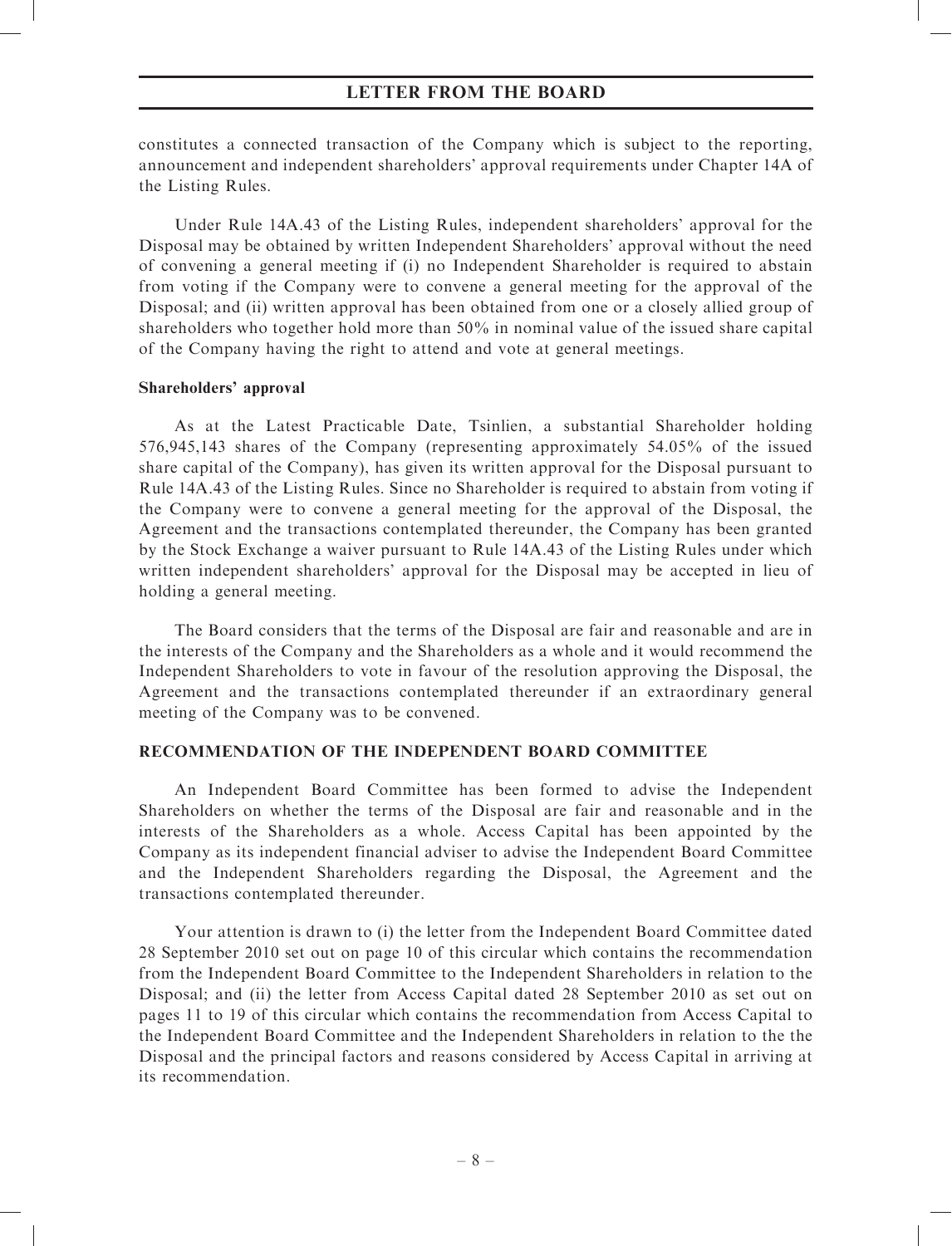Having taken into account the factors and reasons considered by, and the opinion of Access Capital as stated in its letter, the Independent Board Committee considers that the transactions under the Disposal are conducted on normal commercial terms, fair and reasonable so far as the Independent Shareholders are concerned and the Disposal is in the interests of the Company and the Shareholders as a whole.

### ADDITIONAL INFORMATION

Your attention is also drawn to the additional information in respect of the Company set out in the Appendices I, II and III to this circular.

> Yours faithfully, By Order of the Board Tianjin Development Holdings Limited Yu Rumin Chairman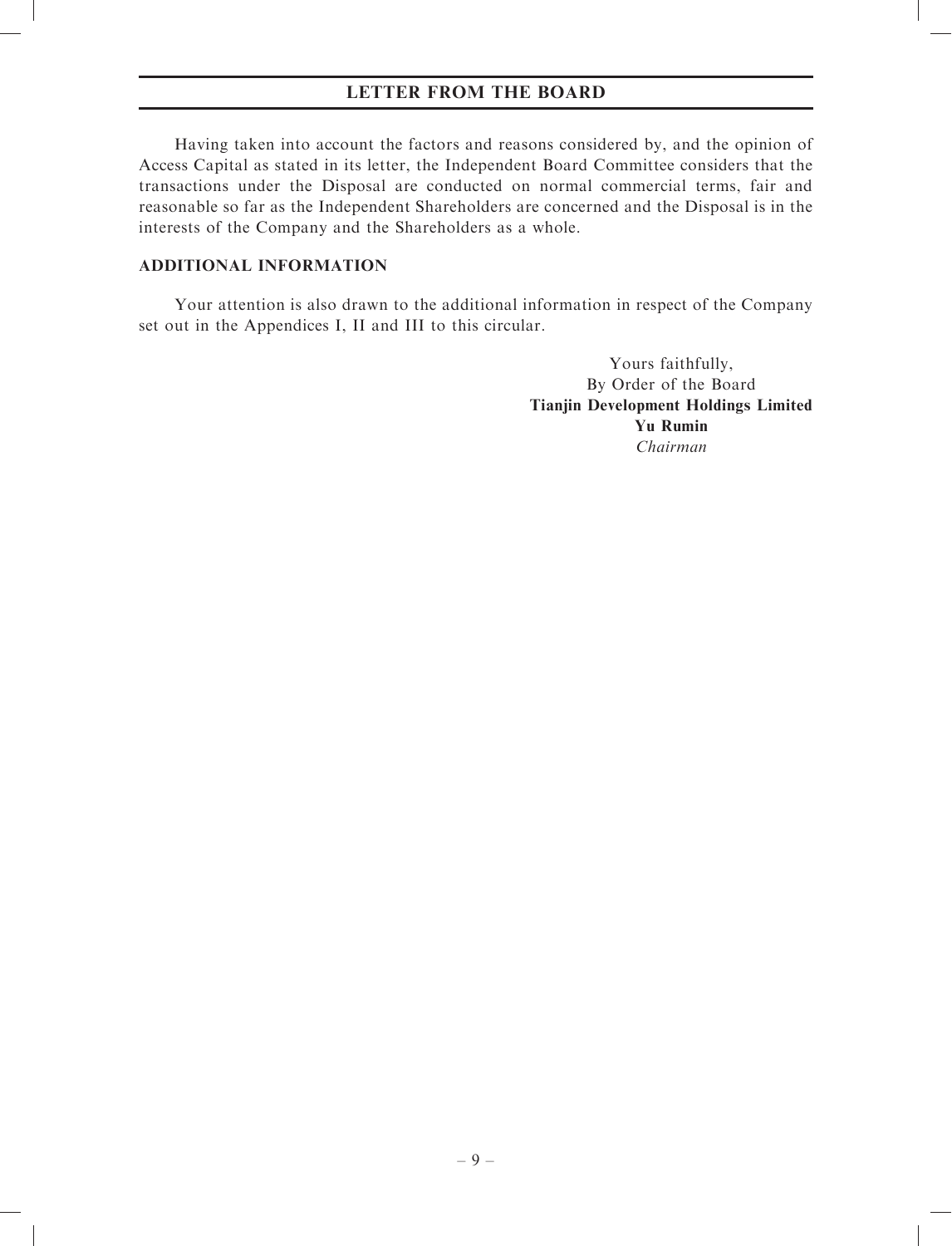

(Incorporated in Hong Kong with limited liability under the Companies Ordinance)

(Stock Code: 882)

28 September 2010

To the Independent Shareholders

Dear Sir or Madam,

# MAJOR AND CONNECTED TRANSACTION DISPOSAL OF INTEREST IN A SUBSIDIARY

We refer to the circular of the Company to the Shareholders dated 28 September 2010 (the "Circular"), of which this letter forms part. Unless the context requires otherwise, terms used in this letter will have the same meanings as given to them in the section headed ''Definitions'' of the Circular.

We have been established by the Board as the Independent Board Committee to advise the Independent Shareholders on whether the terms of the Disposal are fair and reasonable so far as the Company and the Independent Shareholders are concerned.

We wish to draw your attention to the letter from Access Capital as set out on pages 11 to 19 of the Circular and the letter from the Board as set out on pages 3 to 9 of the Circular.

Having taken into account the factors and reasons considered by, and the opinion of Access Capital as stated in its letter, we consider that the transactions pursuant to the Disposal are conducted on normal commercial terms, fair and reasonable so far as the Independent Shareholders are concerned and the Disposal is in the interests of the Company and the Shareholders as a whole.

> Yours faithfully, The Independent Board Committee Tianjin Development Holdings Limited

Independent Non-executive Directors

Cheng Hon Kwan Mak Kwai Wing Ng Yi Kum, Estella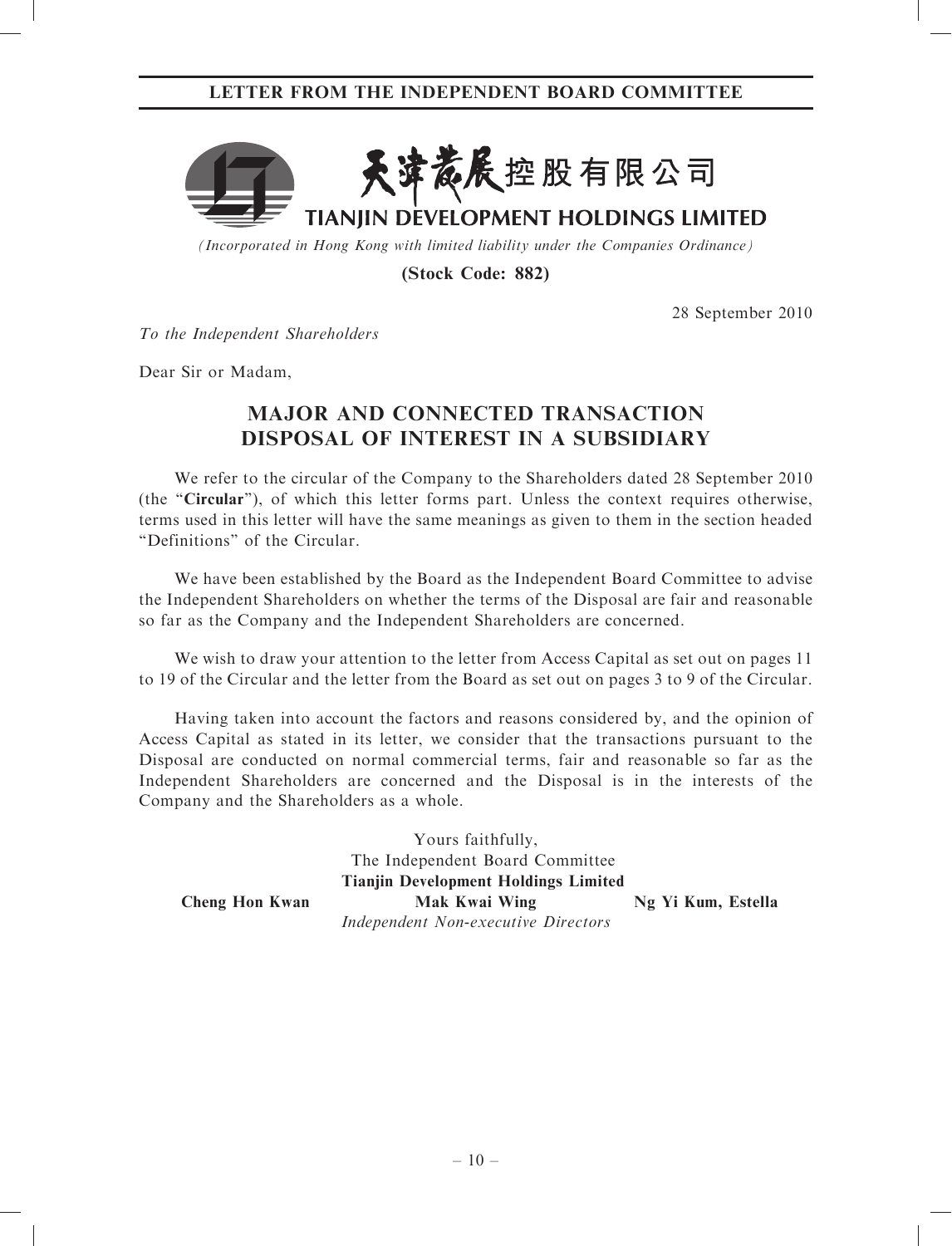The following is the text of the letter of advice from Access Capital to the Independent Board Committee and the Independent Shareholders in relation to the Disposal and the transactions contemplated thereunder prepared for the purpose of incorporation in this circular.



Suite 606, 6th Floor Bank of America Tower 12 Harcourt Road Central

28 September 2010

To the Independent Board Committee and the Independent Shareholders of Tianjin Development Holdings Limited

Dear Sirs,

# MAJOR AND CONNECTED TRANSACTION DISPOSAL OF INTEREST IN A SUBSIDIARY

# I. INTRODUCTION

We refer to our appointment as the independent financial adviser to the Independent Board Committee and the Independent Shareholders in respect of the Disposal, details of which are set out in the letter from the Board (the "Letter from the Board") contained in the circular dated 28 September 2010 issued by the Company to the Shareholders (the ''Circular''), of which this letter forms part. Unless otherwise stated, terms defined in the Circular have the same meanings in this letter.

On 23 August 2010, Wintel Knight, a wholly-owned subsidiary of the Company, and Eastern Outer Ring Road Company entered into the Agreement, pursuant to which Wintel Knight agreed to sell all its 83.9308% equity interest in Jinzheng to Eastern Outer Ring Road Company at a consideration of RMB1,198,992,520.

Since the applicable percentage ratios in accordance with Rule 14.07 of the Listing Rules exceed 25% but less than 75%, the Disposal constitutes a major transaction for the Company under Chapter 14 of the Listing Rules and is conditional upon approval by the Shareholders. As at the Latest Practicable Date, Eastern Outer Ring Road Company, being the purchaser of the Disposal, held approximately 16.0692% of the equity interest in Jinzheng and is therefore a connected person of the Company under Chapter 14A of the Listing Rules. Accordingly, the Disposal also constitutes a connected transaction of the Company which is subject to the reporting, announcement and independent shareholders' approval requirements under Chapter 14A of the Listing Rules.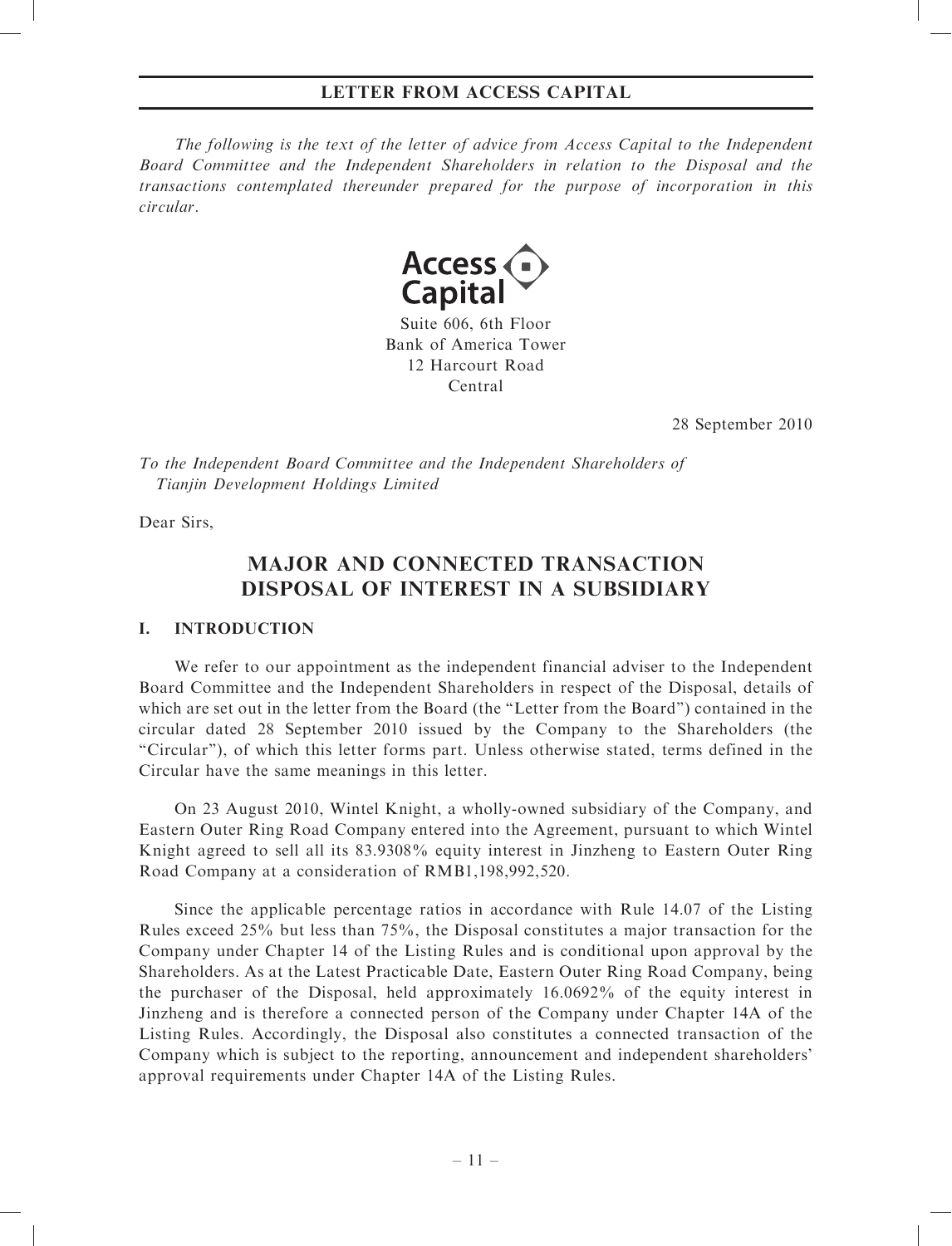Since no Shareholder is interested in the Disposal, none of the Shareholders is required to abstain from voting if the Company were to convene a general meeting for the approval of the Disposal. The Company has obtained written approval of the Disposal from Tsinlien which held approximately 54.05% of the issued share capital of the Company as at the Latest Practicable Date. The Company has obtained from the Stock Exchange a waiver pursuant to Rule 14A.43 of the Listing Rules from its obligation to convene a general meeting for the purpose of Independent Shareholders' approval for the Disposal.

### II. THE INDEPENDENT BOARD COMMITTEE

The Board currently consists of fifteen Directors, namely Mr. Yu Rumin, Mr. Wu Xuemin, Mr. Dai Yan, Mr. Zheng Daoquan, Dr. Wang Jiandong, Mr. Bai Zhisheng, Mr. Zhang Wenli, Mr. Sun Zengyin, Dr. Gong Jing and Mr. Wang Zhiyong as executive Directors; Mr. Cheung Wing Yui and Dr. Eliza Chan Ching Har as non-executive Directors; and Dr. Cheng Hon Kwan, Mr. Mak Kwai Wing and Ms. Ng Yi Kum, Estella as independent non-executive Directors.

The Independent Board Committee comprises all independent non-executive Directors, namely, Dr. Cheng Hon Kwan, Mr. Mak Kwai Wing and Ms. Ng Yi Kum, Estella, has been formed to advise the Independent Shareholders as to (i) whether the terms of the Agreement and the transactions contemplated thereunder are fair and reasonable so far as the Independent Shareholders are concerned; and (ii) whether the Disposal is in the interests of the Company and the Shareholders as whole.

We have been appointed as the independent financial adviser to advise the Independent Board Committee and the Independent Shareholders in these respects and to give our opinion in relation to the Disposal for the Independent Board Committee's consideration when making its recommendation to the Independent Shareholders.

# III. BASIS OF OUR OPINION

In formulating our opinion, we have relied solely on the statements, information, opinions and representations contained or referred to in the Circular and the information and representations provided to us by the Group and/or its management staff (the ''Management'') and/or the Directors. We have assumed that all statements, information, opinions and representations contained or referred to in the Circular and all information and representations which have been provided by the Group and/or the Management and/ or the Directors, for which it is/they are solely and wholly responsible, were true and accurate at the time when they were made and continue to be so at the date hereof. We have no reason to believe that any information or representations relied on by us in forming our opinion is untrue, inaccurate or misleading, nor are we aware of any material facts the omission of which would render the information provided and the representations made to us untrue, inaccurate or misleading. We have assumed that all the opinions and representations for matters relating to the Group made or provided by the Directors and/or the Management contained in the Circular have been reasonably made after due and careful enquiry. We consider that we have reviewed sufficient information to enable us to form a reasonable basis for our opinion. We have not, however, conducted any independent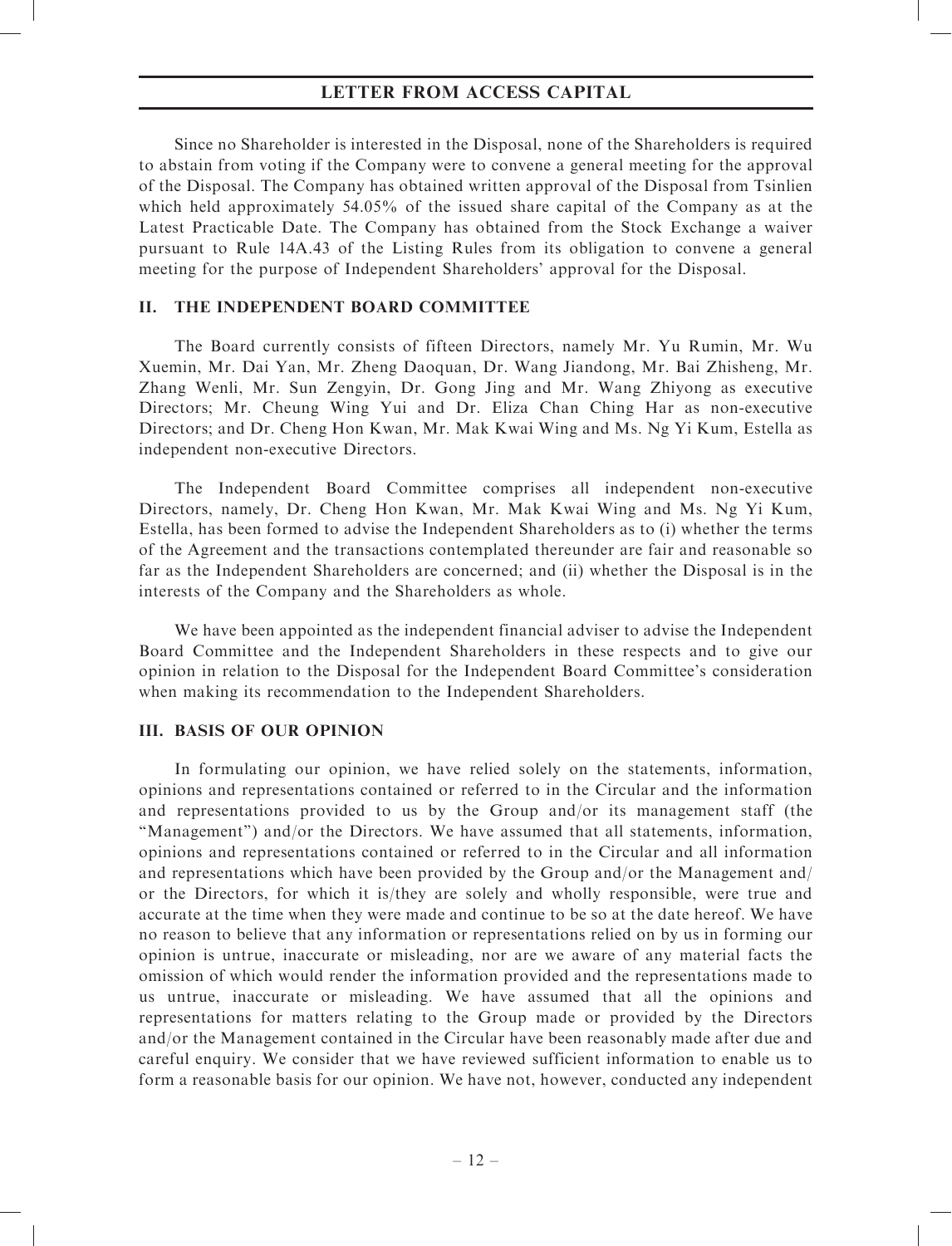verification of the information provided, nor have we carried out any form of in-depth investigation into the business and affairs of the Company and its subsidiaries or the prospects of the markets in which they operate.

# IV. PRINCIPAL FACTORS AND REASONS CONSIDERED IN RELATION TO THE DISPOSAL

In arriving at our opinion, we have taken into consideration the following principal factors and reasons:

# 1. Principal activities and financial information of the Group

The Group is principally engaged in (i) utilities operations including supply of water, electricity and heat and thermal power; (ii) commercial properties, basically hotel operations; and (iii) strategic and other investments including investments in associates of the Group, principally engaged in the production, sale and distribution of winery products, elevators and escalators and provision of port services.

Set out below is a summary of financial highlights of the Group for the two years ended 31 December 2009, as extracted from the annual report of the Company for the financial year ended 31 December 2009 (''Annual Report 2009'') and the interim report of the Company for the six months ended 30 June 2010 (''Interim Report 2010'').

# Table A: Financial highlights of the Group

|                                      | For the six     |                               |                     |
|--------------------------------------|-----------------|-------------------------------|---------------------|
|                                      | months ended    | For the year ended            |                     |
|                                      | 30 June         | 31 December                   |                     |
|                                      | 2010            | 2009                          | 2008                |
|                                      | <i>HK\$'000</i> | <i>HK\$'000</i>               | <b>HK\$'000</b>     |
|                                      | (Unaudited)     |                               | (Audited) (Audited) |
| Revenue from continuing              |                 |                               |                     |
| operations                           | 1,632,587       | 2,841,186                     | 2,566,847           |
| Profit for the year/period from      |                 |                               |                     |
| continuing operations                | 939,940         | 425,453                       | 442,412             |
| Profit/ (loss) from                  |                 |                               |                     |
| - Operation of toll roads            | (3,599)         | (598, 760)                    | 46,261              |
| Profit/(loss) for the year/period    | 936,341         | (221, 017)                    | 619,293             |
| Assets held for sale                 |                 |                               |                     |
| - Operation of toll roads            |                 | 1,899,294 1,949,344 2,376,166 |                     |
| Total assets                         | 13,909,136      | 16,286,254                    | 14,871,516          |
| Liabilities directly associated with |                 |                               |                     |
| assets classified as held for sale   |                 |                               |                     |
| — Operation of toll roads            |                 | $(92, 786)$ $(154, 708)$      | (152, 399)          |
| Total liabilities                    |                 | $(3,843,125)$ $(5,509,908)$   | (4,170,989)         |
| Total equity                         |                 | 10,066,011 10,776,346         | 10,700,527          |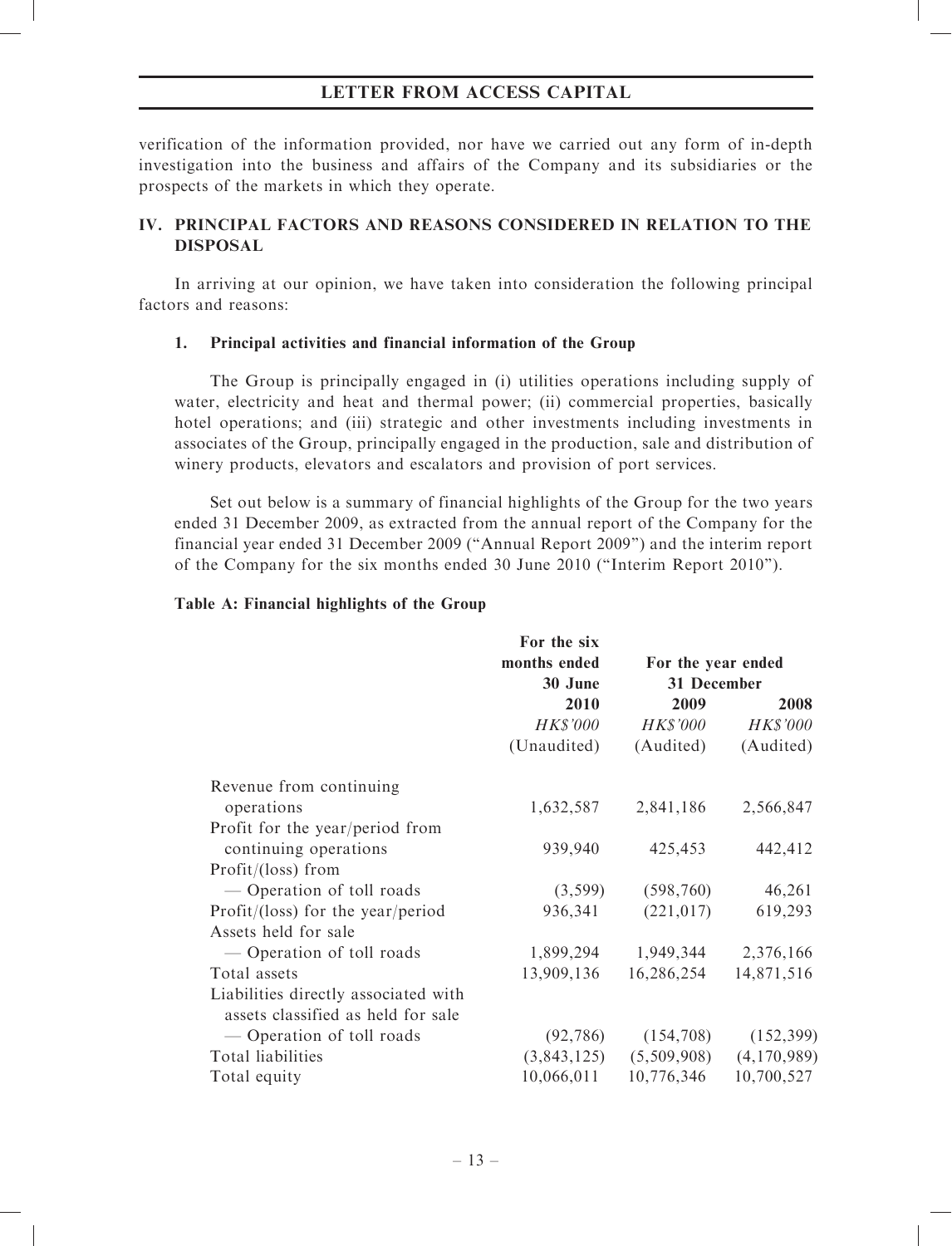For the year ended 31 December 2009, the revenue of the Group's continuing operations i.e. supply of utilities and operation of commercial properties, was approximately HK\$2,841 million, representing an increase of 10.7% over the previous year. The increase in revenue was driven by the growth in the Group's utility operations in particular the additional demand from new industrial customers for the Group's steam and heating services. After taking into account the share of profits/(losses) of associates and jointly controlled entities, the Group's profit for the year from continuing operations was approximately HK\$425.5 million (2008: approximately HK\$442.4 million).

Attributable to the impairment losses incurred for the Eastern Outer Ring Road (the ''EORR'') operating right of approximately HK\$603.9 million (2008: nil) and the loss from the port services of approximately HK\$47.7 million (2008: profit of approximately HK\$130.6 million), the Group incurred a loss of approximately HK\$221.0 million for the year ended 31 December 2009 (2008: profit of approximately HK\$619.3 million).

For the six months ended 30 June 2010 (''Interim Period''), revenue of the Group's continuing operations was approximately HK\$1,633 million, representing an increase of approximately 18.1% over that of same period in 2009. The Company benefited from a stronger demand for its supplies of utilities in particular, the electricity operation. Attributable to the one-off gain on deemed disposal of interest in Tianjin Port Development Holdings Limited (''TPD'', previously a 67.33% subsidiary of the Company) of approximately HK\$620.1 million, profit for the Interim Period from continuing operations increased by approximately 265.0% to approximately HK\$939.9 million. Profit for the Group for the Interim Period was approximately HK\$936.3 million representing an increase of approximately 246.2% over that of same period in 2009.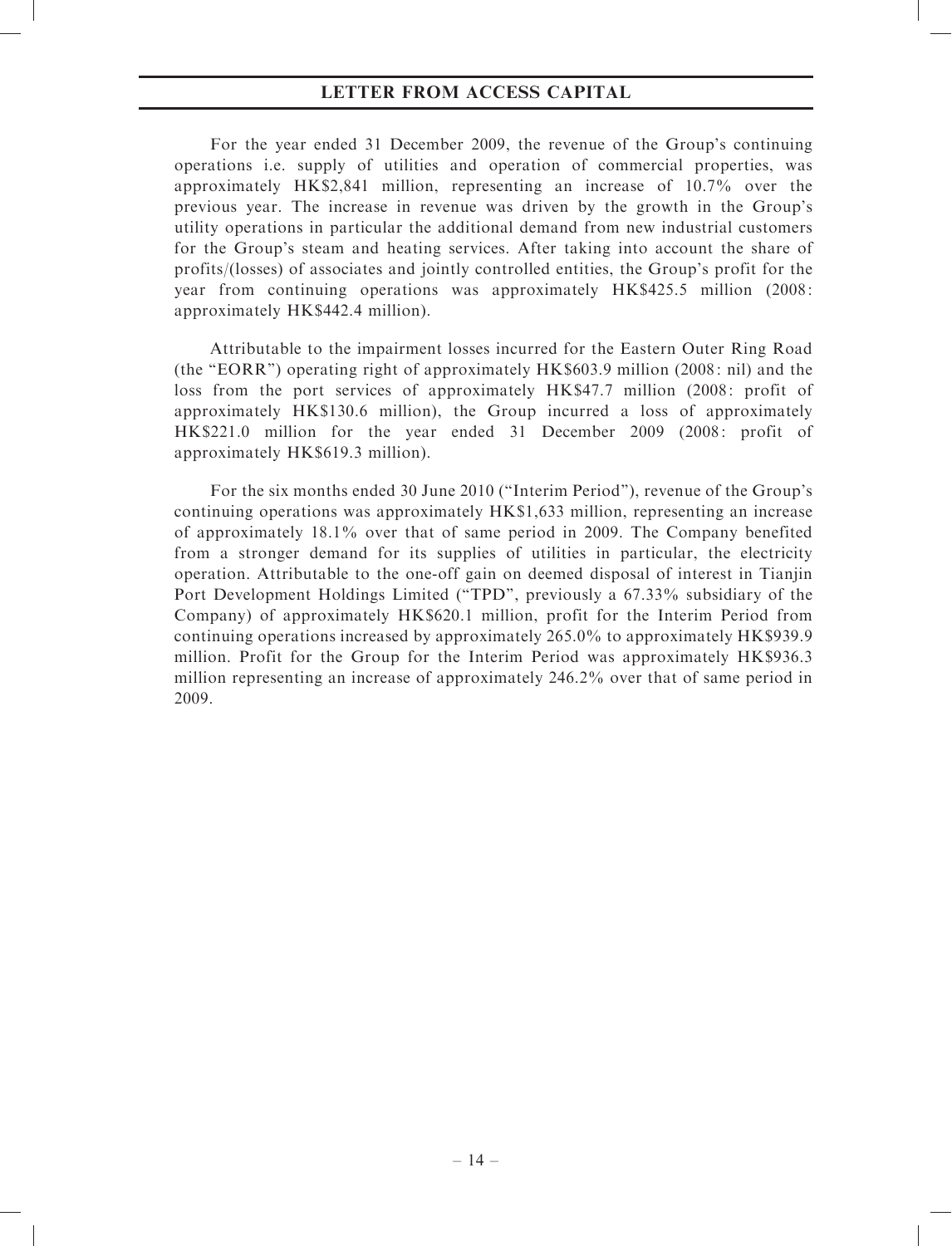# Table B: Operation of toll road segment

|                                 | For the six<br>months ended | For the year ended |                 |
|---------------------------------|-----------------------------|--------------------|-----------------|
|                                 | 30 June                     | 31 December        |                 |
|                                 | 2010                        | 2009               | 2008            |
|                                 | <b>HK\$'000</b>             | <b>HK\$'000</b>    | <b>HK\$'000</b> |
|                                 | (Unaudited)                 | (Audited)          | (Audited)       |
| Revenue                         |                             | 129,453            | 127,905         |
| Operating profit                | (2,082)                     | 57,955             | 60,882          |
| Impairment losses on            |                             |                    |                 |
| — Toll road operating right     |                             | (603, 874)         |                 |
| — Interest in Jinbin Expressway |                             | (44, 834)          |                 |
| $Profit/ (loss)$ for the period | (3, 599)                    | (598, 760)         | 46,261          |

Revenue from the Group's toll road operations increased by 1.2% to approximately HK\$129.5 million for the year ended 31 December 2009. It was due to the 1% increase in traffic flow of EORR. The segment suffered from a loss of HK\$598.8 million for the year ended 31 December 2009, as compared to a profit of HK\$46.3 million in the previous year. The significant deterioration in the segment profit was due to the accrual of impairment losses on toll operating right of EORR (approximately HK\$603.9 million), totalling approximately HK\$648.7 million. The impairment was made by making reference to the discussion of disposal prices in principle with the relevant PRC government authorities for the year ended 31 December 2009.

Since the ''Notice of Suspension of Levy on Tianjin Road Construction and Vehicle Passing Fee'' took effect on 1 January 2010, the Company did not receive any toll income from EORR (same period in 2009: approximately HK\$57.5 million). On the other hand, the Company continued to bear the maintenance cost of EORR and as a result, the toll road operations recorded a loss of approximately HK\$3.6 million (same period in 2009: profit of approximately HK\$28.7 million).

# 2. Information on Jinzheng

As set out in the Letter from the Board, Jinzheng is a sino-foreign cooperative joint venture incorporated in the PRC with limited liability and is owned as to 83.9308% by Wintel Knight and 16.0692% by Eastern Outer Ring Road Company. Jinzheng is principally engaged in operating the EORR in Tianjin, the PRC.

According to the information provided by the Company, the loss before taxation and after taxation of Jinzheng for the year ended 31 December 2009 were approximately HK\$545.9 million and HK\$552.2 million respectively, as compared to the profit before taxation and after taxation of approximately HK\$60.9 million and HK\$48.6 million respectively for the financial year ended 31 December 2008. The significant drop in profit of Jinzheng was due to the impairment loss of approximately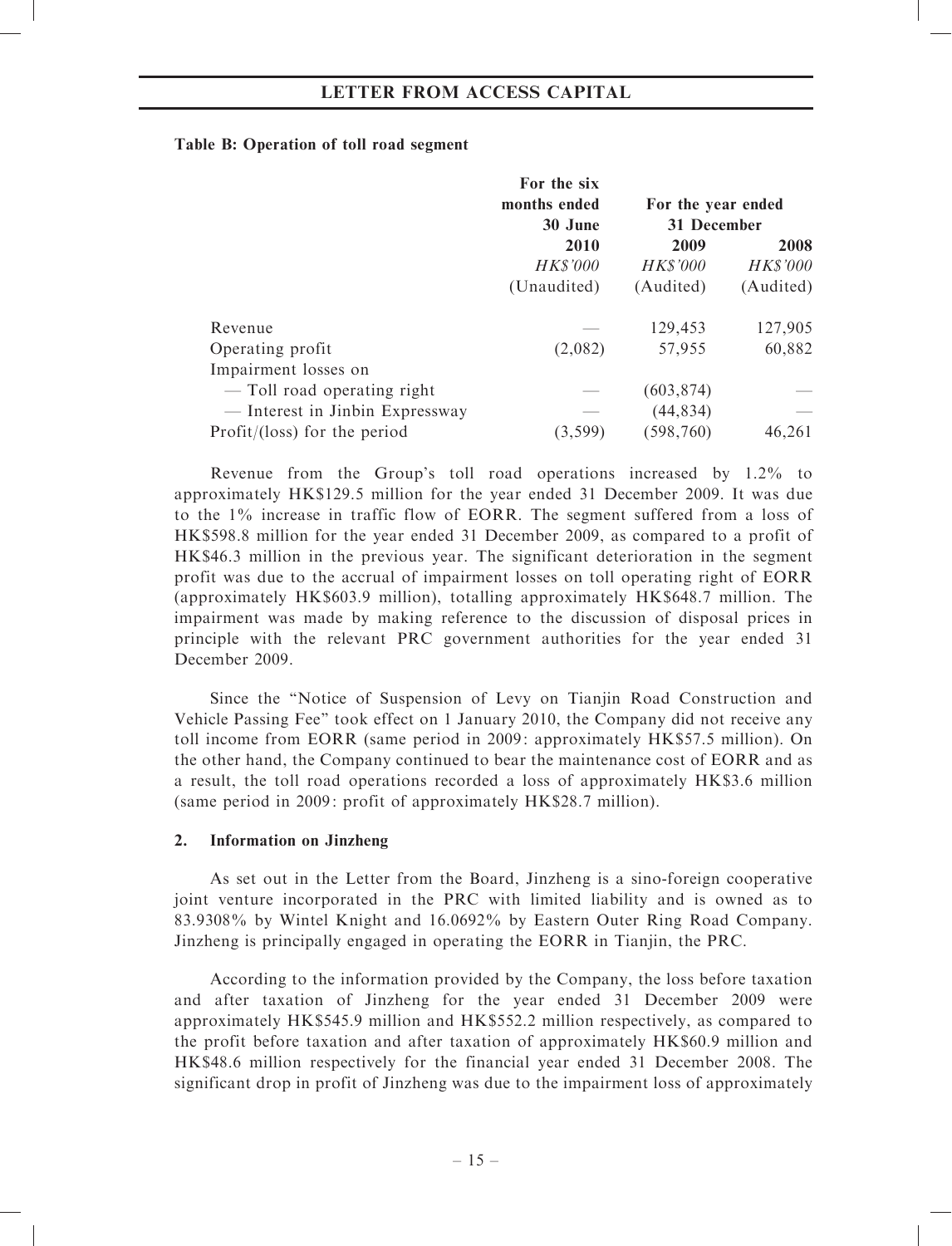HK\$603.9 million on the toll road operating right of EORR. The net asset value of Jinzheng was approximately RMB1,442 million as at 31 December 2009. As set out in the Letter from the Board, on 30 August 2010, Wintel Knight received settlement of dividend payable of RMB100 million from Jinzheng. The net book value of the Company's 83.9308% interest in Jinzheng as at the Latest Practicable Date would decrease by the same to approximately RMB1,110 million before accounting for the result of Jinzheng for the period from 1 January 2010 to the Latest Practicable Date.

# 3. Reasons for the Disposal and use of proceeds

The State Council of the PRC promulgated the ''Notice on Implementing Reforms on Prices of Refined Products and Tax'' for the improvement of pricing mechanism of finished oil and standardization of traffic tax rates policy. It also specified that toll-collection for all government indebted Class 2 highways would be gradually abolished. To conform to the national policy, the Tianjin Road Construction and Vehicle Passing Levy Office promulgated the ''Notice of Suspension of Levy on Tianjin Road Construction and Vehicle Passing Fee'' on 31 December 2009, which requested that toll-collection for all government indebted Class 2 highways in Tianjin would be cancelled effective from 1 January 2010.

Currently, the Group has investments in three toll roads including (i) 83.93% in EORR, through its equity interest in Jinzheng; (ii) 24% in Jinbin Expressway, through its equity interest in an associate namely Golden Horse Resources Limited; and (iii) 6.62% in Tang Jin Expressway, through its equity interest in a joint venture in the PRC. According to the Management, prior to the end of 2008, they had resolved to dispose of the Group's interest in Jinzheng. However, the proposed disposal was delayed due to unexpected prolonged negotiation with the relevant parties. On 31 March 2010, the Company received the following instruction from the Tianjin municipal government ''Response to the application on the treatment of the equity interests in the Eastern Outer Ring Road and the Jinbin Expressway'' (Jinzhengbanhan [2010] No. 13) in respect of the Group's holding and participation in EORR and the Jinbin Expressway:

- EORR: Tianjin municipal government shall coordinate the relevant company for acquisition of 83.93% equity interest in EORR held by the Group.
- Jinbin Expressway: Tianjin municipal government shall arrange the relevant party for the refund of the Group's original investment.

According to the Management, if the Group continues to hold the equity interest in EORR through Jinzheng, it will continue to bear its share of the maintenance cost of the EORR despite there will not be any revenue to be generated from it under the current government policy.

In view of the above and Jinzheng has not received any toll revenue from EORR since 1 January 2010, the Company has arrived at consensus with the other PRC shareholder of Jinzheng on the basis for the disposal of EORR and entered into the Agreement which sets out the terms and conditions of the Disposal.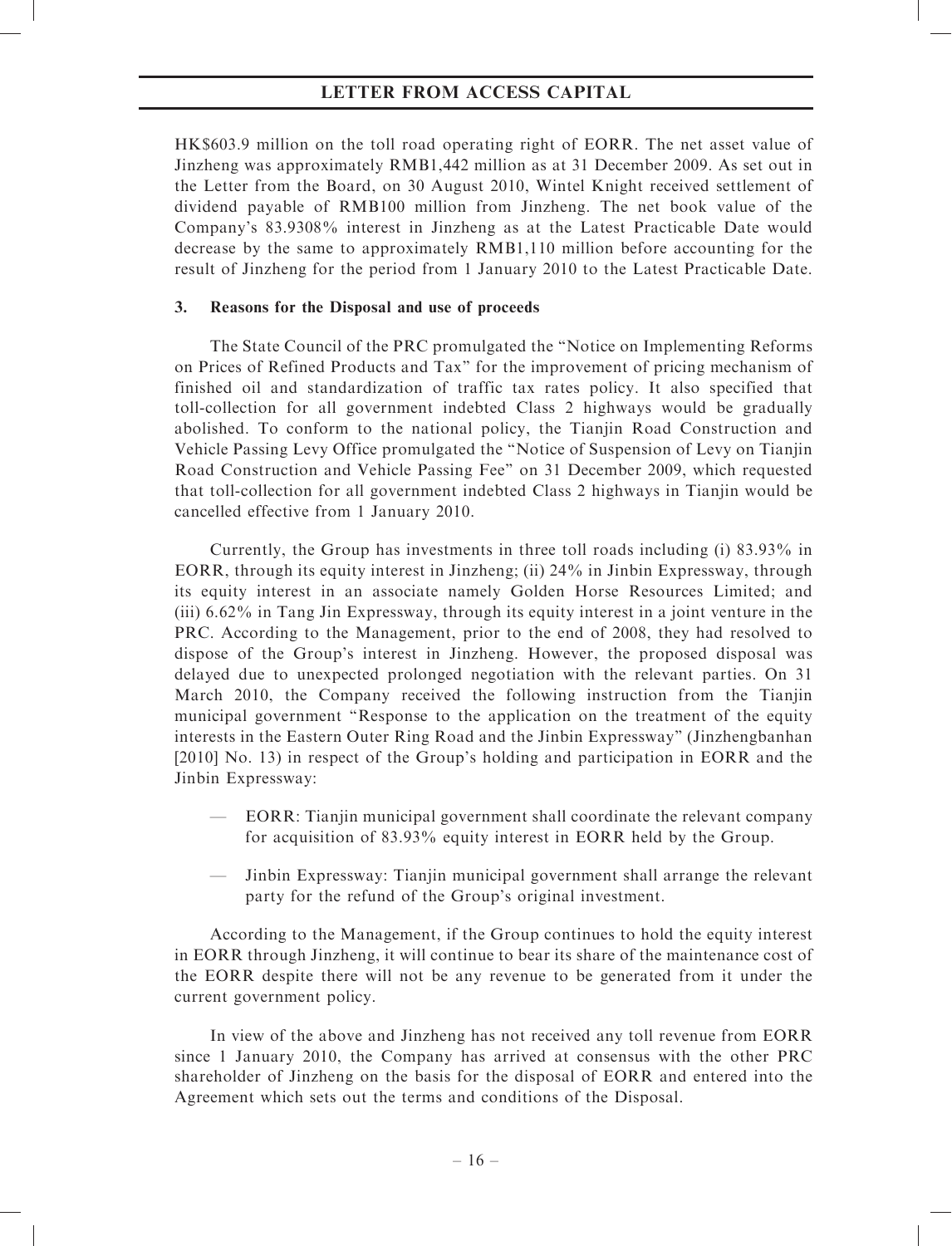As stated in the Letter from the Board, exit from the toll road operations is a logical move and the Disposal would be in the best interest of the Company and the Shareholders. The Directors are also of the view that the Company (i) will be able to invest the proceeds from the Disposal on other businesses with prosperous growth potential; (ii) will have more resources to re-establish its core business with a view to enhancing its competitiveness; and (iii) will strengthen its balance sheet by acquiring quality assets.

The Company intends to use the sale proceeds from the Disposal for acquiring other business with potential growth prospect when opportunities arise. However, the Company has not yet identified any specific target.

In view of the recent PRC government policy on toll road operations as mentioned above, we concur with the Management that (i) the Disposal is a logical step to allow the Company to exit from the operation of the EORR which will not generate any revenue under the current government policy, and (ii) the proceeds from the Disposal will provide resources for the Company's other investments. In this regard, we consider that the Disposal is in the interest of the Company and Shareholders as a whole.

### 4. Principal terms of the Agreement

# 4.1 Assets to be disposed

The Group's 83.9308% equity interest in Jinzheng (the "Disposed Assets").

# 4.2 Consideration

The consideration for the Disposal (the ''Consideration'') is RMB1,198,992,520 and shall be fully settled in cash. According to the Management, the Consideration was determined after arm's length negotiations between Wintel Knight and Eastern Outer Ring Road Company with reference to the fair value of the 83.9308% equity interest in Jinzheng as at 31 December 2009 as per the valuation report (the ''Valuation Report'') prepared by the Valuer, an independent third party. As set out in the Valuation Report, the net asset value of Jinzheng was approximately RMB1,428,548,900 as at 31 December 2009 (the ''Valuation''), which was arrived at by adopting the cost approach. The Valuer has considered other valuation methodologies such as the income approach and market approach. Given that Jinzheng will not derive any revenue from EORR in the future under the current government policy and no comparable transactions had been identified in the market, the Valuer considered that the income approach and the market approach would not be appropriate for the valuation of the fair value of Jinzheng. Based on this and our review of the assumptions taken by the Valuer as set out in the Valuation Report, we consider that the basis for the Valuation is fair and reasonable.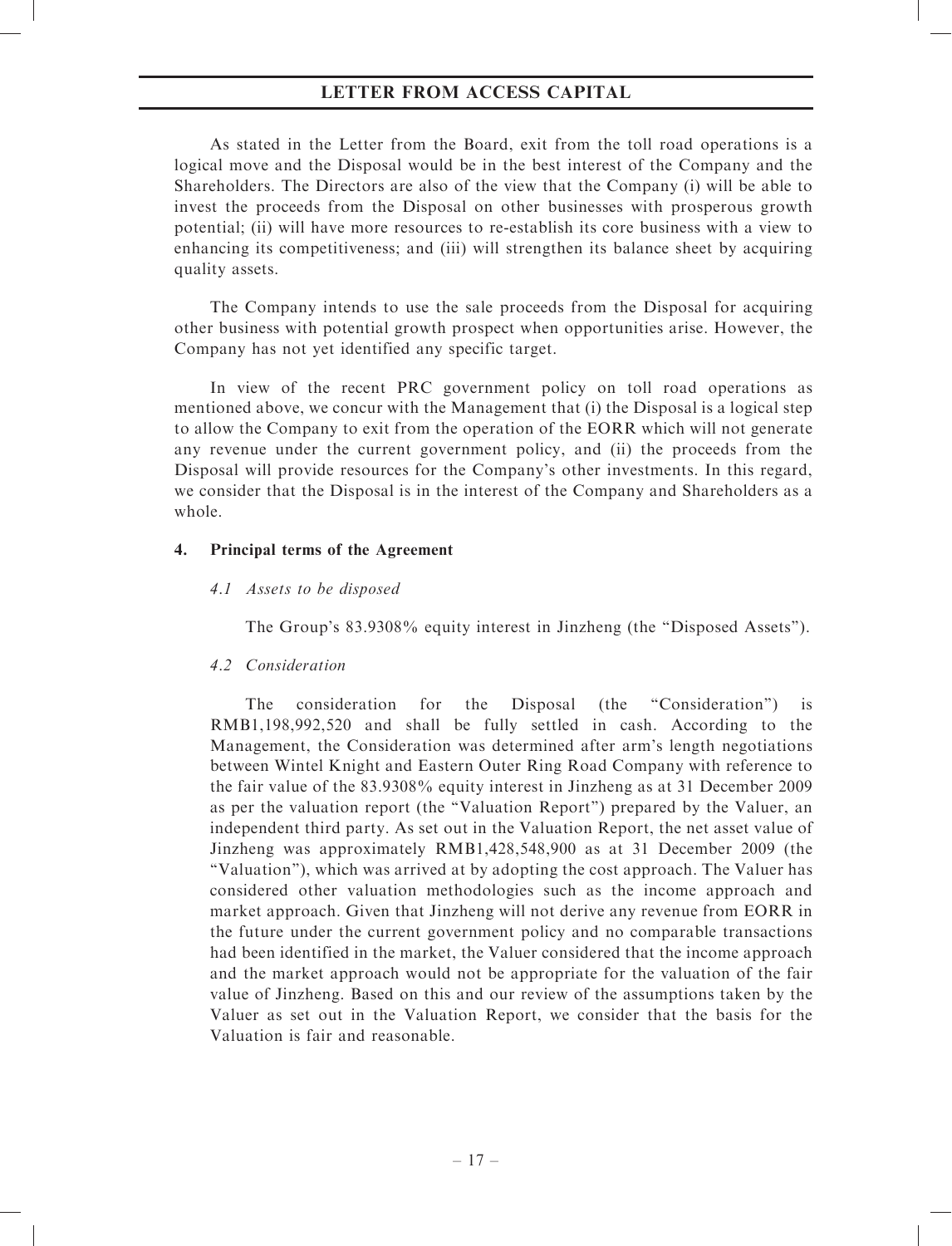Based on the Valuation, the fair value of the Disposed Assets was approximately RMB1,198,992,520. The Consideration is equivalent to the fair value of the Disposed Assets as calculated with reference to the Valuation.

### 4.3 Conditions of the Agreement

Details of the terms and conditions of the Agreement are set out in the Letter from the Board. According to the terms of the Agreement, the Agreement shall only become effective after the approval by Tianjin SASAC and other relevant PRC government authorities has been obtained. On 1 September 2010, Tianjin SASAC issued a written approval that the Disposal can be implemented by and in accordance with the terms of the Agreement.

Given the Consideration is equivalent to the fair value of the Disposed Assets based on the Valuation, which was performed by an independent third party, we consider that the terms of the Disposal is fair and reasonable so far as the Independent Shareholders are concerned.

### 5. Possible financial effects of the Disposal to the Group

### 5.1 Earnings

For the year ended 31 December 2009, Jinzheng had a loss after tax of approximately HK\$552.2 million. Upon completion of the Disposal (the ''Completion''), Jinzheng will cease to be a subsidiary of the Company and its results will not be consolidated into the consolidated income statement of the Group.

Upon completion of the Disposal, the Company is expected to recognize an estimated gain of approximately HK\$318 million being the sum of (a) the Consideration less the total of: (i) the net book value of the Company's equity interest in Jinzheng as at the date of completion of the Disposal; (ii) expenses incurred from the Disposal; (iii) any taxes relating to the Disposal; and (b) exchange reserve to be released from deconsolidation of the Company's equity interest in Jinzheng as at the date of the completion of the Disposal. The actual amount of the gain on the Disposal will depend on the actual book value of the Group's interest in Jinzheng and exchange reserve to be released upon completion of the Disposal.

# 5.2 Net asset value

According to the information provided by the Company, the net asset value of Jinzheng was approximately RMB1,442 million as at 31 December 2009. Upon completion of the Disposal, all assets and liabilities of Jinzheng will not be consolidated into the Group.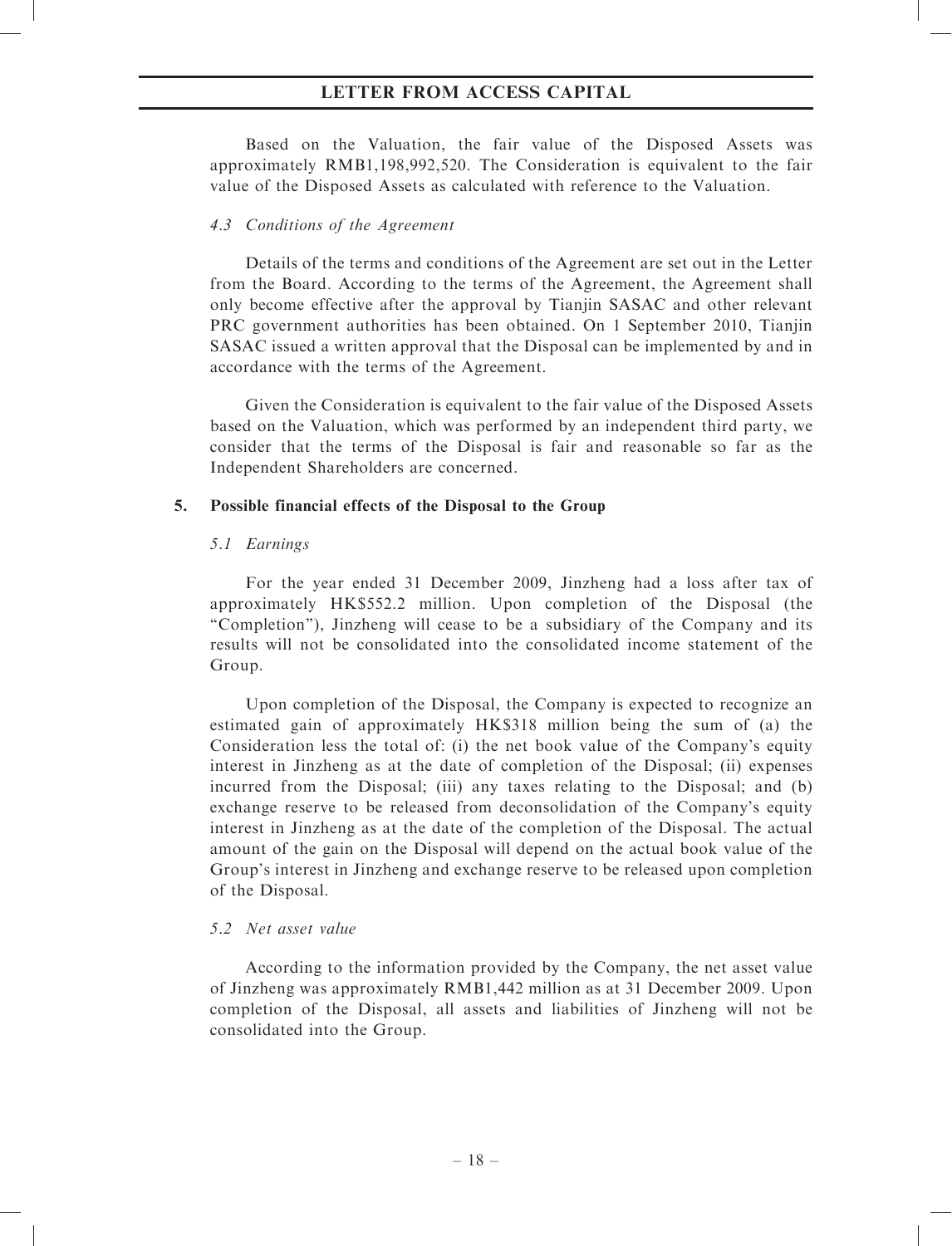# 5.3 Working capital

As set out in the Annual Report 2009, as at 31 December 2009, the Group had cash and cash deposits of approximately HK\$3,662 million of which approximately HK\$149.9 million was under the toll road operations. According to the Interim Report 2010, as at 30 June 2010, the Group had cash and cash deposits of approximately HK\$3,151.4 million of which approximately HK\$266.7 million was under the toll road operations. Upon completion of the Disposal, the Group will receive the Consideration in cash of approximately RMB1,198.9 million and the cash and cash equivalents of Jinzheng will not be consolidated into the Group.

# V. RECOMMENDATION

The Disposal is a strategic corporate action of the Group, which is not in the usual and ordinary course of business of the Company. Having considered the above principal factors, we are of the view that the terms of the Agreement and the transactions contemplated thereunder are on normal commercial terms and are fair and reasonable so far as the Independent Shareholders are concerned and the Disposal is in the interests of the Group and the Shareholders as a whole. Therefore, we would advise the Independent Board Committee to recommend the Independent Shareholders to vote in favour of the resolution to be proposed to approve the Disposal and the transactions contemplated thereunder if a physical Shareholders' meeting was to be held.

> Yours faithfully, For and on behalf of Access Capital Limited Ambrose Lam Principal Director Jimmy Chung Principal Director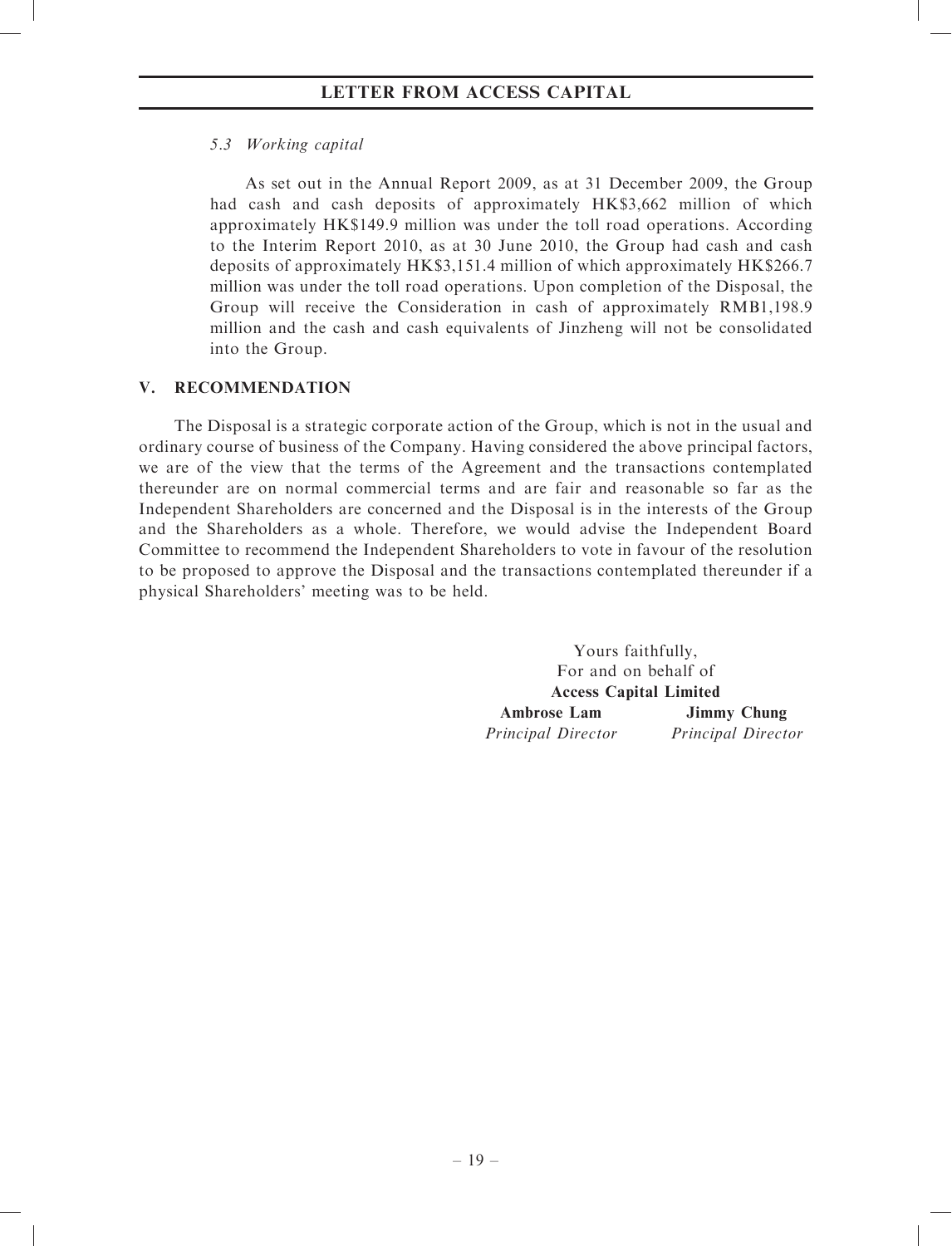# 1. STATEMENT OF INDEBTEDNESS

As at the close of business on 31 July 2010, being the latest practicable date for the purpose of this indebtedness statement, the Group had outstanding unsecured bank borrowings of approximately HK\$2,105.6 million which comprised of unsecured short term bank loans of HK\$107.8 million which will be matured within one year and unsecured long term bank loans of approximately HK\$1,997.8 million.

Save as aforesaid and apart from intra-group liabilities, the Group did not, at the close of business on 31 July 2010, have any outstanding loan capital issued and outstanding or agreed to be issued, bank overdrafts, charges or debentures, mortgages, loans, or other similar indebtedness or any finance lease commitments, hire purchase commitments, liabilities under acceptances (other than normal trade bills), acceptance credits or any guarantees or other material contingent liabilities.

The Company had entered into a loan agreement amounting to HK\$2,000 million with specific performance covenants. Pursuant to the loan agreement, it will be an event of default if the Company ceases to maintain at least 51% beneficial interest in Jinzheng and in such event the lenders may demand immediate repayment of the loan. Such obligation continues to exist as at the date of this circular. The lenders are in the process of consenting the Company's request for a waiver of the above condition under the loan agreement.

Upon completion of the Disposal, the Company will cease to be the shareholder of Jinzheng.

# 2. WORKING CAPITAL

As at the Latest Practicable Date, taking into account the consideration from the Disposal to be received and the financial resources available to the Group, including the internally generated funds and the available banking facilities, the Directors are of opinion that the Group has sufficient working capital for its present requirement that is for at least the next 12 months from the date of publication of this circular.

# 3. FINANCIAL AND TRADING PROSPECT

Despite the continuing volatility of the overseas markets in 2010, the Company's various businesses have reported solid improvements and results for the period ended 30 June 2010. Under the support of the policies and measures implemented by the Central Government, the PRC's economy will continue to maintain a stable and healthy development. The Company will continue to focus its efforts on the implementation of restructuring, grasp the investment opportunities to expand core businesses, and complete the restructuring projects as scheduled. The proceeds from the Disposal will surely provide more financial resources to the Group's coming restructuring.

While striving to achieve sustainable growth, the Company will continue to adhere to the principle of prudent financial management by maintaining an ample capital liquidity and to lay down a solid development foundation. The Directors are optimistic and confident of the future of the Company.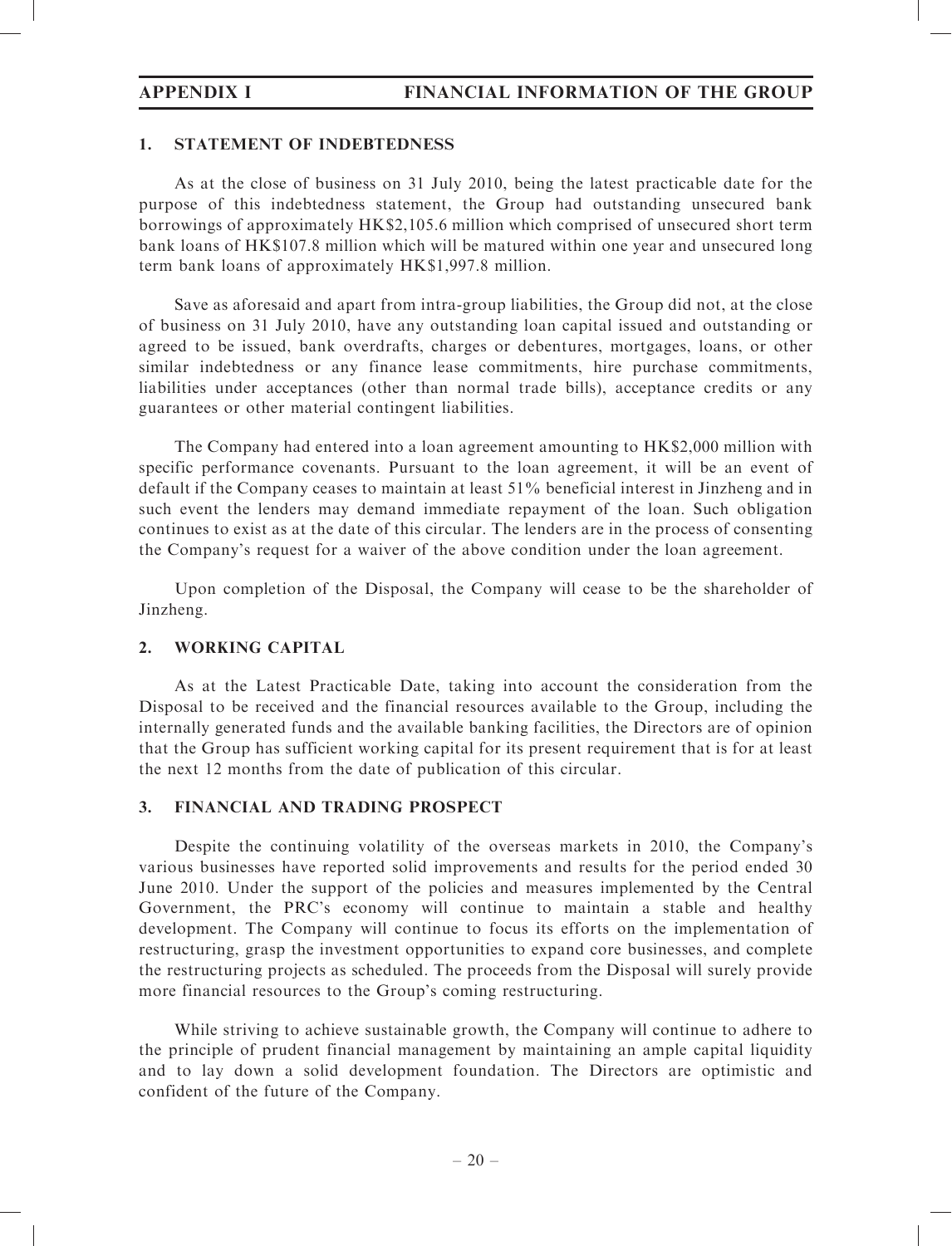# 4. MATERIAL ADVERSE CHANGE

As at the Latest Practicable Date, the Directors are not aware of any material adverse change in the financial or trading position of the Group since 31 December 2009, the date to which the latest published audited consolidated financial statements of the Group were made up.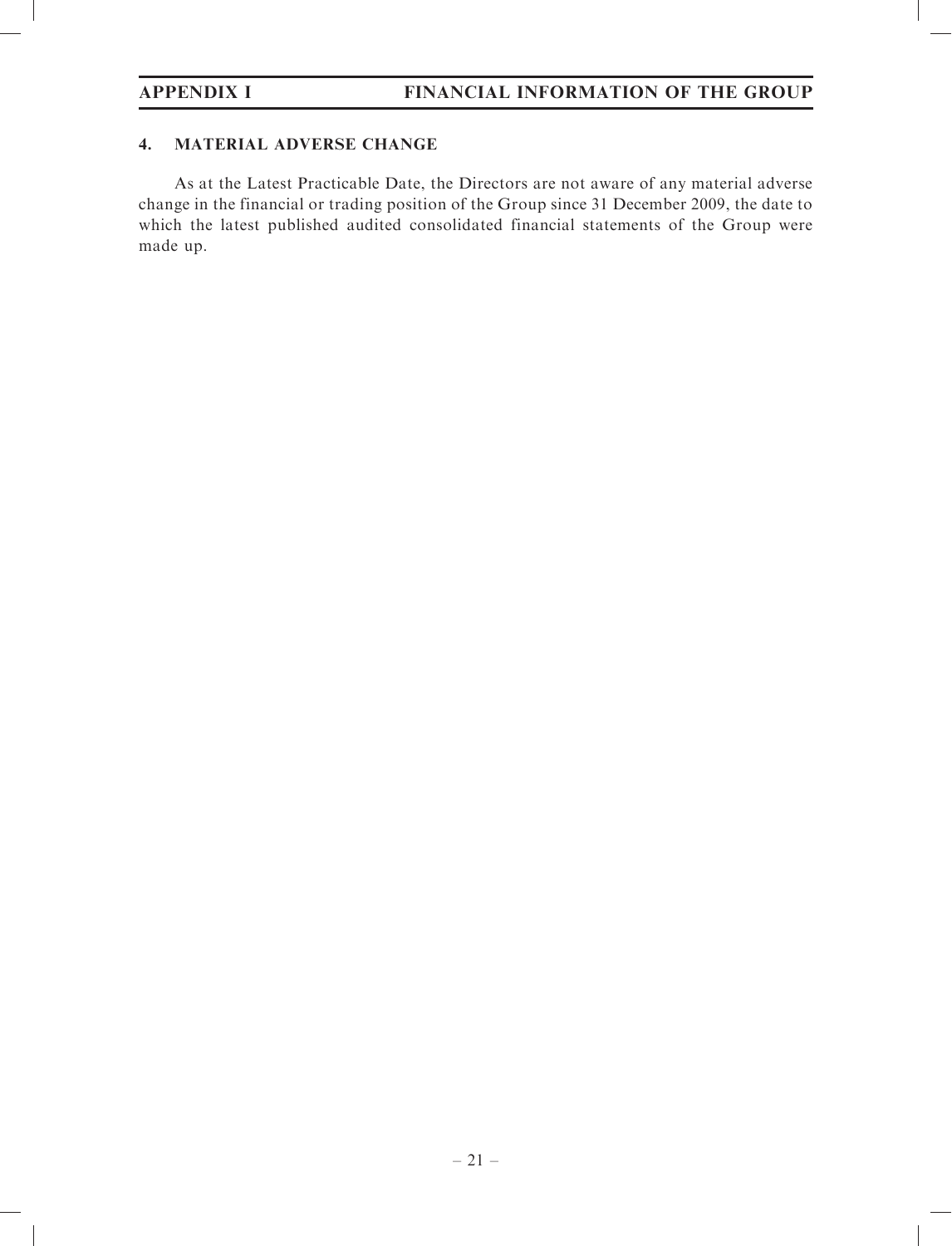The following is English translation of the valuation report received from Jinxin, an independent valuer, prepared for the purpose of incorporation in this circular, in connection with its valuation of entire shareholding interests in Jinzheng. All financial information shown in the valuation report are prepared in accordance with the generally accepted accounting principles in the PRC.

# Asset Valuation Report In respect of the Entire Shareholders' Interests of Tianjin Jinzheng Transportation Development Company Limited involved in the Proposed Equity Transfer of Wintel Knight Holdings Limited Hua Xia Jin Xin Ping Bao Zi [2010] No. 104

# To Wintel Knight Holdings Limited

Tianjin Huaxia Jinxin Assets Valuation Company Limited (天津華夏金信資產評估有限  $\Diamond$ 司) has been appointed by Wintel Knight Holdings Limited to conduct an assessment on the value of the entire shareholders' interests in Tianjin Jinzheng Transportation Development Company Limited (天津津政交通發展有限公司) in respect of the proposed equity transfer of the equity interest in Tianjin Jinzheng Transportation Development Company Limited by Wintel Knight Holdings Limited in accordance with relevant laws and regulations, and asset valuation standards and principles in compliance with necessary valuation procedures by adopting fair asset valuation methods. The valuation officers have carried out on-site inspection, market surveys and enquiries and calculations in respect of all the subject assets and liabilities under valuation in accordance with the State's various regulations relating to assets valuation in an objective, independent, fair and scientific manner. A fair market value of all subject assets and liabilities as at 31 December 2009 has been assessed. The asset valuation report is set out below.

# I. PARTICULARS OF THE PRINCIPAL, THE APPRAISED ENTITY AND OTHER USERS OF THE VALUATION REPORT AS AGREED IN THE ENGAGEMENT LETTER.

# (I) Brief details of the principal

| Principal:           | Wintel Knight Holdings Limited                                                                                             |
|----------------------|----------------------------------------------------------------------------------------------------------------------------|
| Address:             | Suites $7-13$ , $36/F$ China Merchants Tower,<br>Shun Tak Centre, 168–200 Connaught Road Central,<br>Sheung Wan, Hong Kong |
| Nature of business:  | Investment holding                                                                                                         |
| Legal status:        | Body corporate                                                                                                             |
| Registration number: | $38711152 - 000 - 10 - 09 - 9$                                                                                             |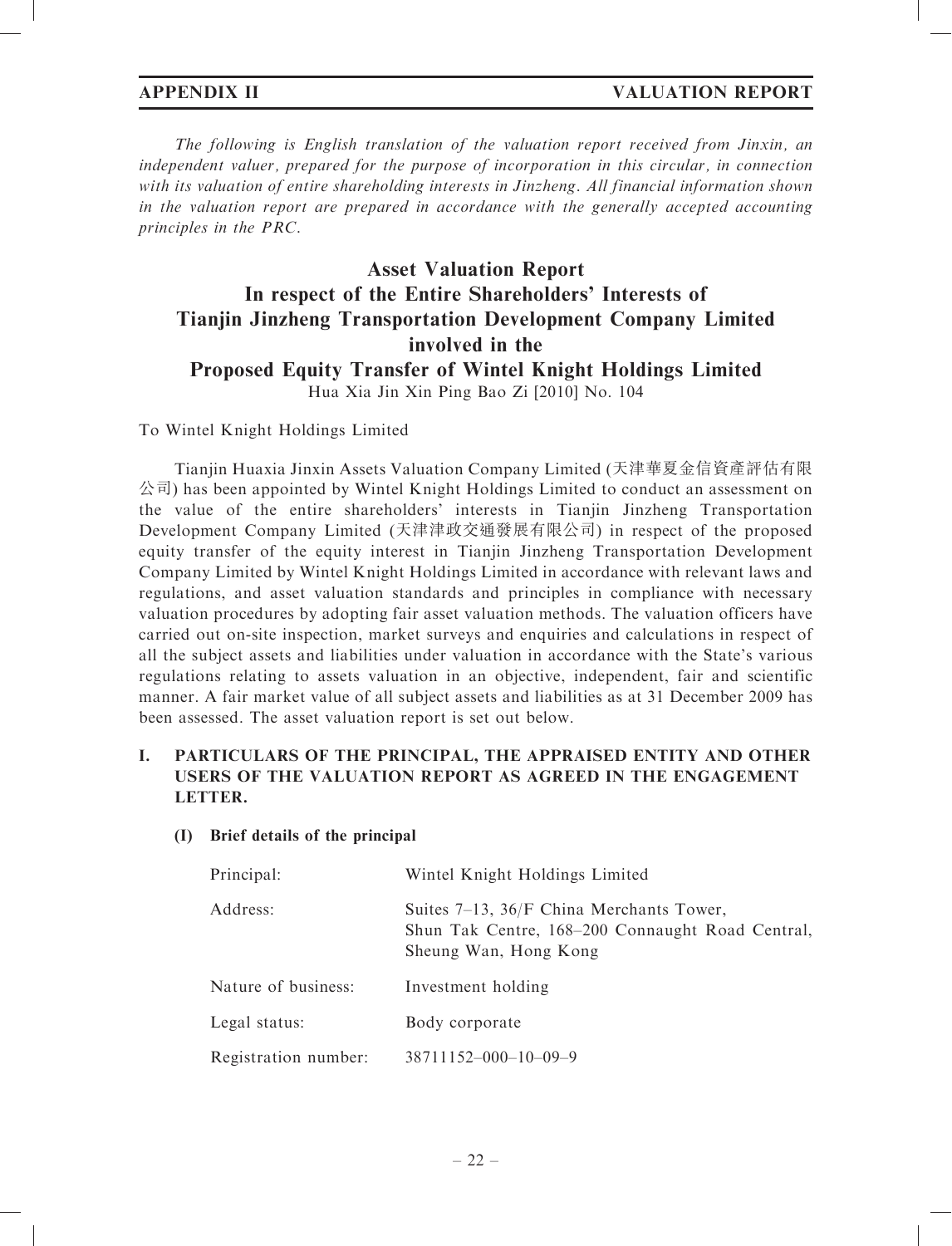# APPENDIX II VALUATION REPORT

Wintel Knight Holdings Limited was incorporated in Hong Kong on 26 October 2007 with an authorized share capital of HK\$10,000 and an issued share capital of HK\$2. It is wholly-owned by Dynamic Infrastructure Limited, which was incorporated in British Virgin Islands (''BVI'') and is a wholly-owned subsidiary of Tianjin Development Holdings Limited (''Tianjin Development''), a listed company in Hong Kong.

Tsinlien Group Company Limited is a window company established by the Tianjin Municipal Government in Hong Kong and a foreign-incorporated holding company wholly owned by the State. Tianjin Development is a subsidiary of Tsinlien Group Company Limited, the shares of which are listed on the Main Board of the Stock Exchange of Hong Kong Limited. As at 31 December 2009, Tsinlien Group Company Limited held 53.40% equity interests in Tianjin Development Holdings Limited, Tianjin Development Holdings Limited owned 100% equity interests in Dynamic Infrastructure Limited, Dynamic Infrastructure Limited owned 100% equity interests in Wintel Knight, and Wintel Knight owned 83.9308% equity interests in Tianjin Jinzheng Transportation Development Company Limited.

### (II) Overview of the appraised entity

The appraised entity is Tianjin Jinzheng Transportation Development Company Limited.

| Name of appraised<br>entity: | Tianjin Jinzheng Transportation Development<br>Company Limited                                                                                                                                                            |  |  |
|------------------------------|---------------------------------------------------------------------------------------------------------------------------------------------------------------------------------------------------------------------------|--|--|
| Address:                     | Tianjin Economic-Technological Development Area                                                                                                                                                                           |  |  |
| Legal representative:        | Ge Luncan                                                                                                                                                                                                                 |  |  |
| Registered capital:          | RMB735,706,200                                                                                                                                                                                                            |  |  |
| Paid-in capital:             | RMB735,706,200                                                                                                                                                                                                            |  |  |
| Corporate nature:            | Company with limited liability (joint venture with<br>Taiwan/Hong Kong/Macau partners by a domestic<br>entity)                                                                                                            |  |  |
| Term of operation:           | 25 October 1997 to 24 October 2048                                                                                                                                                                                        |  |  |
| Scope of business:           | operation, management and maintenance of the 42.4<br>km Eastern Outer Ring Road (Yixingbu (宜興埠) —<br>Zhangguizhuang (張貴莊) — Jinjing (津靜)),<br>ancillary facilities and developments along the<br>Eastern Outer Ring Road. |  |  |

1. Name, nature and organization of appraised entity: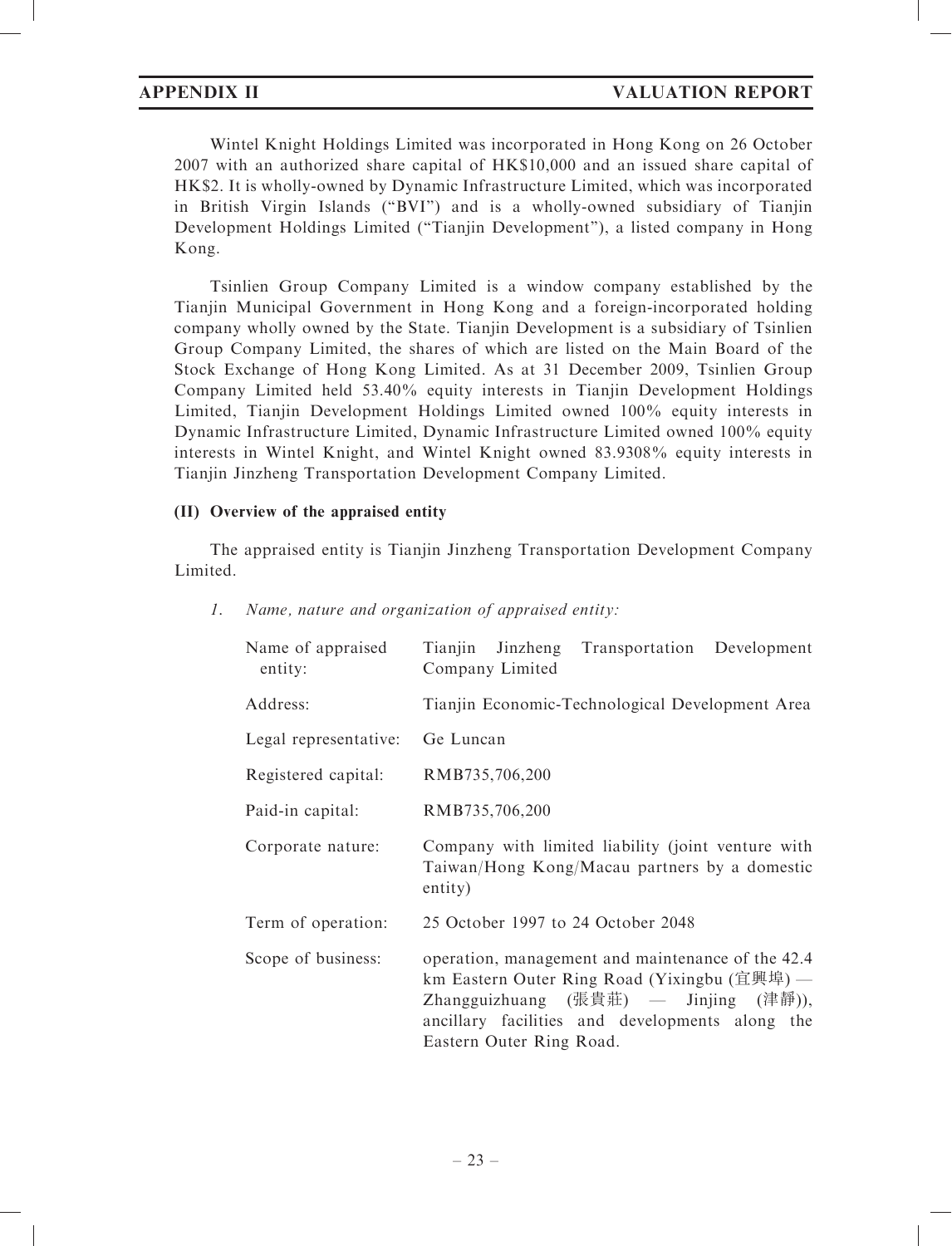# 2. Development history

Tianjin Jinzheng Transportation Development Company Limited is a sinoforeign cooperative joint venture incorporated in the Tianjin Economic-Technological Development Area on 25 October 1997 with an initial registered capital of RMB474 million. The Chinese shareholder was Tianjin Eastern Outer Ring Road Co., Ltd (天津市外環東路有限公司) and the foreign shareholder is Tianjin Investment Holdings Limited, a company incorporated in the BVI. The Chinese shareholder and the foreign shareholder held equity interest of 10% and 90%, respectively, in the joint venture, and were entitled to a profit sharing ratio of 10% and 90% respectively.

In accordance with the decision stipulated in the document Jin Jing Mao Cu [1997] No. 70 ''Reply of Approval for the Transfer of Equity in Tianjin Jinzheng Transportation Development Company Limited'' issued by the Tianjin Foreign Economic and Trade Commission (天津市對外經濟貿易委員會), the entire equity interests held by the original foreign shareholder, namely, Tianjin Investment Holdings Limited registered in BVI, were transferred to Tianjin Development Holdings Limited, incorporated in Hong Kong, while other terms including the original cooperative joint venture agreement and the articles of association remained unchanged.

Tianjin Jinzheng Transportation Development Company Limited started the construction for the revamping of Eastern Outer Ring Road in 1998 for a total contract amount of RMB1,576 million. In order to meet this financial requirement, the registered capital of Tianjin Jinzheng Transportation Development Company Limited and the total investment in Tianjin Jinzheng Transportation Development Company Limited were increased to RMB1,104 million and RMB2,050 million, respectively, through seven additional capital contributions from the shareholders.

Tianjin Development transferred the 6.0692% equity interest in Tianjin Jinzheng Transportation Development Company Limited to Tianjin Eastern Outer Ring Road Co., Ltd in 2001. Following the transfer, the shareholding percentages of Tianjin Eastern Outer Ring Road Co., Ltd and Tianjin Development were 16.0692% and 83.9308%, respectively. This transfer was approved by the Tianjin Economic-Technological Development Area Administrative Commission by virtue of the document Jin Kai Pi [2001] No. 395.

With the approval of the Tianjin Economic-Technological Development Area Administrative Commission by virtue of the document Jin Kai Pi [2002] No. 607, Tianjin Development transferred its entire 83.9308% equity interests in Tianjin Jinzheng Transportation Development Company Limited to Dynamic Infrastructure Limited in 2002.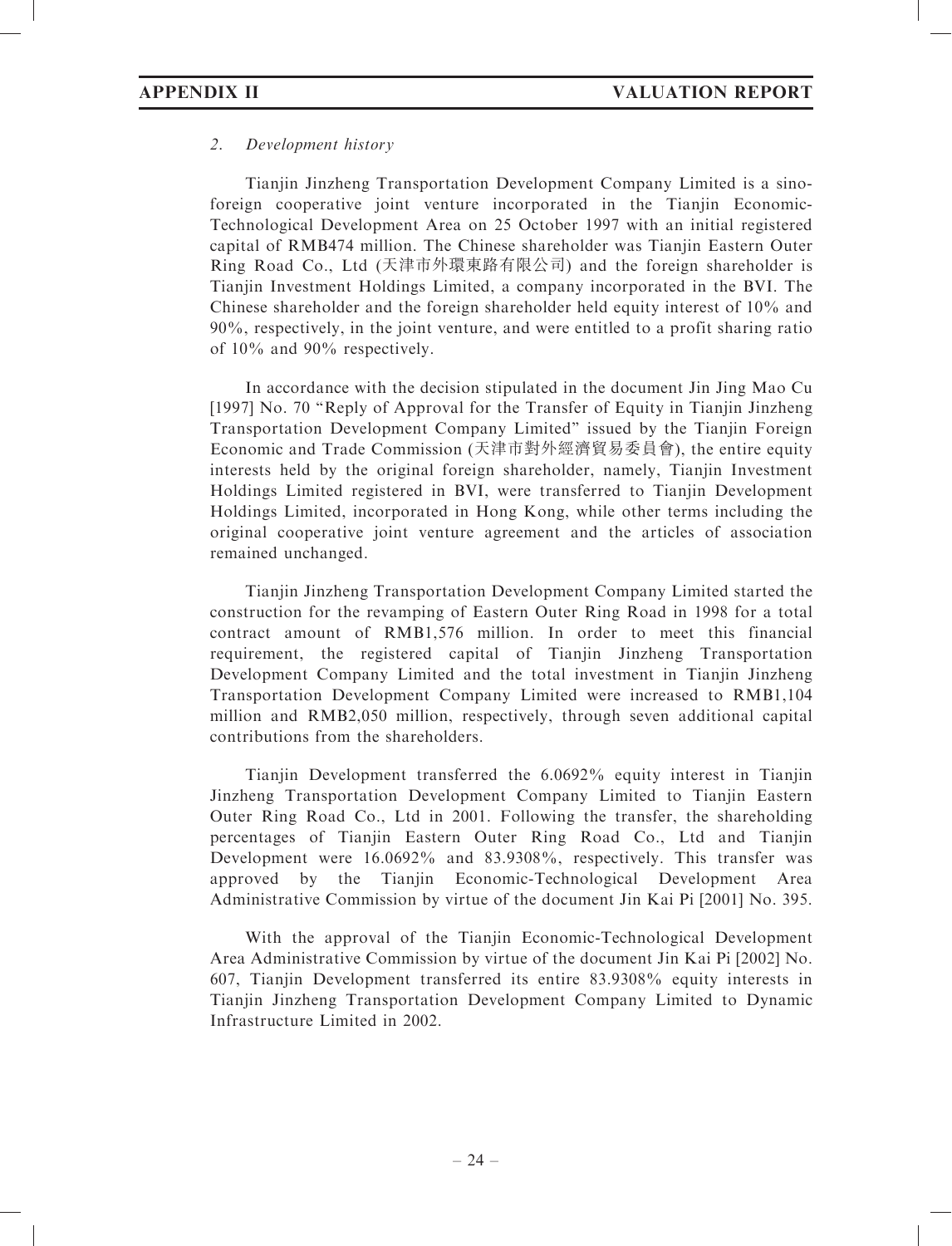In March 2004, Tianjin Jinzheng Transportation Development Company Limited spanned off its land use rights valued at RMB368,890,000 and established a company Tianjin Gangjin Real Estate Development Co., Ltd. whose shareholders were the same as that of Tianjin Jinzheng Transportation Development Company Limited, and the shareholding percentage as well.

Following the completion of the spin-off, Tianjin Jinzheng Transportation Development Company Limited had a registered capital of RMB735,706,200, with the same investment ratio between the Chinese and foreign shareholders, specifically the foreign shareholder accounted for RMB617,484,400 sharing 83.9308% of the registered capital, while the Chinese shareholder accounted for RMB118,221,800 sharing 16.0692% of the registered capital.

With the approval of the Tianjin Economic-Technological Development Area Administrative Commission by virtue of the document Jin Kai Pi [2007] No. 742 ''Reply of Approval for the Transfer of Equity in Tianjin Jinzheng Transportation Development Company Limited,'' Dynamic Infrastructure Limited transferred its entire 83.9308% equity interests in Tianjin Jinzheng Transportation Development Company Limited to Wintel Knight Holdings Limited, a company incorporated in Hong Kong in 2007.

As at the valuation date 31 December 2009, the shareholders of Tianjin Jinzheng Transportation Development Company Limited were set out as below:

|                                             |                    |                                                          | Unit: RMB10,000                                                          |
|---------------------------------------------|--------------------|----------------------------------------------------------|--------------------------------------------------------------------------|
|                                             |                    |                                                          | As a                                                                     |
| Number Name of shareholder                  | Form of<br>capital | <b>Amount</b> of<br>capital<br>contribution contribution | percentage of<br>the registered<br>capital<br>$\left(\frac{o}{o}\right)$ |
| Tianjin Eastern Outer<br>Ring Road Co., Ltd | Cash               | 11,822.18                                                | 16.0692                                                                  |
| Wintel Knight Holdings<br>Limited           | Cash               | 61,748.44                                                | 83.9308                                                                  |
| Total                                       |                    | 73,570.62                                                | 100.00                                                                   |

### 3. Major products or services of the appraised entity

Tianjin Jinzheng Transportation Development Company Limited is principally engaged in the management and maintenance of the 42.4 km Eastern Outer Ring Road (Yixingbu — Zhangguizhuang — Jinjing ), ancillary facilities and developments along the EORR.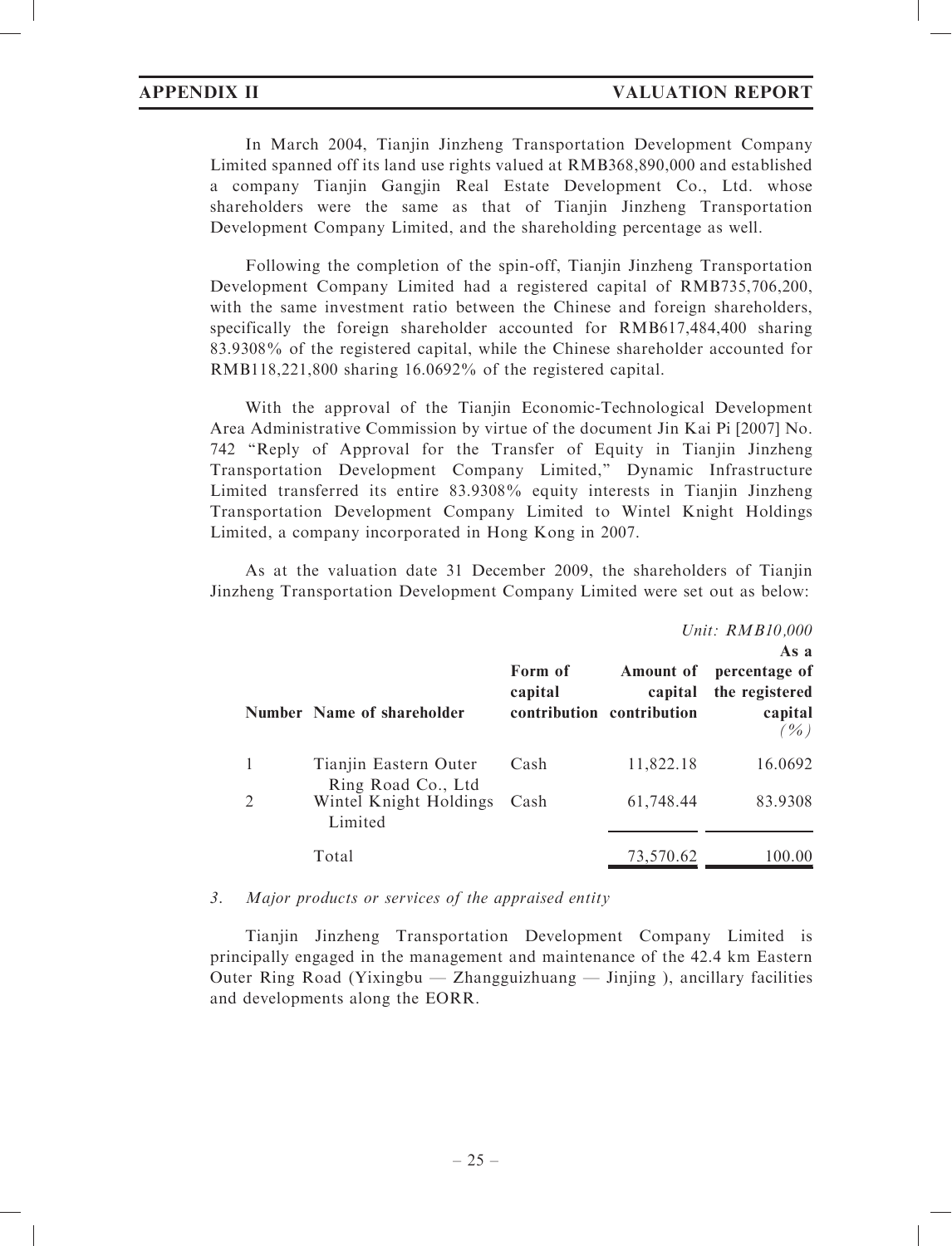# 4. Organization structure of the appraised entity

The shareholders of Tianjin Jinzheng Transportation Development Company Limited are Tianjin Eastern Outer Ring Road Co., Ltd and Wintel Knight Holdings Limited, holding 16.0692% and 83.9308% equity interests in Tianjin Jinzheng Transportation Development Company Limited, respectively. Tianjin Jinzheng Transportation Development Company Limited has 1 chairman, 1 vice chairman, 1 general manager and 1 executive deputy general manager overseeing 4 functional departments, including the general affairs office, the financial department, the engineering department and the toll center.

# 5. Market and customers

Tianjin Jinzheng Transportation Development Company Limited charged road tolls based on the vehicle passing fee standards promulgated by the Tianjin Municipal Price Control Administration and Tianjin Municipal Finance Bureau during the period from 11 November 1999 to 31 May 2003. There were 2 toll stations along the Outer Ring Road which were operated on an integrated basis and vehicles were allowed to pass through both stations with one ticket. In accordance with the document Jin Jia Fei [1999] No. 858, there were 5 categories of toll rates, the detailed scopes of which were as follows:

- 1 Motorcycles, motor tricycles and all types of tractors: RMB5 for each passage;
- 2 Passenger vehicles with 20 seats or below, trucks with maximum load of 2 tons or below: RMB10 for each passage;
- 3 Passenger vehicles with 21–50 seats, trucks with maximum load of over 2 tons up to and including 5 tons: RMB20 for each passage;
- 4 Passenger vehicles with 51 seats or above, trucks with maximum load of over 5 tons up to and including 15 tons: RMB30 for each passage;
- 5 Trucks with maximum load of 15 tons and all types of container haulers: RMB45 for each passage.

In accordance with the ''Notice on the Proposal of Reforms in the Administration of Tianjin City Indebted Road Construction for Vehicle-Passing Toll Collection'' issued by the Municipal Construction Commission and approved and forwarded by the Tianjin Municipal People's Government, the Xinkaihe (新開 河) Station and Haihenan (海河南) Station were cancelled, and tolls were collected and refunded on a consolidated basis during the period from 1 June 2003 to 1 January 2010, where Tianjin City Indebted Road Construction for Vehicle-Passing Toll Collection Office centrally collected loan-funded vehicle passing fee for the local and inbound motor vehicles. To provide greater convenience to the vehicle passing, the previously built toll collection stations was dismantled in 2004 and passing vehicles were monitored and calculated by installing electronic meters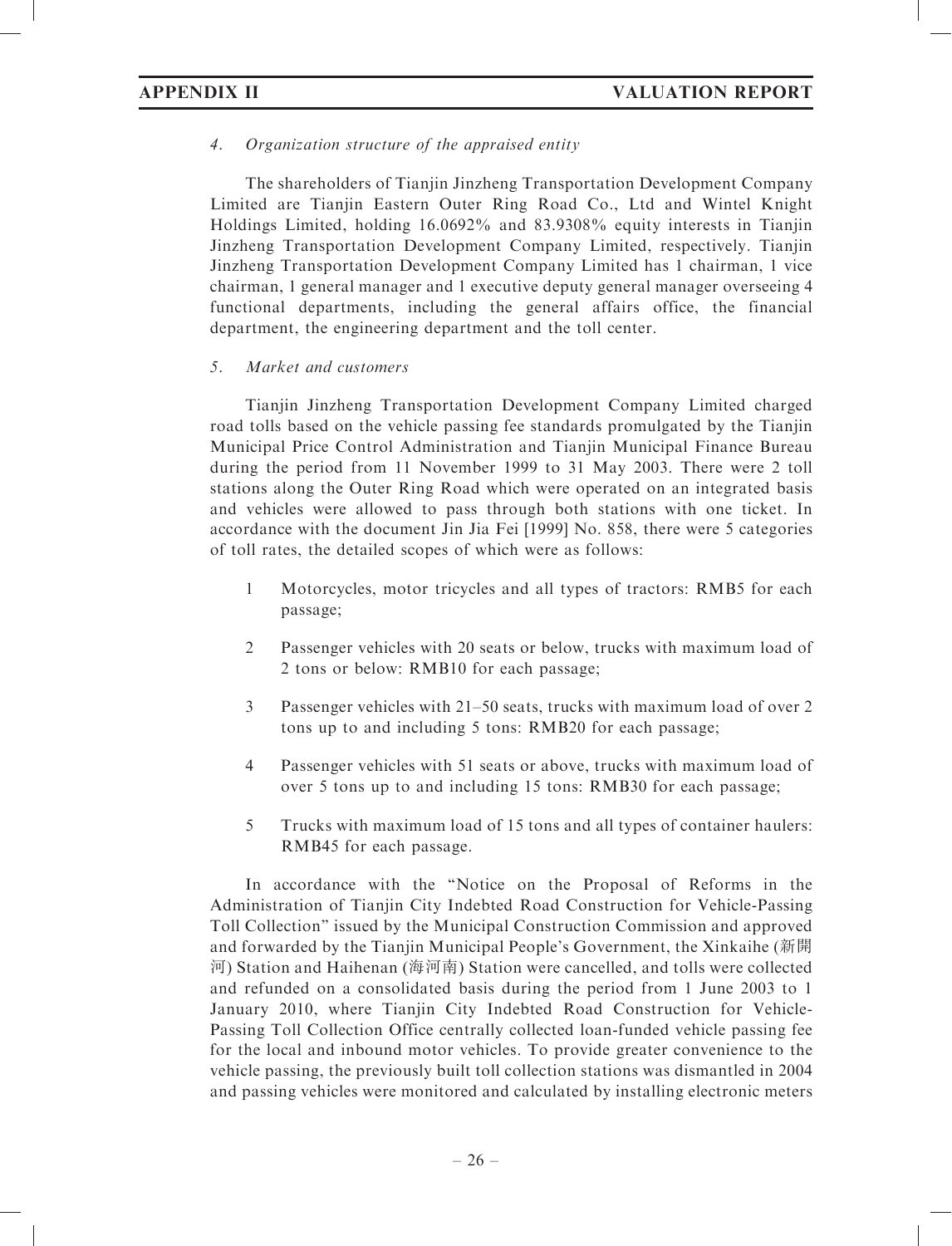at the original sites of the two toll stations. Tianjin City Indebted Road Construction for Vehicle-Passing Toll Collection Office calculated the vehicle passing fee based on the approved vehicle passing calculation method and paid the toll fees to Tianjin Jinzheng Transportation Development Company Limited.

The formula for vehicle passing fee:  $\Sigma$  (number of all types of vehicles passing through as counted at the two stations  $X$  relevant rates)  $X$  40%

A toll collection management fee, calculated at 5% of the gross amount of toll payments, was payable by Tianjin Jinzheng Transportation Development Company Limited to the Tianjin Office for the Collection of Vehicle Toll for Loan-funded Road Construction.

The Tianjin Municipal Government suspended the collection of vehicle passing fee for loan-funded road construction with effect from 1 January 2010 after the State Council promulgated the ''Notice on the Implementing Reforms on Prices of Refined Products and Tax'' in 2009. As a result, Tianjin Jinzheng Transportation Development Company Limited did not generate any toll revenue during the period from the beginning of 2010 to the date of this report, and does not expect to generate any operating revenue in the future.

### 6. The management of the appraised entity

Tianjin Jinzheng Transportation Development Company Limited has been reporting stable development since its incorporation in 1997. It has applied the common management style adopted by small and medium enterprises in general and resulted in rather simple corporate management.

### 7. Major assets status of the appraised entity

The Outer Ring Road of Tianjin City was located at an average of 10 km from the city centre, with a total of 10 drive lanes in both directions and a design speed of 80 km per hour. By accommodating cargo transportation, diverting traffic passing by Tianjin City away from central district and reducing the traffic flow, this Outer Ring Road has relieved the traffic in Tianjin which previously failed to connect the four directions of Tianjin City. Covering a total distance of 71.44 km and enfolding districts with an area of approximately 320 sq.km, it has become the "Golden Necklace" of Tianjin's highway traffic.

In 1985, the Tianjin Municipal Party Committee and Municipal Government listed the construction of a highway main road system comprising 3 ring roads (inner, middle and outer) and 14 radial roads as a key project for the city and carried articulate survey and design works, in a bid to address the needs arising from the economic reform policy and to improve road conditions according to overall urban construction planning. The excavation and filling work for the road foundation earthwork commenced in the autumn of 1986, undertaken by Tianjin residents on a voluntary basis in response to the call of Mr. Li Ruihuan, then mayor of Tianjin, for "city building for the people and by the people". The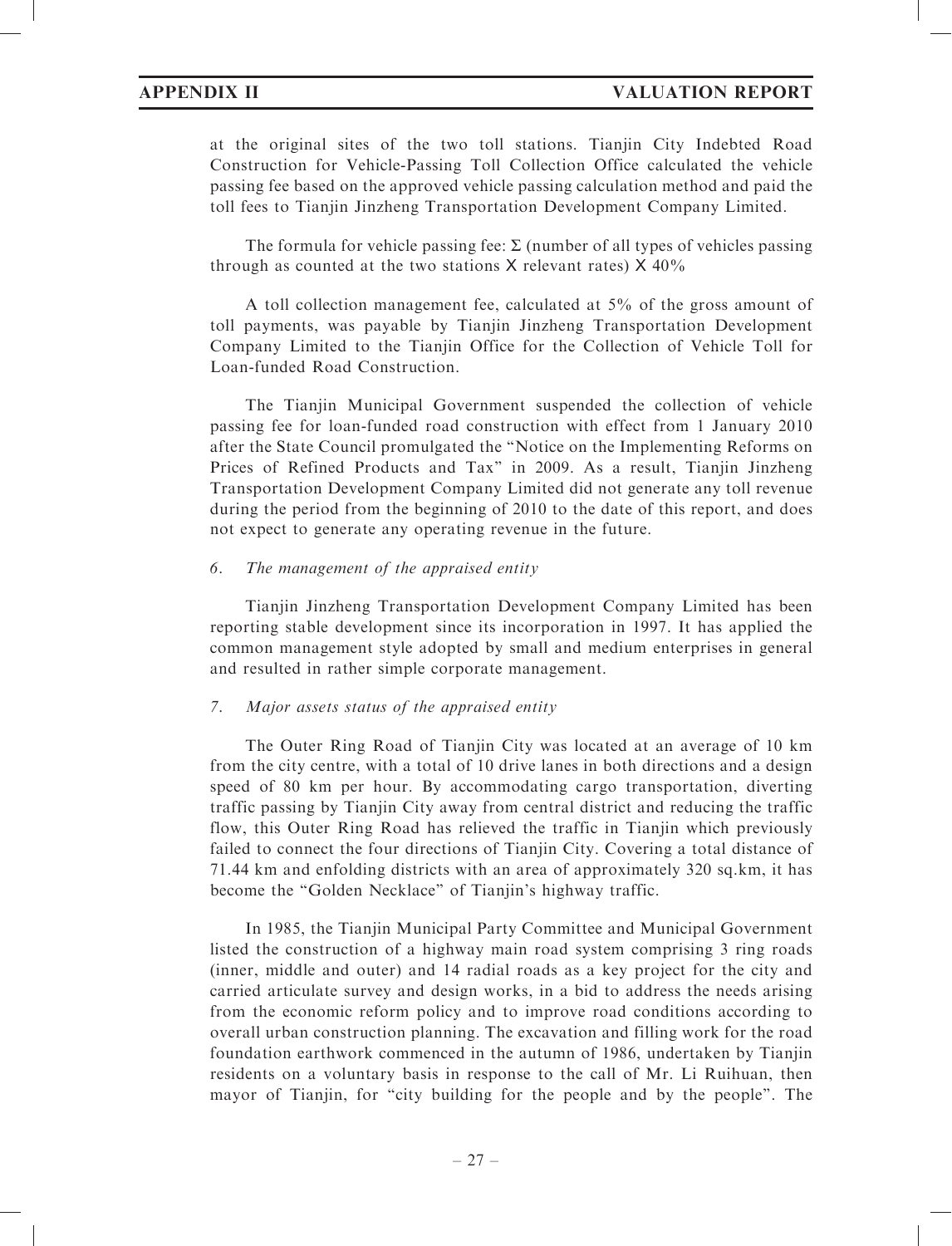construction of bridge culverts, flyover bridges and complementary agricultural and irrigation structures, undertaken by professional contractors, also commenced. With a total length of over 70 km, phase one of the outer ring was completed and open to traffic on 1 October 1987. Extending to 100 metres in width and boasting Class I highway standards, the section was complemented by 10 large flyover bridges stretching across highways, rivers and railways, as well as an outer ring waterway and a green zone. Thereafter, the management authorities of the Outer Ring Road commenced the GBM road project in accordance with supervision's request, aiming to promote civilization highways, standardization and beautification. In 1988, plantation along the entire Outer Ring Road was completed and a grass lawn was laid in the central isolation zone. In 1989, a community-style landscape area was built at the Beijing-Tianjin Interchange Flyover Bridge, which became a spectacular new sight at the time. The Outer Ring Road came to be known as the ''Golden Necklace'' which improved highway transport and provided the driving force for urban and rural economic prosperity in Tianjin.

As the economy thrived and prospered, there was a pressing need to widen and revamp the Outer Ring Road. Revamping work for the 29-km northwestern half of the ring road officially commenced in 1996 and toll collection was introduced upon completion in 1998. Revamping of the southeastern half started in 1998 and lasted for 2 years, completing 42.4 km by 1999. By then, the widening and revamping of the Outer Ring Road was fully completed and toll collection was introduced for the entire route. New asphalt surface covered a total area of 3.15 million sq.m., while 6 new flyover bridges were erected and 8 existing bridges (including river-crossing bridges and flyover bridges) were revamped as well as 18 small to medium bridges were built or revamped. New landscape plantation covered 0.33 million sq.m., while steel safety railings with a total length of 68 km were installed. Ancillary works on road signs and lane markers were also completed.

The major assets of Tianjin Jinzheng Transportation Development Company Limited comprised the road and bridge facilities of the 42.4 km eastern half of the Outer Ring Road. Assets types on the books comprised mainly cash and bank, accounts receivables, other receivables, fixed assets and various liabilities.

# 8. Development prospects of the appraised entity

Incorporated in 1997, Tianjin Jinzheng Transportation Development Company Limited was responsible for the management and maintenance of the 42.4 km Eastern Outer Ring Road. Since 1997, the Tianjin Municipal Government has set aside an ''Basic Operating Income'' to be paid to Tianjin Jinzheng Transportation Development Company Limited from the Tianjin city road construction supplement charges collected every year. The amount of this fee was RMB110 million for the commencement year (1997), and annual increments were made in subsequent years. The revamping of the Eastern Outer Ring Road started in 1998 and major constructions were completed by the end of 1999. Trial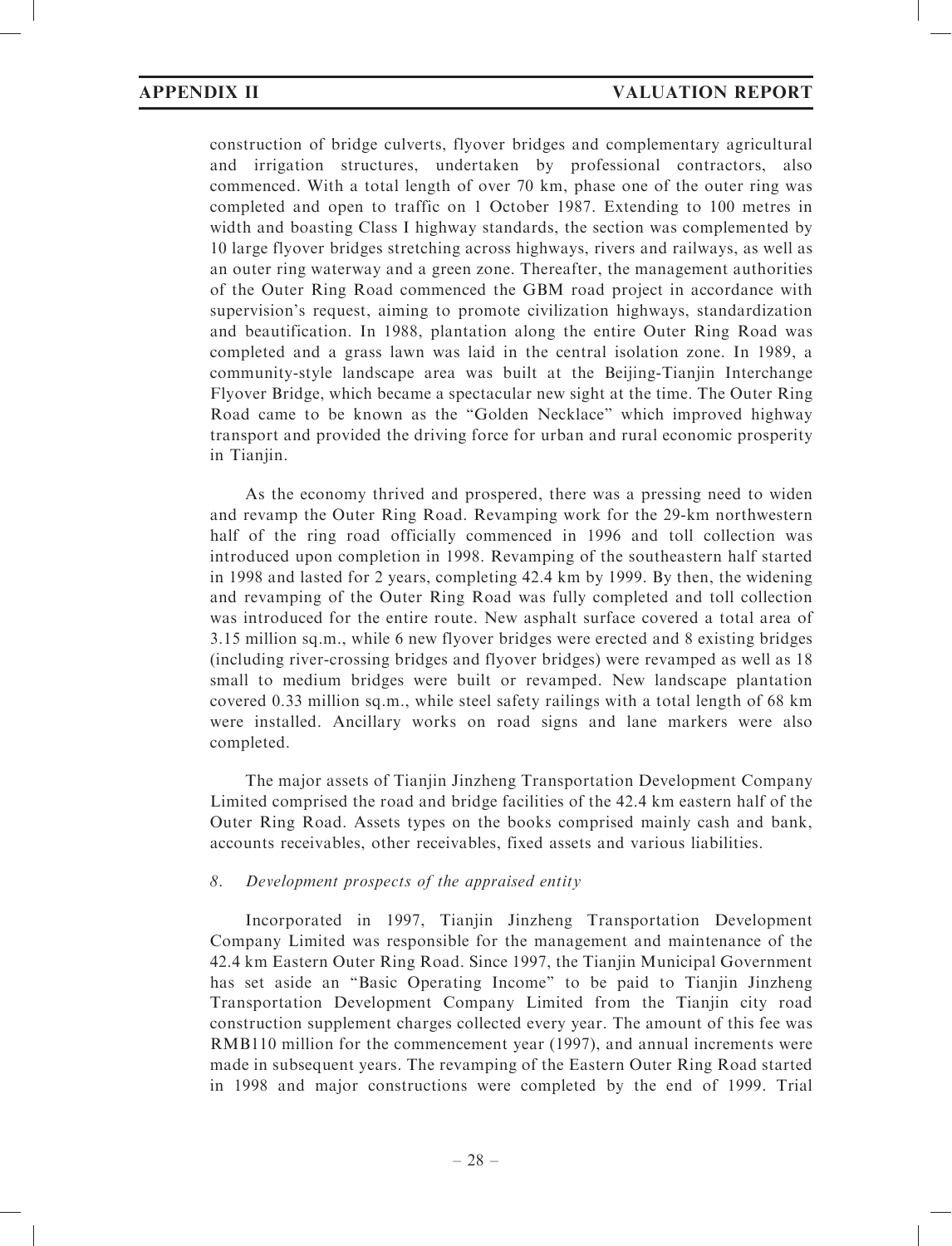operation commenced on 11 November that year and annual toll revenue in vehicle passing amounted to over RMB100 million. In 2004, the appraised entity transferred the right to receive the Basic Operating Income in future years to Tianjin TEDA Investment Holding Co., Ltd. in consideration of Tianjin TEDA Investment Holding Co., Ltd. assuming the liability of a RMB750 million loan owed by the appraised entity to China Merchants Bank. Thereafter, Tianjin Jinzheng Transportation Development Company Limited retained only the management of the Eastern Outer Ring Road and the right collecting tolls from vehicles passing the road. Subsequent to the announcement of the ''Notice on Implementing Reforms on Prices of Refined Products and Tax'' by the State Council, Tianjin Municipal government suspended toll collection for road construction funded by Tianjin municipal loans and the appraised entity has not generated any toll revenue since 1 January 2010.

### 9. Competition

The pace of national economic growth remains one of the most important factors affecting the volume of highway traffic flow, as the expressway transportation sector has high correlation with GDP indicators. According to the 11th Five Year Plan of the nation, China is expected to sustain an average annual GDP growth of 7.5% in the next 5 years, and the expressway transportation sector is poised to enjoy steady growth in tandem with the national economy.

Given the networking effect of expressways, highway transport demand will continue to be driven by the trend of urbanization and the growth in individual car ownership, while the implementation of weight-based tolls, which will increase revenue per vehicle and toll revenue, and initiatives in outbound expansion such as the acquisition of new roads — will continue to support stable business growth of the expressway sector.

In accordance with the document Jin Zheng Fa [2003] No. 52 ''Notice on the Proposal of Reforms in the Administration of Tianjin City Indebted Road Construction for Vehicle-Passing Toll Collection'' issued by the Municipal Construction Commission and approved and forwarded by the Tianjin Municipal People's Government, which mentioned ''traffic toll collection for loan-funded road construction of Tianjin will be reformed, whereby toll stations will be cancelled and combined and tolls will be collected and refunded on a consolidated basis, in order to change the current situation of having excessive highway toll stations for a better image of the city''. Furthermore, the Tianjin Municipal Government suspended the collection of vehicle toll for loan-funded road construction with effect from 1 January 2010 after the State Council promulgated the ''Notice on Implementing Reforms on Prices of Refined Products and Tax'' in 2009. Tianjin Jinzheng Transportation Development Company Limited is no longer in a position to compete with its peers as it has not generated any toll revenue thereafter.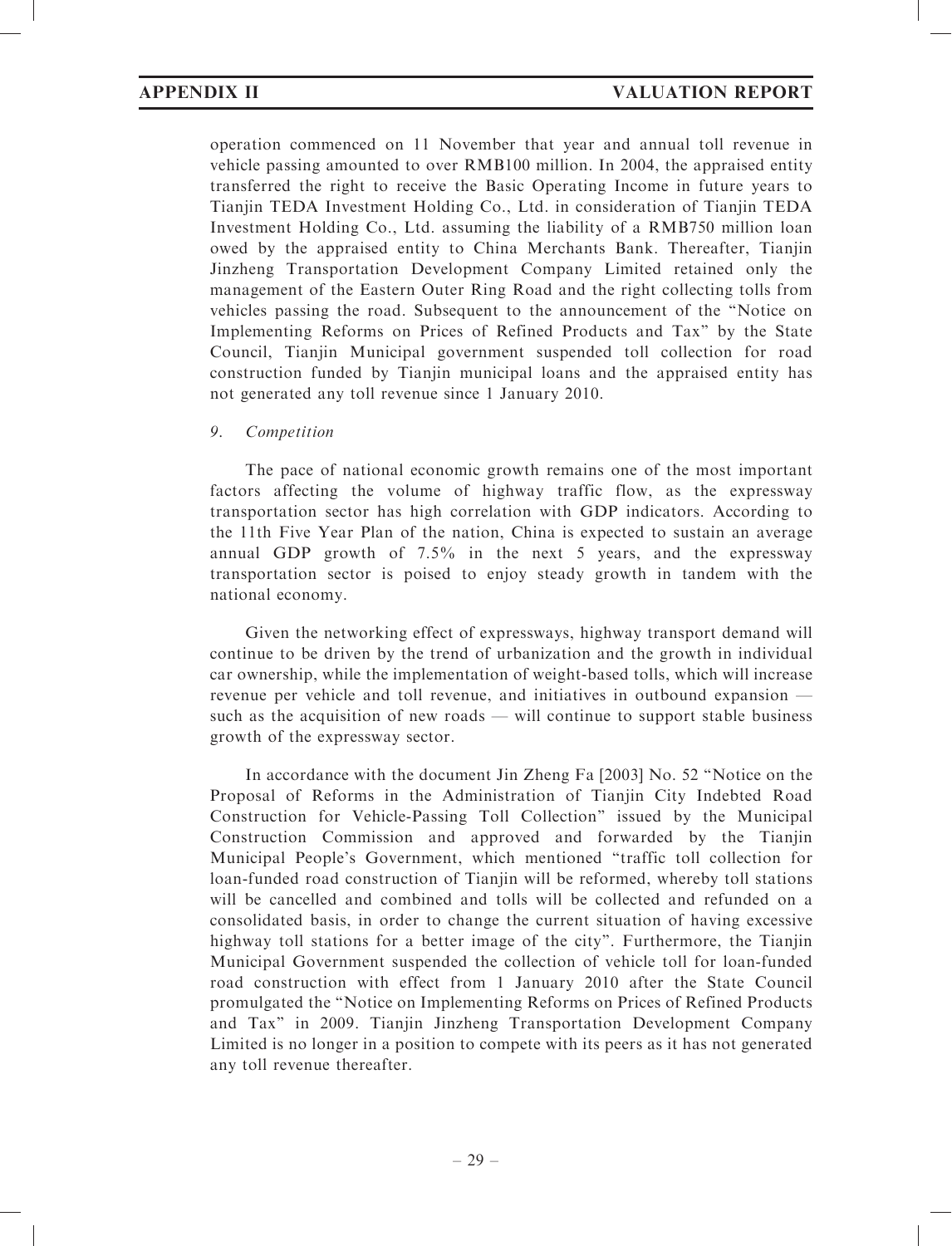# 10. Macro-economic factors affecting the production and operations of the appraised entity

Total assets of Tianjin Jinzheng Transportation Development Company Limited as at the end of December 2009 amounted to RMB1,815 million. Its source of revenue was traffic toll income, which amounted to approximately RMB120 million for the year. As a result of the aforesaid change in the State policy regarding the collection of traffic tolls, the company will no longer generate any operating income and gains in the future.

### 11. Financial conditions

The assets, liabilities, owners' equity, business revenue and net profit of Tianjin Jinzheng Transportation Development Company Limited for the past three years are set out in the following table:

### Balance Sheet 2007–2009

|                                            |                  |                   | Unit: RMB         |
|--------------------------------------------|------------------|-------------------|-------------------|
| <b>Items</b>                               | 2007             | 2008              | 2009              |
| I. Current Assets                          | 293,666,573.59   | 321, 635, 493. 65 | 312,073,226.66    |
| 1. Cash and bank                           | 256, 202, 438.07 | 250,644,527.12    | 131,905,922.10    |
| 2. Bills receivable                        | 35,203,178.00    |                   |                   |
| 3. Other receivables                       | 2,260,957.52     | 2,490,292.53      | 2,548,886.56      |
| 4. Trade receivables                       |                  | 68,500,674.00     | 177,618,418.00    |
| II. Non-current assets                     | 1,583,693,177.94 | 1,543,551,148.86  | 1,503,679,177.54  |
| 1. Fixed assets, at cost<br>2. Accumulated | 2,072,179,066.40 | 2,069,152,217.12  | 2,068,915,770.17  |
|                                            |                  |                   |                   |
| depreciation                               | 488,485,888.46   | 525,601,068.26    | 565,236,592.63    |
| 3. Fixed assets, net                       | 1,583,693,177.94 | 1,543,551,148.86  | 1,503,679,177.54  |
| III. Total assets                          | 1,877,359,751.53 | 1,865,186,642.51  | 1,815,752,404.20  |
| IV. Current liabilities                    | 303,520,682.96   | 289, 761, 485.55  | 326, 125, 787. 31 |
| 1. Trade payables                          | 9,000,000.00     | 12,500,000.00     | 52,500,000.00     |
| 2. Staff welfare payable                   | 10,253,074.41    | 8,773,430.39      | 4,256,186.95      |
| 3. Tax payable                             | 1,644,492.76     | 1,892,180.83      | 680,436.41        |
| 4. Dividend payable                        | 272,558,930.04   | 264,839,588.98    | 260,931,562.00    |
| 5. Other payables                          | 1,709,252.95     | 1,181,587.95      | 1,180,407.95      |
| 6. Other current liabilities               | 8,354,932.80     | 574,697.40        | 6,577,194.00      |
| V. Non-current liabilities                 |                  |                   |                   |
| VI. Total liabilities                      | 303,520,682.96   | 289, 761, 485.55  | 326, 125, 787. 31 |
| VII. Owners' equity                        | 1,573,839,068.57 | 1,575,425,156.96  | 1,489,626,616.89  |
| Paid-in capital                            | 735,706,200.00   | 735,706,200.00    | 735,706,200.00    |
| Capital reserves                           | 750,000,000.00   | 750,000,000.00    | 750,000,000.00    |
| Statutory reserves                         | 25,274,014.88    | 26,518,397.12     | 23,734,929.09     |
| Retained earnings                          | 62,858,853.69    | 63,200,559.84     | $-19,814,512.20$  |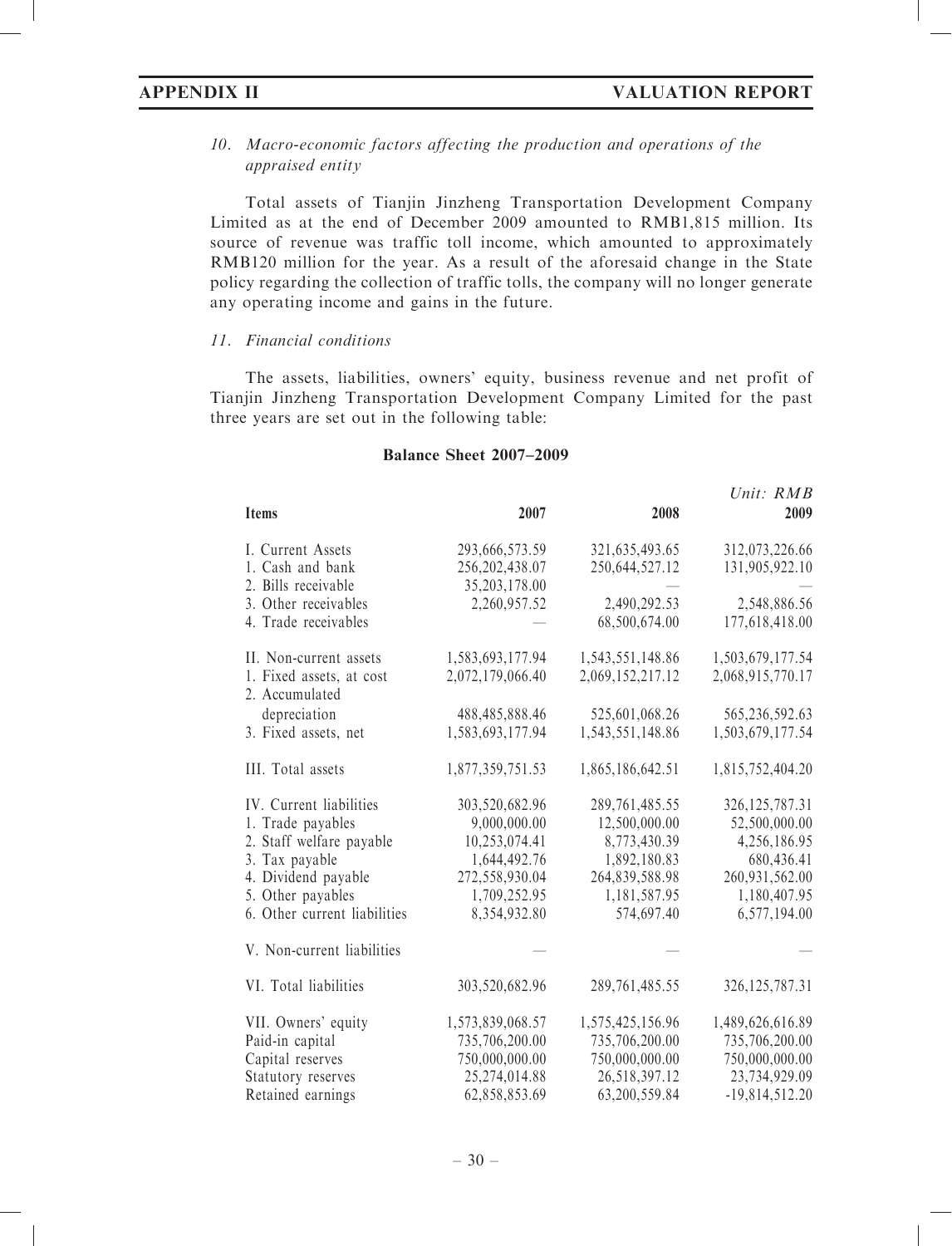### Income Statement 2007–2009

| <b>Items</b>                | 2007            | 2008            | 2009            |
|-----------------------------|-----------------|-----------------|-----------------|
| I. Revenue from principal   |                 |                 |                 |
| operations                  | 116,060,402.00  | 119,826,478.00  | 120,050,932.00  |
| II. Cost of sales           | 76,470,984.13   | 75,985,262.15   | 86,029,755.34   |
| III. Tax and surcharges for |                 |                 |                 |
| principle operations        | 5,803,020.10    | 5,991,323.90    | 6,002,496.60    |
| IV. Profit from other       |                 |                 |                 |
| operation                   |                 |                 |                 |
| V. Selling and              |                 |                 |                 |
| distribution costs          |                 |                 |                 |
| VI. General and             |                 |                 |                 |
| administrative expenses     | 4,066,042.14    | 2,911,491.18    | 4,724,250.82    |
| VII. Finance costs          | $-2,378,580.86$ | $-4,091,309.84$ | $-3,205,980.07$ |
| VIII. Subsidies income      |                 |                 |                 |
| IX. Non-operating income.   | 4,570,000.00    |                 | 16,095.94       |
| X. Non-operating            |                 |                 |                 |
| expenditure                 | 405,131.30      | 91,227.64       | 5,308,920.18    |
| XI. Income tax              | 5,440,499.83    | 6,828,926.93    | 6, 347, 788. 35 |
| XII. Net profit             | 30,823,305.36   | 31,109,556.04   | 14,859,796.72   |

The financial statement for 2007 has been audited by Yuehua Certified Public Accountants Company Limited, Tianjin Branch, who has issued an unqualified audited report (Yue Jin Wai Shen [2008] No. 136);

The financial statement for 2008 has been audited by China Rightson Certified Public Accountants Company Limited, Tianjin Branch, who has issued an unqualified audited report (Yue Jin Wai Shen [2009] No. 154);

The financial statement for 2009 has been audited by China Rightson Certified Public Accountants Company Limited, Tianjin Branch, who has issued an unqualified audited report (Yue Jin Wai Shen [2010] No. 356).

### 12. Significant policies

In accordance with the document Jin Guo Shui Jing [2001] No. 56 issued by the State Administration of Taxation of Tianjin Economic-Technological Development Area, Tianjin Jinzheng Transportation Development Company Limited shall be subject to an income tax rate of 15% pursuant to the PRC Law on Income Tax for Foreign-invested Enterprises and Foreign Enterprises''. In accordance with the ''Notice on the Implementation of Transitional Preferential Policies in respect of Enterprise Income Tax'' issued by the State Council, foreign enterprises previously entitled to preferential low-tax policies were given a grace period of 5 years from the implementation of the new tax law with effect from 1 January 2008, during which their applicable tax rates would be gradually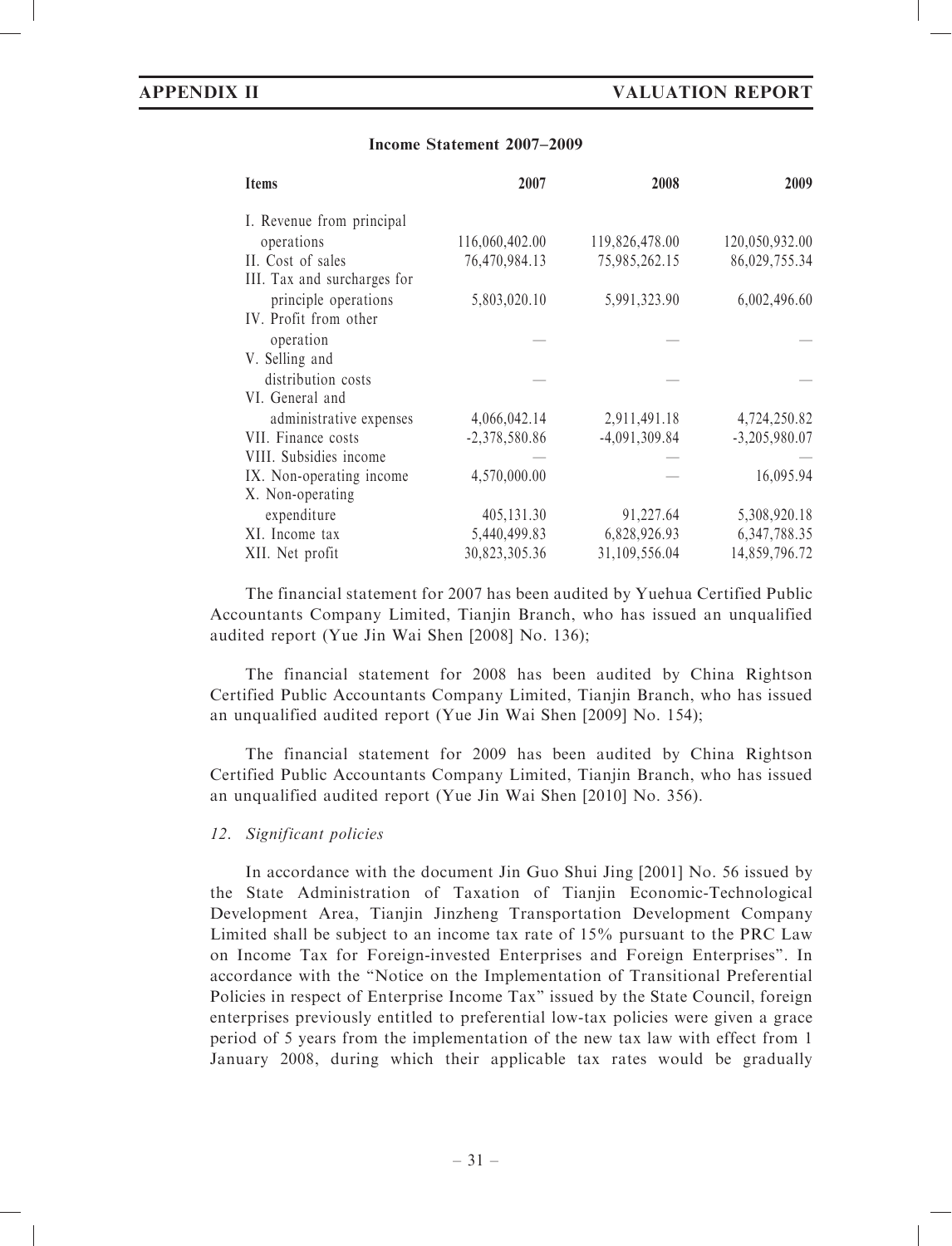increased towards the statutory tax rate. Currently the enterprise is subject to an income tax rate of 20% and its accounting calculations are conducted in accordance with the Accounting Standards for Business Enterprises.

### (III) Other users of the valuation report as stipulated in the engagement letter

This valuation report is furnished solely for use by the Principal to achieve its purposes of conducting the appraisal. Under no circumstances should it be used otherwise without the permission of the Principal and for purposes not related to the purposes of the appraisal.

# II. PURPOSES OF THE APPRAISAL

The purpose of this appraisal is to provide a basis for reference regarding the valuation of the proposed transfer of 83.9308% equity interests in Tianjin Jinzheng Transportation Development Company Limited by Wintel Knight Holdings Limited.

The said economic activity has been approved by the Office of the Tianjin Municipal People's Government with a document entitled ''Response to the application on the treatment of the equity interests in the Eastern Outer Ring Road and the Jinbin Expressway'' (Jin Zheng Ban Han [2010] No. 13) dated 31 March 2010.

# III. SUBJECT AND SCOPE OF APPRAISAL

The subject of the appraisal is the entire shareholders' equity of Tianjin Jinzheng Transportation Development Company Limited.

The scope of asset appraisal covers all assets and liabilities reported by Tianjin Jinzheng Transportation Development Company Limited, namely the current assets, fixed assets and various all liabilities.

The primary physical asset is the 42.4 kilometer Eastern Outer Ring Road (Yixingbu — Zhangguizhuang — Jinjing Highway). The eastern half of the Outer Ring Road passes through 4 districts of Tianjin, namely Beichen (北辰), Dongli (東麗), Jinnan (津南) and Xiqing (西青). It starts at the Yingxingbu Flyover Bridge in Beichen and ends at the Jinjing Highway Flyover Bridge in the western district. Along the route there are 7 flyover bridges, namely Jinzi Highway (津淄公路) Flyover Bridge, Jiefangnan Road (解放南路) Flyover Bridge, Jin'gu Highway (津沽公路) Flyover Bridge, Jintang Highway (津塘公路) Flyover Bridge, Jinhan Highway (津漢公路) Flyover Bridge, Jinzhonghe (金鐘河) Flyover Bridge and Zhuangguizhuang (張貴莊) Flyover Bridge; 2 river-crossing bridges, namely Xinkaihe (新開河) Bridge and Haihe (海河) Bridge; as well as 13 small to medium bridges. There are also 2 ancillary toll stations: Xinkaihe Station and Haihenan Station, with a gross area of 2,938.50 sq.metre. The said assets are in good conditions for use. There are 2 houses and buildings associated with road and bridge management which were completed in 1999. The building structure is made of brick concrete with a gross area of 2,938.5 sq.metre. and no housing title registration certificates have been applied for in respect of the buildings. There are also 9 automobiles and 11 electronic and office equipment items.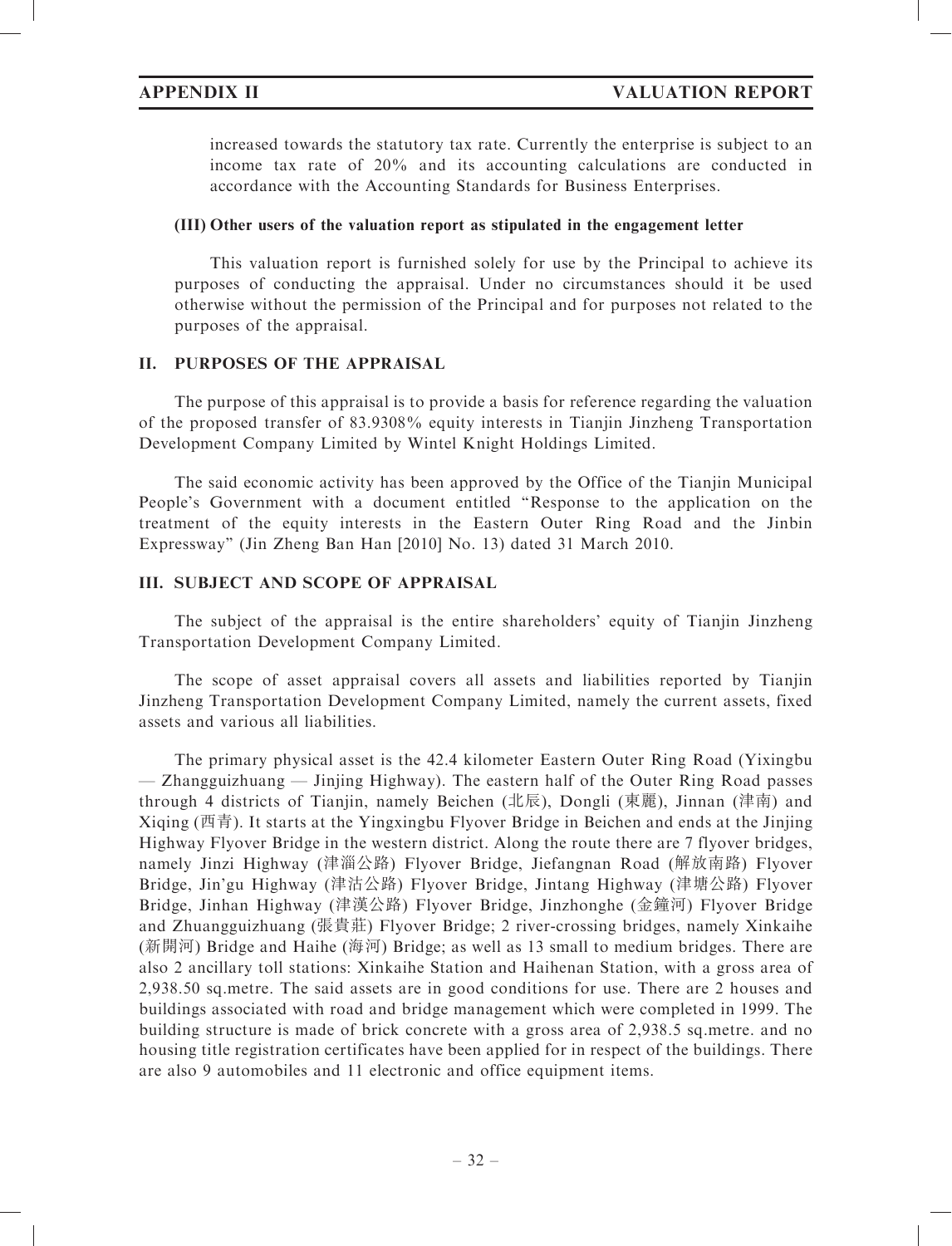The aforesaid assets and liabilities are provided by Tianjin Jinzheng Transportation Development Company Limited, the details of which are set out in the following table:

| Unit: $RMB$       |
|-------------------|
| <b>Book</b> value |
| 312,073,226.66    |
|                   |
| 1,503,679,177.54  |
| 391,699.37        |
| 1,503,287,478.17  |
|                   |
|                   |
|                   |
| 1,815,752,404.20  |
| 326, 125, 787.31  |
|                   |
| 326, 125, 787. 31 |
| 1,489,626,616.89  |
|                   |

Apart from the assets listed above, there are no other off-balance sheet assets.

The subject and scope under appraisal as designated by the Principal are identical with the subject and scope under appraisal as involved in the economic activity.

Our appraisal officers have conducted necessary verifications of the completeness of the scope of valuation reported by the appraised entity based on all assets owned and liabilities undertaken reported and provided by the Principal and the appraised entity. In the event of the existence of assets and liabilities that should be but have not been reported and that are incapable of being identified by us, the valuation conclusion herein shall not be directly adopted.

# IV. VALUATION TYPE AND ITS DEFINITION

Taking into account the purposes of the current appraisal, market conditions and the subject of appraisal, there are no special limitations or requirements for market conditions and the use of the subject of appraisal, and the market value has been adopted as the type of valuation to be appraised. Market value is defined as:

The estimated amount for which the subject of appraisal should exchange on the valuation date between a willing buyer and a willing seller in an arm's-length transaction wherein the parties have each acted rationally and without compulsion.

# V. VALUATION DATE

The valuation date for the current asset appraisal is 31 December 2009. Such valuation date has been determined by the Principal according to the nature of the economic activity based on three primary considerations: i) to select a point in time closer to the date on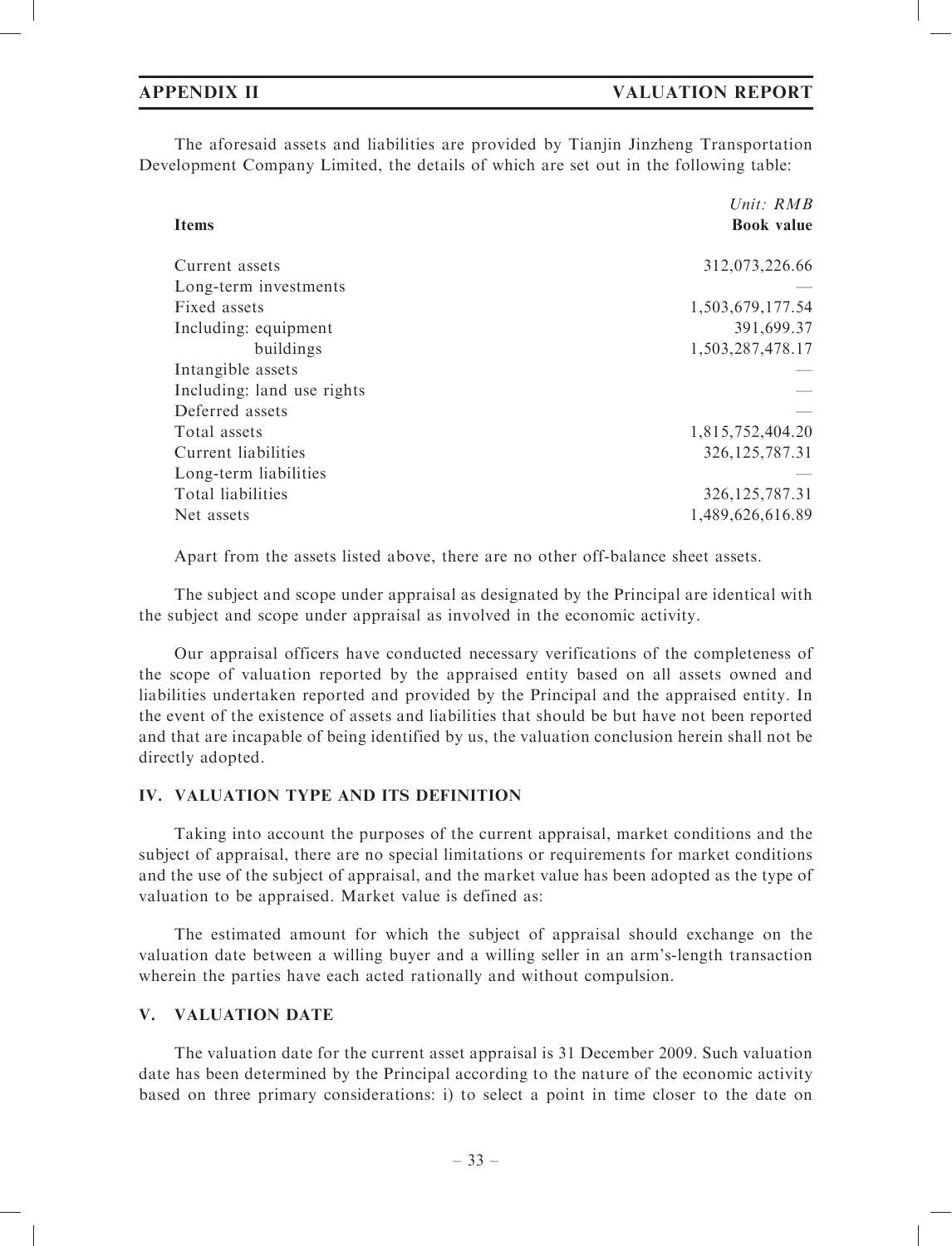which the economic activity is realized; ii) to align with the audited report in order facilitate the acquisition of accurate and complete audit information; and iii) to facilitate easy retrieval of relevant information for the convenience of appraisal work.

# VI. BASES FOR VALUATION

# (I) Legal bases: relevant laws and regulations:

- 1. The "Company Law of the PRC";
- 2. PRC State Council (1991) Order No. 91 ''Rules Governing State-owned Asset Appraisal'';
- 3. Document (1992) No. 36 ''Implementation Measures of the Rules Governing State-owned Asset Appraisal'' issued by the former State Administration for State-owned Assets;
- 4. Document Zi Ban Fa (1996) No. 23 ''Standard Opinion on the Conduct of Asset Appraisal (Trial)'' issued by the former State Administration for Stateowned Assets;
- 5. Document Jin Guo Zi Chan Quan (2007) No. 40 ''Provisional Rules Governing Appraisal of Corporate-held State-owned Assets of Tianjin'' issued by the State-owned Assets Supervision and Administration Commission of the Tianjin Municipal People's Government;
- 6. 2005 PRC State Council SASAC Order No. 12 ''Provisional Rules Governing Appraisal of Corporate-held State-owned Assets'';
- 7. Accounting Standards for Business Enterprises and Enterprise Accounting System;
- 8. Other applicable laws and regulations.

# (II) Standards

- 1. Cai Qi (2004) No. 20 ''Asset Appraisal Standards Basic Standards'' and ''Professional Ethical Standards for Asset Appraisal — Basic Standards'' issued by the Ministry of Finance;
- 2. Zhong Ping Xie [2007] No. 189 ''Asset Appraisal Standards Valuation Reports'', ''Asset Appraisal Standards — Appraisal Procedures'', ''Asset Appraisal Standards — Letter of Appointment'' and ''Asset Appraisal Standards — Working Drafts'' issued by the China Appraisal Society;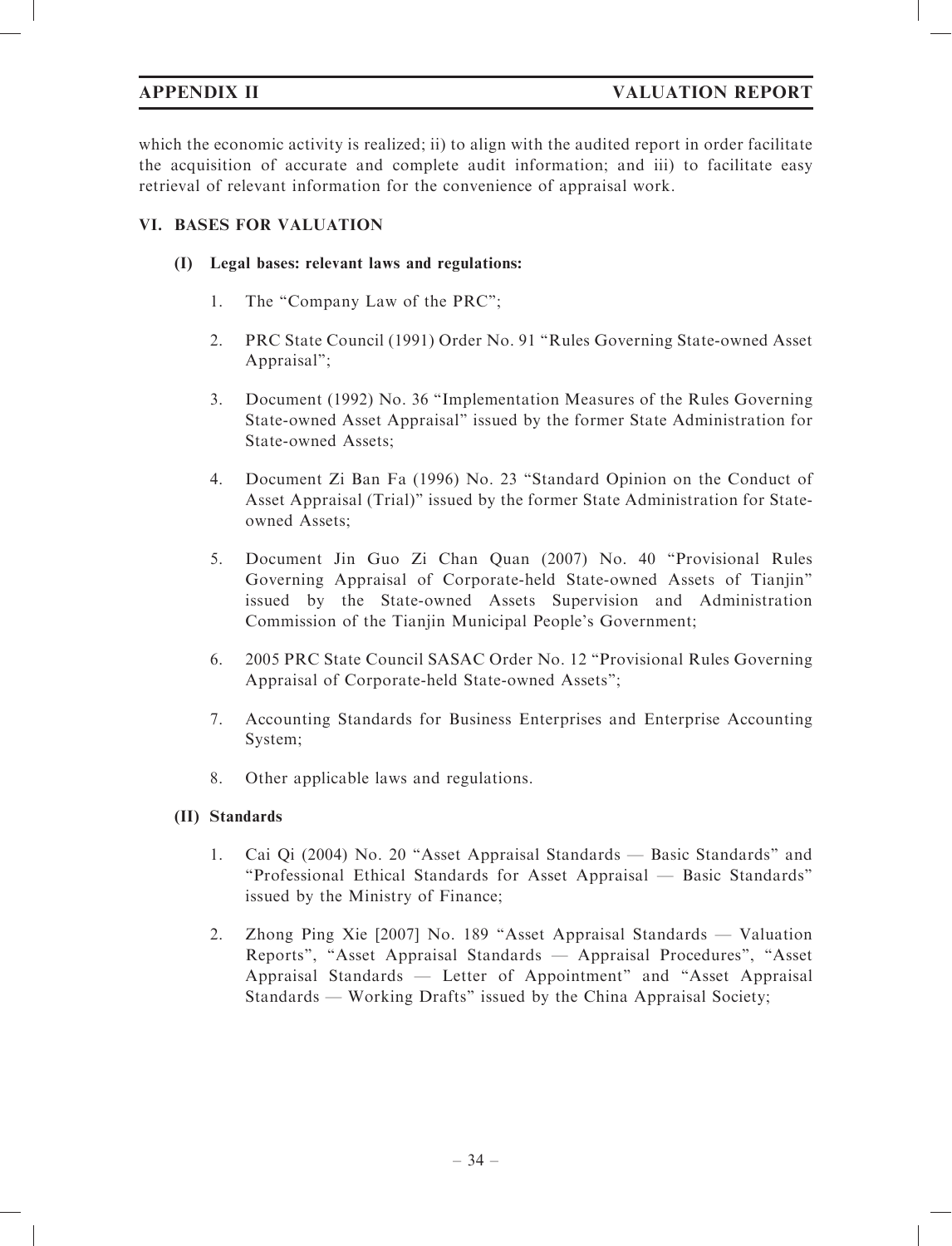# APPENDIX II VALUATION REPORT

- 3. Cai Qi (2008) No. 343 ''Notice of the Ministry of Finance on the Convergence Issue in the Implementation of Relevant Systems for Asset Appraisal Standards'' issued by the Ministry of Finance, including Guidelines to Corporate-held State-owned Asset Appraisal and Annexes 1 and 2;
- 4. Zhong Ping Xie [2007] No. 189 ''Asset Appraisal Standards Machinery Equipment'' issued by the China Appraisal Society;
- 5. Zhong Ping Xie [2007] No. 189 ''Asset Appraisal Standards Immovable Assets'' issued by the China Appraisal Society;
- 6. Kuai Xie [2003] No. 18 ''Guiding Opinion on Certified Asset Appraisers' Concern for the Legal Ownership of the Subject under Appraisal'' issued by the Chinese Institute of Certified Public Accountants;
- 7. Zhong Ping Xie [2004] No. 134 ''Guiding Opinion on the Appraisal of Enterprise Value'' issued by the China Appraisal Society;
- 8. Zhong Ping Xie [2007] No. 189 ''Guiding Opinion on Valuation Types in Asset Appraisal'' issued by the China Appraisal Society.

### (III) Bases for actions

''Response to the application on the treatment of the equity interests in the Eastern Outer Ring Road and the Jinbin Expressway'' (Jin Zheng Ban Han [2010] No. 13) issued by the Office of the Tianjin Municipal People's Government.

### (IV) Bases for ownership

- 1. Corporate business licences of the Principal and the appraised entity;
- 2. PRC Motor vehicle movement permits;
- 3. Invoices for the purchases of significant assets;
- 4. Construction work contract for the revamping of the eastern-half ring road of the Outer Ring Road of Tianjin, tender documents and work completion report;
- 5. Other descriptions of title ownerships of relevant assets.

# (V) Bases of value estimation

- 1. On-site investigation and records of the appraisal officers;
- 2. Manual of Common Data and Parameters in Asset Appraisal (2nd Edition);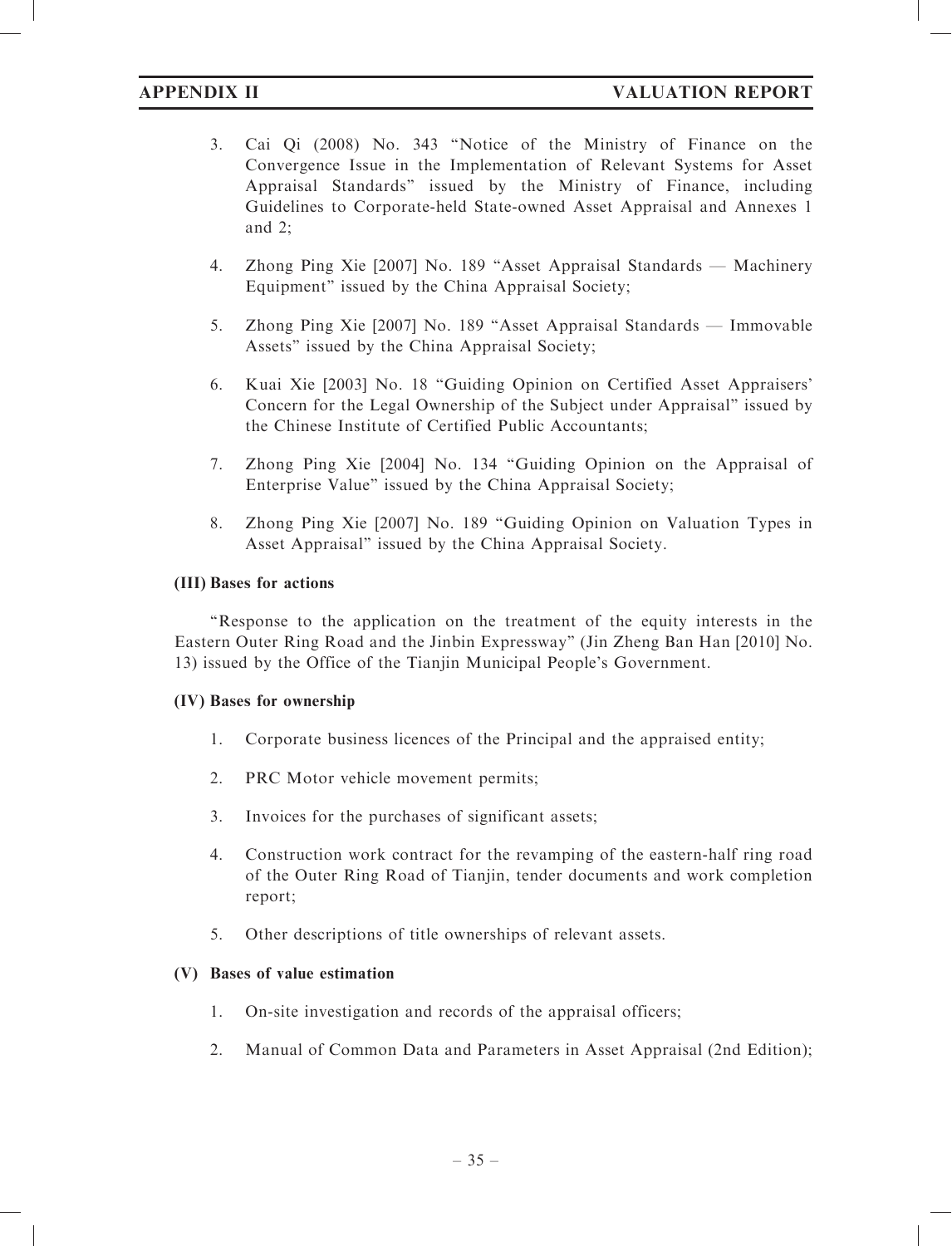- 3. Company financial statements and audited reports for the past three years ended and as at the valuation date furnished by the appraised entity;
- 4. ''Mechanical Product Quotation Manual'' 2009 published by China Mechanical Industry Information Research Institute;
- 5. ''Base Prices of Construction and Installation Works in Tianjin'' and ''Base Price Estimates for Municipal Construction Works of Tianjin'' published by the Tianjin Municipal Urban and Rural Construction Committee in 2008;
- 6. ''Information on Pricing of Construction Works in Tianjin'' published in December 2009 by the Tianjin Construction Work Quantitative Management Research Station and Tianjin Construction Works Pricing Management Association.
- 7. ''Notice on Adjusting Certain Regulations for Vehicle Obsolescence Standards (Guo Jing Mao Zi Yuan [2000] No. 1202) issued by the National Economic and Trade Commission, National Development and Planning Commission, Ministry of Public Security and State Environmental Protection Administration and ''Notice on the Implementation of the 'Notice on Adjusting Certain Regulations for Vehicle Obsolescence Standards''' (Gong Jiao Guan [2001] No. 2) issued by the Ministry of Public Security;
- 8. ''Provisional Regulations for Vehicle Purchase Tax of the PRC'' enacted on 1 January 2001;
- 9. ''Reply regarding the Exemption of Tianjin Jinzheng Transportation Development Company from Land Rent for Tianjin Eastern Outer Ring Road (Yixingbu — Zhangguizhuang — Jinjing Highway) (Di Ji Zi [97] No. 252) issued by the Tianjin Land Administration;
- 10. ''Grading Standards for Integrity and Defects of Housing (Trial)'' (Cheng Zhu Zi [1984] No. 678 of the Urban and Rural Construction Environmental Protection Administration);
- 11. Information on price quotation and parameters.

# (VI) Other information

- 1. Detailed asset checklist provided by the appraised entity;
- 2. Other information provided by the appraised entity in relation to asset appraisal;
- 3. Overview of work, information for job closing and project work drawings;
- 4. Bank account statements, bank balance reconciliation statement, enquiries and confirmation letters for intra-group payables, loan contracts and tax return forms;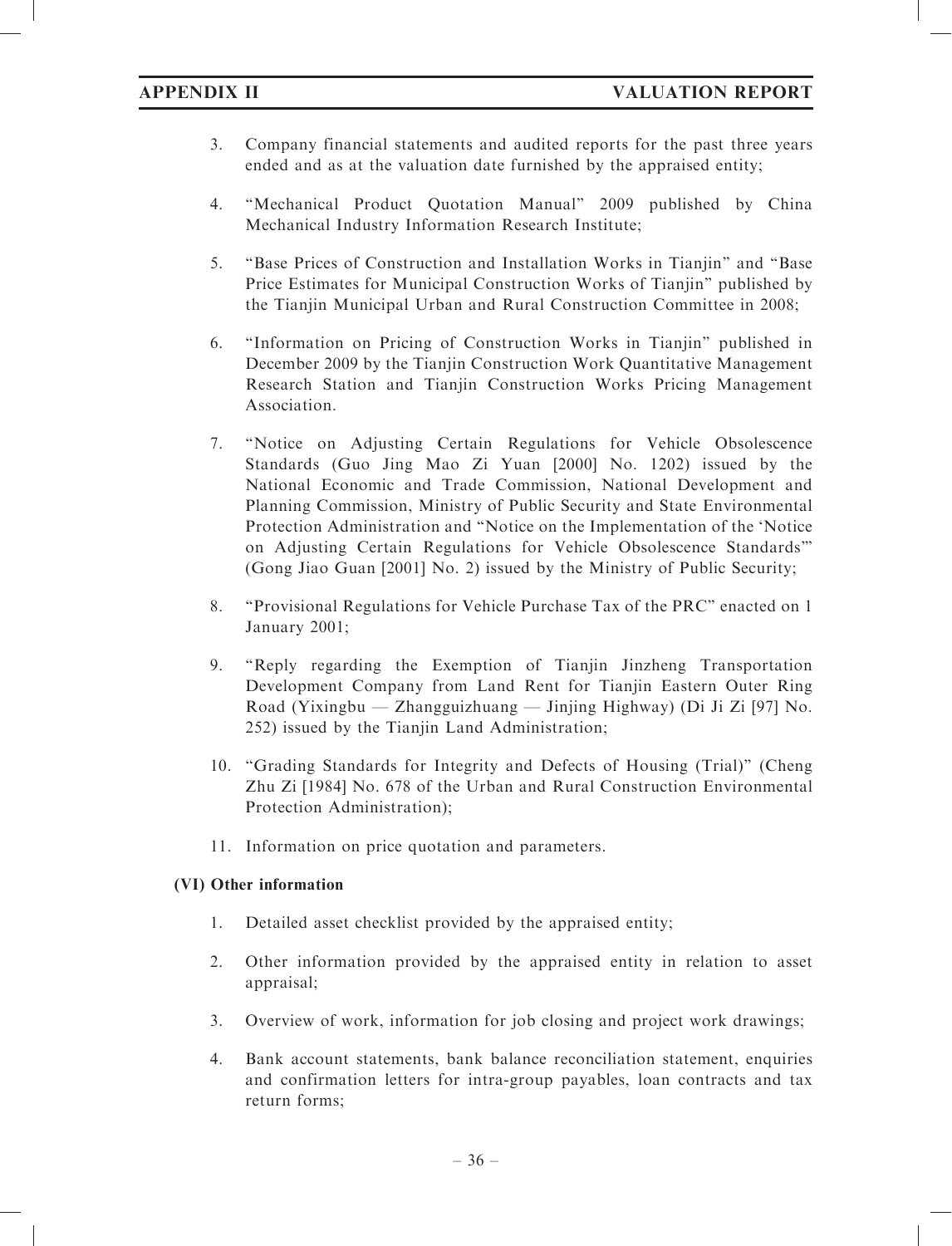5. On-site investigation, survey, photo-taking and random check of stocktaking information.

# VII. VALUATION METHODOLOGY

In accordance with relevant provisions of the asset appraisal system currently in force, the appraisal of enterprise value may be conducted by certified asset appraisers using the income approach, market approach or cost approach.

The asset base approach has been adopted for this appraisal. The valuation method is determined on the basis of the purposes of the appraisal, the characteristics of the assets and the appraisal information available.

### 1. Overview and adoption of the income approach

The income approach is an asset valuation method that determines the price of the asset under appraisals on the basis of the aggregate sum of estimated future income expected to be generated from the asset under appraisals discounted to its present value by applying an appropriate discount rate.

The income approach cannot be applied in the appraisal because foreseeable recurrent stable income in the future is not probable as the enterprise will no longer generate operating income after the State has resolved to suspend the collection of loan-funded road construction tolls.

### 2. Overview and adoption of the market approach

The market approach involves comparison between the appraised subject and equity assets, such as shareholders' equity and securities, of comparable companies or past market transactions, so as to determine the approach to appraisal and selection bases in relation to the valuation of the appraised subject.

The market approach is not considered appropriate for this appraisal due to the lack of past market transactions similar to the public transfer of the appraised enterprise and the difficulties in drawing accurate comparisons and references owing to significant differences among different cases of corporate transfers.

### 3. Overview and adoption of the asset base approach

The asset base approach seeks to determine the approach to appraise the value of the subject is based on the financial statement (the balance sheet) of the enterprise on the basis of a reasonable assessment of the assets and liabilities of the enterprise, as reflected in the financial statement, namely the balance sheet, of the enterprise. This appraisal has been conducted in the asset base approach using the following basic formula:

Appraised value = sum of appraised values of individual assets less sum of appraised value of liabilities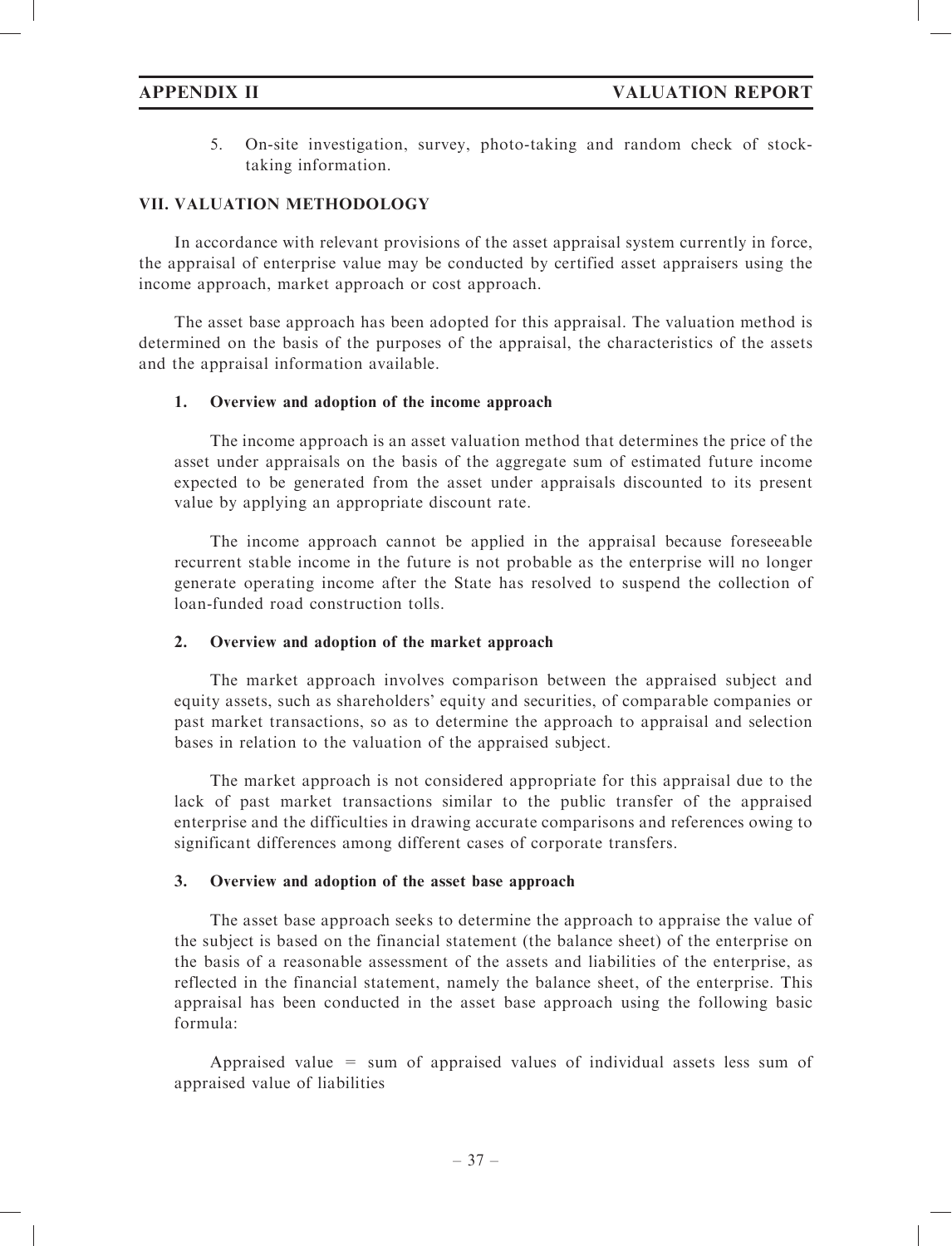In the appraisal of enterprise valuation, the replacement cost method has been adopted in respect of individual assets and liabilities. The replacement cost method seeks to determine price of the asset under appraisal by considering the full amount of cost required to replace in brand new condition the asset under appraisal through acquisition or construction under realistic conditions, less all losses incurred or depreciation of the asset under appraisal.

# VIII.IMPLEMENTATION OF THE APPRAISAL PROCEDURES

After accepted the appointment for asset valuation, our company formed a dedicated asset appraisal project team with selected asset appraisal officers, who started to carry out their appraisal work on-site at the enterprise on 11 May 2010 and issued a valuation report on 30 July 2010.

# (I) Identifying basic issues of the appraisal

Had understanding on the basic information of the Principal, appraised entity and users of the valuation report other than the Principal, identified significant matters such as the purpose of the valuation, appraised entity, scope of valuation, valuation types and valuation date; conducted a comprehensive analysis and assessment of our professional competence, independence and business risk exposures based on the actual conditions of the appraisal assignment; and, as an appraisal institution, decided to undertake the appraisal assignment.

# (II) The signing of the engagement letter

The assignment was accepted and an engagement letter for asset valuation was signed with the Principal.

# (III) Preparation of an appraisal plan

An officer in charge of the project was assigned and an appraisal project team was formed. Key areas of the appraisal such as specific steps, schedules, staffs arrangement and technical plan were determined and an appraisal plan was drawn up.

# (IV) On-site investigations

Appropriate on-site investigations of the assets under appraisal were carried out based on the actual conditions of the appraisal appointment. A thorough check of the reported assets was performed by the appraised entity under our guidance. Verification of information reported for appraisal was performed. Assets were inspected and understood the legal titles of the assets and economic conditions, as well as the technical conditions of the assets, conditions of use, quality and extent of losses, so as to generate investigation records.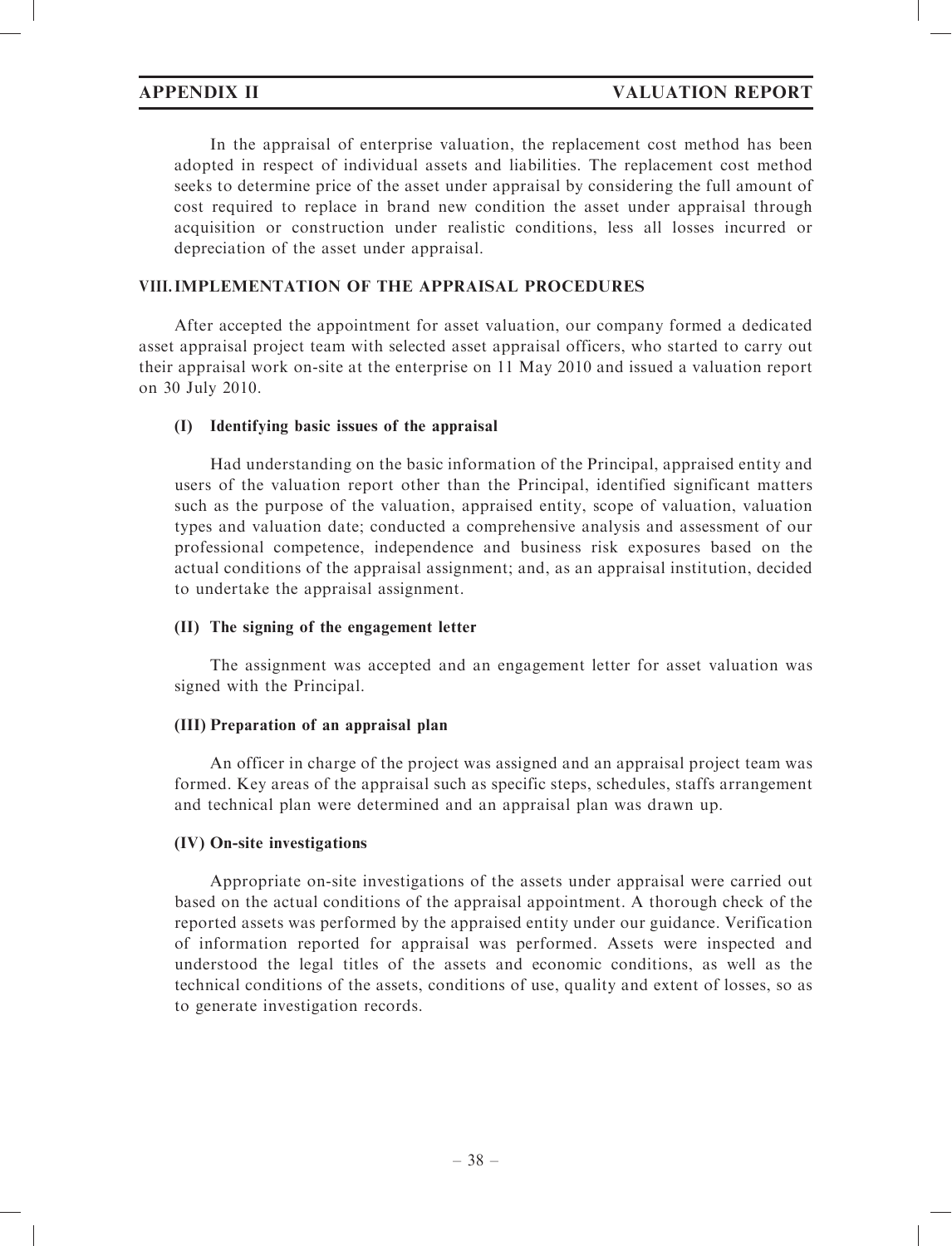### (V) Collection of appraisal information

The certified asset appraiser requested the Principal or the appraised entity to provide detailed information involving the subject and scope of appraisal and conducted examination and verification of information provided by the Principal or the appraised entity. Examination was conducted through enquiry, confirmation letter, checking, supervised stocktaking, investigation and inspection, etc. to obtain fundamental information required for the appraisal task, understood current status of the subject of appraisal and paid attention to the legal titles of the subject of appraisal. Relevant information was examined and market research and price consultation was conducted to collect market information, including independent information acquired directly from market channels, information obtained from relevant parties such as the Principal or the appraised entity, as well as information obtained from government departments, various professional institutions and other relevant departments.

# (VI) Appraisal estimates

Bases for appraisal estimates were formed by conducting necessary analysis, collation and consolidation of appraisal information collected on the basis of the actual conditions of the appraisal task. The appropriateness of asset appraisal methods such as the market approach, income approach and cost approach were analyzed based on relevant conditions such as the subject of appraisal, valuation types and collection of appraisal information and the suitable appraisal method was selected accordingly. An initial appraisal conclusion was reached through analysis, calculations and judgments using formulas and parameters applicable under the adopted appraisal method. The final conclusion was arrived at after a comprehensive analysis of the initial conclusion. Details of the appraisal process are set out as follows:

(1) Cash and bank: Cash and bank under appraisal included cash, bank deposits and other cash on hand. Appraisal on cash: the appraisal officers checked the cash balance of the cash daily book against the cash balance of the general ledger and the bank statements; double checked the bank reconciliation statements prepared by the entity. The verified bank balance without errors was determined as the appraised value. Appraisal of bank deposits: the appraisal officers checked the balance of the daily book against the general ledger and the account statement, and then reviewed and verified the bank balance reconciliation statement, and the verified bank deposit balance was determined as the appraised value. For foreign currency deposits, the verified foreign currency deposit amount was multiplied by the RMB foreign exchange rate quoted by the People's Bank of China on the valuation date and translated into RMB as the appraised value. For time deposits placed with Tianjin Bank, Chungking Sub-branch and the business department of Zhejiang Commercial Bank Tianjin Branch, the appraised value should include the amount of interest accruable but not yet paid. Appraisal of other cash on hand: This comprised primarily a credit card issued by the Industrial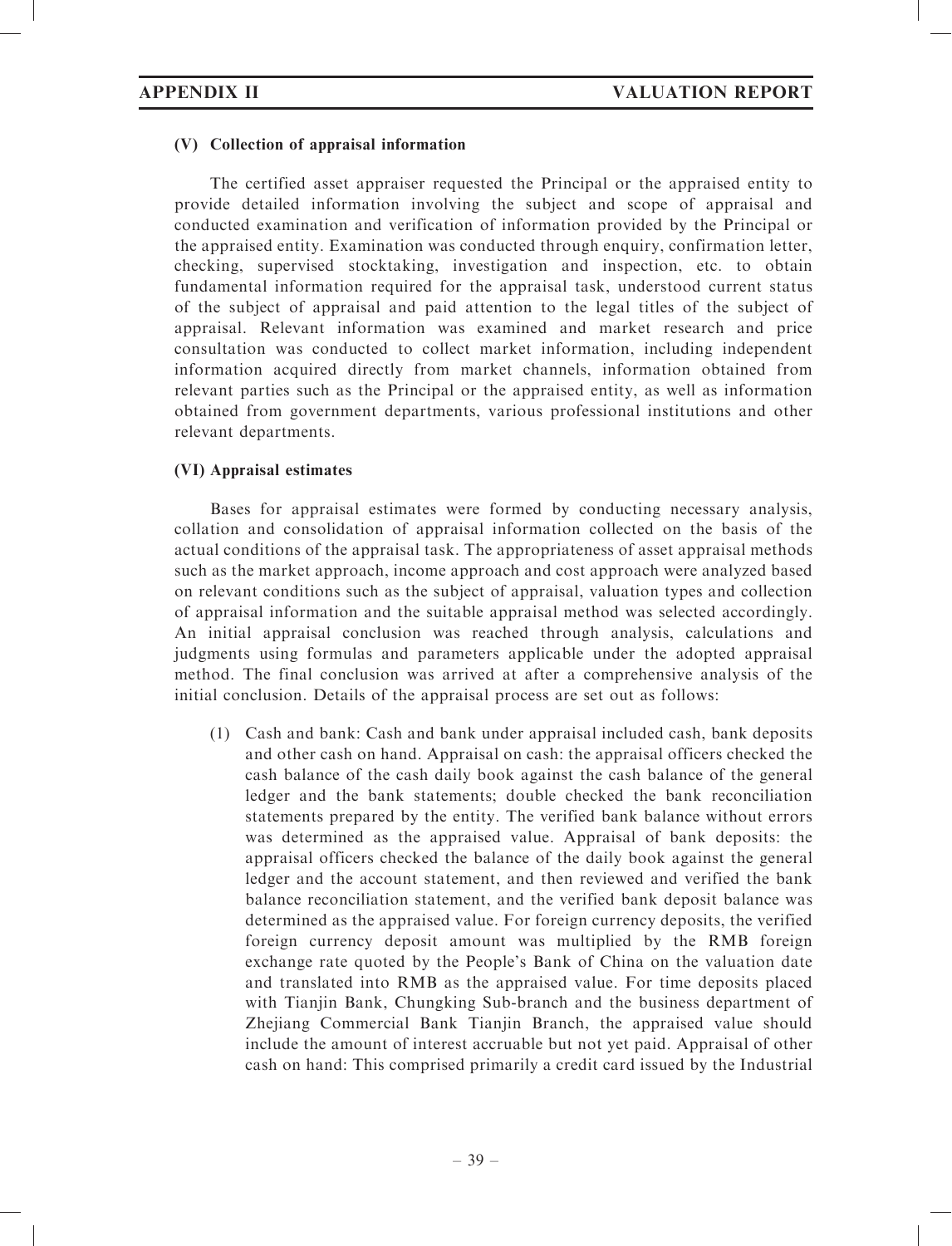and Commercial Bank of China Tianjin Branch. The appraisal officers determined the appraised value after checking the account against evidence and verifying various account details in respect of this type of deposits.

- (2) Accounts receivables: the appraisal officers checked reported accounts receivables against the relevant general ledger and sub-ledger, and then investigated and analyzed the timing, details, amount, business dealings and management of accounts receivables. Confirmation letters were issued in respect of debts with significant balances. The appraised value of each accounts receivables was determined according to the recoverable amount of each receivable on the basis of its verified book value.
- (3) Other receivables: Other receivables reported by Tianjin Jinzheng Transportation Development Company Limited comprised mainly 4 receivable items including borrowings and pledged amounts, etc. The appraisal officers investigated the details, timing and amount of each receivable item and reasons for failure to be collected when due. They also conducted inspection, analysis and assessment in respect of each individual account to make judgment on the probability of recovery, before determining the appraised value of recoverable other receivables on the basis of their verified book value.

# (4) Appraisal of fixed assets

Fixed assets under the asset appraisal included houses and buildings, structures, electronic equipments and vehicles.

1. There are 3 houses and buildings reported in the appraisal, comprising mainly buildings of the Haihenan Station and the Xinkaihe Station, which were completed in 1999. The building structure is made of brick concrete with a gross area of 2,938.5 sq. metre. The Xinkaihe Station is a 2-storey building with 37 rooms over a gross area of 889.38 sq. metre. The Haihenan Station is a 3-storey building with 51 rooms over a gross area of 1,225.26 sq. metre. The Haihenan annex is a 2-storey building with 29 rooms over a gross area of 823.86 sq.metre. The gross area of the houses is 2,938.5 sq.metre. No housing title registration certificates have been applied for as the office rooms of the two toll stations are ancillary facilities of the highway.

For the appraisal of houses and buildings, the appraisal officers examined the appraisal checklist for houses and buildings against the general ledger and sub-ledger of the appraised entity. On-site investigation and survey of the houses and buildings was conducted by professional appraisers based on descriptions and construction drawings provided by the appraised entity. Final accounting information on work completion was examined. Enquiries about the construction work were made to relevant staff of the unit under appraisal. The replacement cost for the houses and buildings was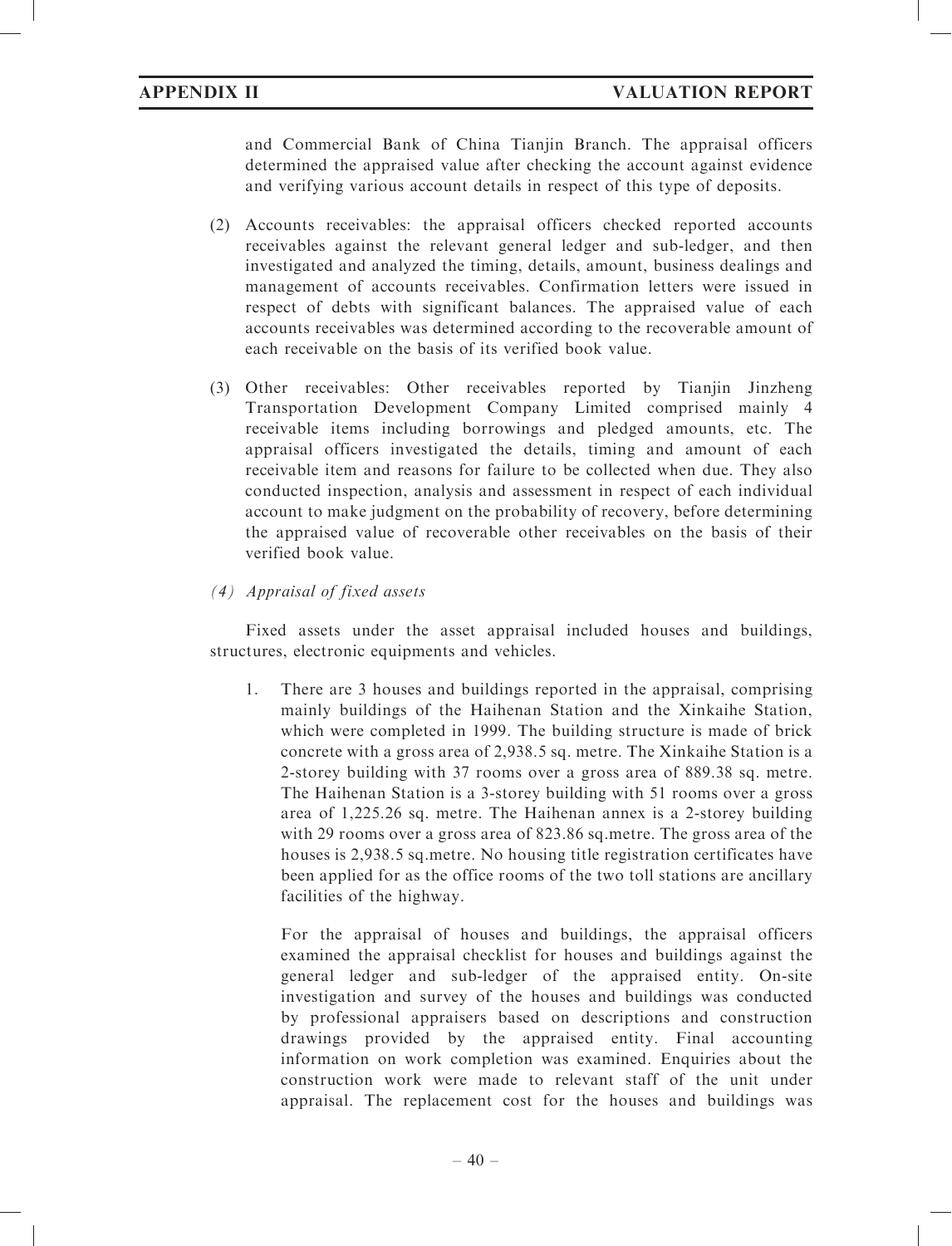determined on the basis of relevant information provided by the appraised entity and in accordance with ''Base Price Estimates for Municipal Construction Works of Tianjin'' 2008 and the ''Construction Work Pricing Index'' provided by the Tianjin Construction Work Quantitative Management Research Station and Tianjin Construction Works Pricing Management Association in December 2009, taking into account construction work overheads and relevant tax expenses. On the basis of on-site investigation and validation in respect of the houses and buildings and taking into account factors such as the useful lives of the houses and buildings and the maintenance conditions, the residual ratio was arrived at by multiplying a score under the effective term method and wear-and-tear scale by a weighted average coefficient. The final net appraised value of the houses and buildings was then calculated.

2. Structures reported by Tianjin Jinzheng Transportation Development Company Limited comprised primarily the 42.4 kilometer Eastern Outer Ring Road (Yixingbu  $-$  Zhangguizhuang  $-$  Jinjing Highway). The eastern half of the Outer Ring Road passes through 4 districts of Tianjin, namely Beichen, Dongli, Jinnan and Xiqing. It starts at the Yingxingbu Flyover Bridge in Beichen and ends at the Jinjing Highway Flyover Bridge in the western district. Along the route there are 7 flyover bridges, namely Jinzi Highway Flyover Bridge, Jiefang South Road Flyover Bridge, Jin'gu Highway Flyover Bridge, Jintang Highway Flyover Bridge, Jinhan Highway Flyover Bridge, Jinzhong River Flyover Bridge and Zhuangguizhuang Flyover Bridge; 2 river-crossing bridges, namely Xinkai River Bridge and Hai River Bridge; as well as 13 small to medium bridges. The south-east half of the Outer Ring Road is the major route of the traffic in the southeastern district of Tianjin as well as cross-border traffic, with a maximum daily traffic flow is 66,000 vehicles.

We conducted our appraisal of roads, bridges and highway facilities in accordance with ''Base Price Estimates for Municipal Construction Works of Tianjin'' published in 2008. The Tianjin construction work pricing system editing software developed by the Tianjin Construction Work Quantitative Management Research Station was employed to calculate the replacement cost by inputting data according to the work volume checklist based on general information on the construction work, final accounting information on work completion and construction drawings provided by the Client. On the basis of on-site investigation and validation in respect of the roads, bridges and highway facilities and taking into account factors such as their useful lives and maintenance conditions, the residual ratio was arrived at by multiplying a score under the effective term method and wear-and-tear scale by a weighted average coefficient. The final net appraised value of the roads, bridges and highway facilities was then calculated.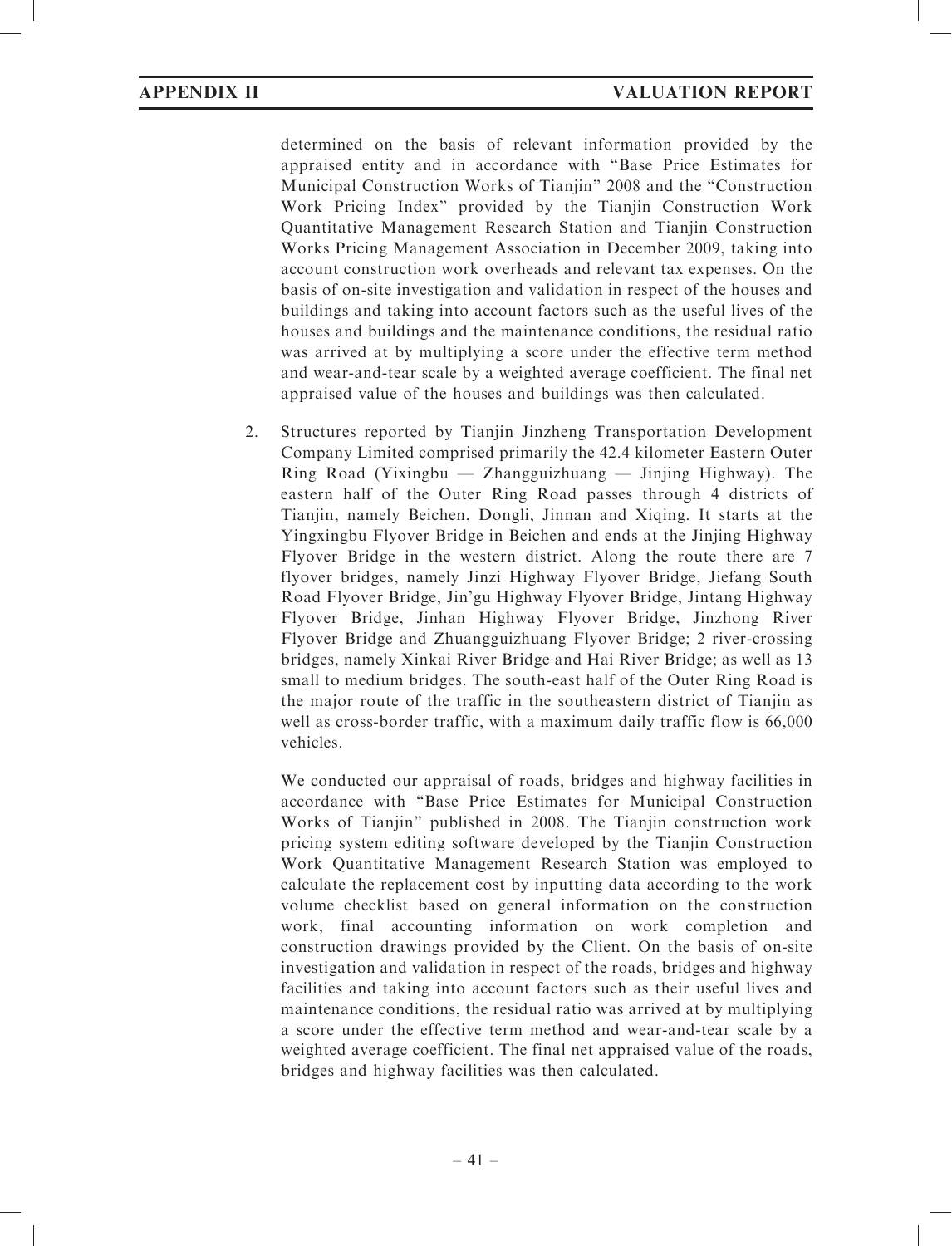3. There are 11 electronic equipment items under appraisal, comprising mainly computers and printers.

Based the checklist of equipment under appraisal provided by the unit under appraisal, the appraisal officers determined the full replacement cost for equipment requiring installation and testing by adding freight costs and installation and testing fees to prevailing market prices of similar equipment known through market price enquiry. The full replacement cost for small electronic equipment was determined through direct enquiry of prevailing market prices of similar equipment. On the basis of on-site investigation and validation in respect of the equipment and taking into account the technical performance, effective useful lives and maintenance conditions of the equipment, the residual ratio was determined and the final net appraised value of the equipment was then calculated.

4. There are 9 automobiles under appraisal, including Santana and Honda CRV, etc.

Based on the transportation equipment checklist provided by the appraised entity, the appraisal officers determined the full replacement cost by adding reasonable vehicle purchase tax and other expenses to market prices of automobiles of the same brands, specifications and models known through enquiry. On the basis of on-site investigation and validation in respect of these vehicles and taking into account their performance, mileage, effective useful lives, maintenance and overhaul conditions, etc., the residual ratio was determined and the final net appraised value was then calculated.

# (5) Appraisal of current liabilities

Current liabilities comprised trade payables, staff welfare payable, tax payable, dividend payable, other payables and other current liabilities. The appraisal officers verified the reported liabilities against relevant general ledgers and sub-ledgers. On the basis of the verified book value, the appraised value was determined as the amount of liabilities that will be actually assumed by the appraised entity after the purpose of appraisal has been achieved. In respect of education expenses accounted for under other payables, the appraised value of accounts payable that have been provided for but for which no specific recipients have been identified is zero in accordance with appraisal requirements. The appraised value of other current liabilities was determined as the verified book value. As the appraised value of education expenses payable is zero, the appraised value of current liabilities was RMB275,102.22 less than the book value of current liabilities.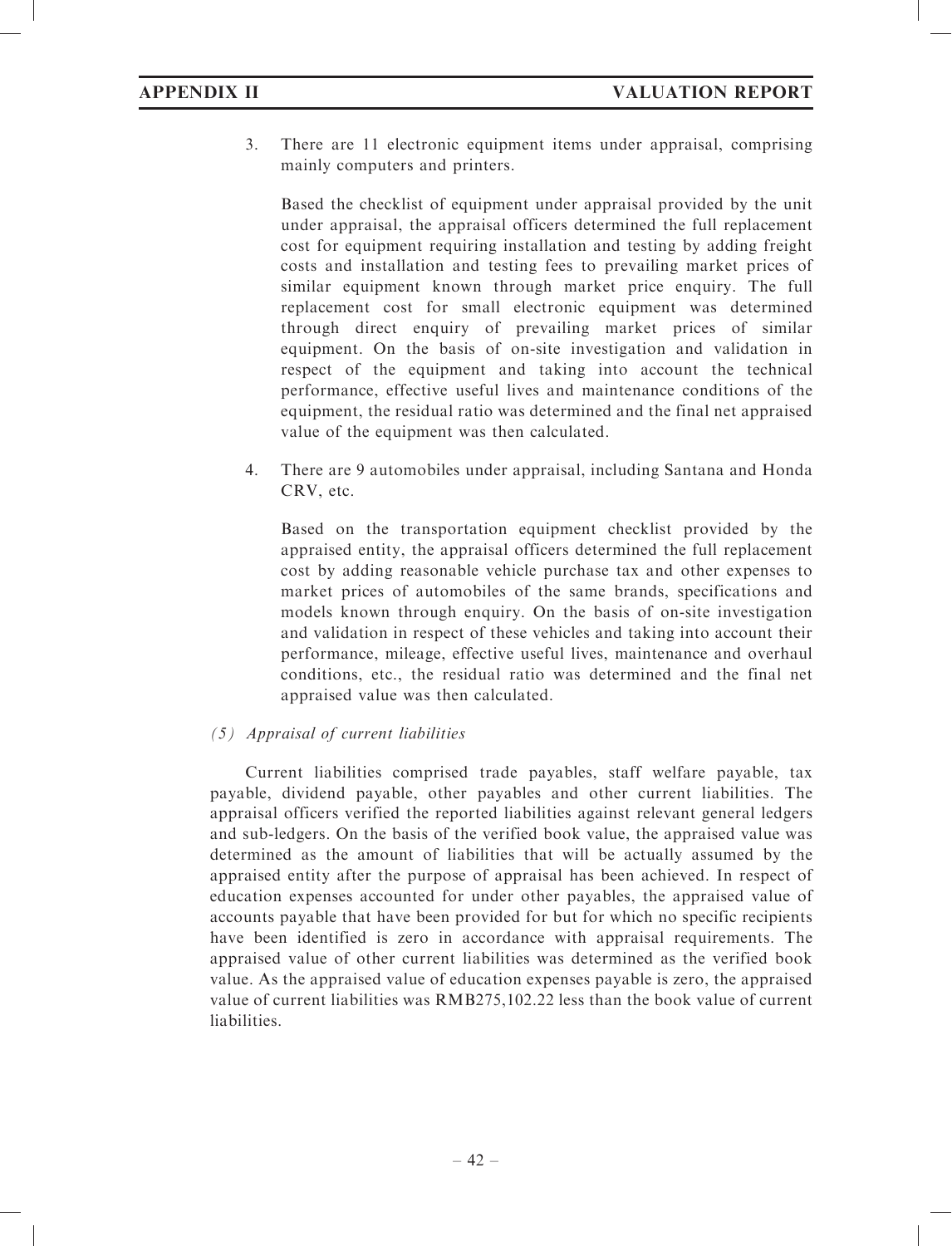# IX. ASSUMPTIONS MADE UNDER THE APPRAISAL

- (I) Assumption relating to the transaction: the valuation report assumes that all subject assets are subject of a transaction in process, and the appraiser has conducted valuation based on a simulated market constituted by the terms of the said transaction.
- (II) Assumption of an open market: The valuation report assumes that the market that all subject assets will enter is a fully developed and comprehensive market.
- (III) Assumption of ongoing use: The valuation report assumes that all subject assets are in use and will continue to be in use.
- (IV) Assumption of truth: The valuation report assumes that all information provided by the Principal is true, lawful and complete.
- (V) Assumptions relating to the appraisal procedures: In respect of the performance of detailed on-site inspection or, where the performance of on-site investigation is not practicable, the use of information which has not been confirmed by examination or which cannot be confirmed by examination, the valuation report assumes, in respect of the condition of such performance or the truthfulness of such information, the following:
	- 1. In respect of legal descriptions or legal matters pertaining to the appraised assets contained in this valuation report, our Company (the valuer) has conducted general inspection in accordance with requirements of the standards. Other than as disclosed in the working report, it has been assumed that the assets under appraisal has good titles, are tradable in the market and free from any lien, easement, infringement or other encumbrances during the course of appraisal.
	- 2. Our Company assume the credibility of information provided by the Principal and other parties in which all or part of the value appraisal conclusion contained in this valuation report are based, but we do not in any way warrant the truthfulness of such information.
	- 3. Save as disclosed in the valuation report, it has been assumed that the Principal has fully complied with prevailing State and local laws and regulations relating to land planning, land use, land occupation and the environment, as well as other pertinent laws and regulations.
	- 4. Our Company disclaim any responsibility for changes in market conditions, nor are we obliged to revise our valuation report to reflect events or conditions occurring after the valuation date.
	- 5. The estimation of values made in this valuation report is based on the financial structure as at 31 December 2009.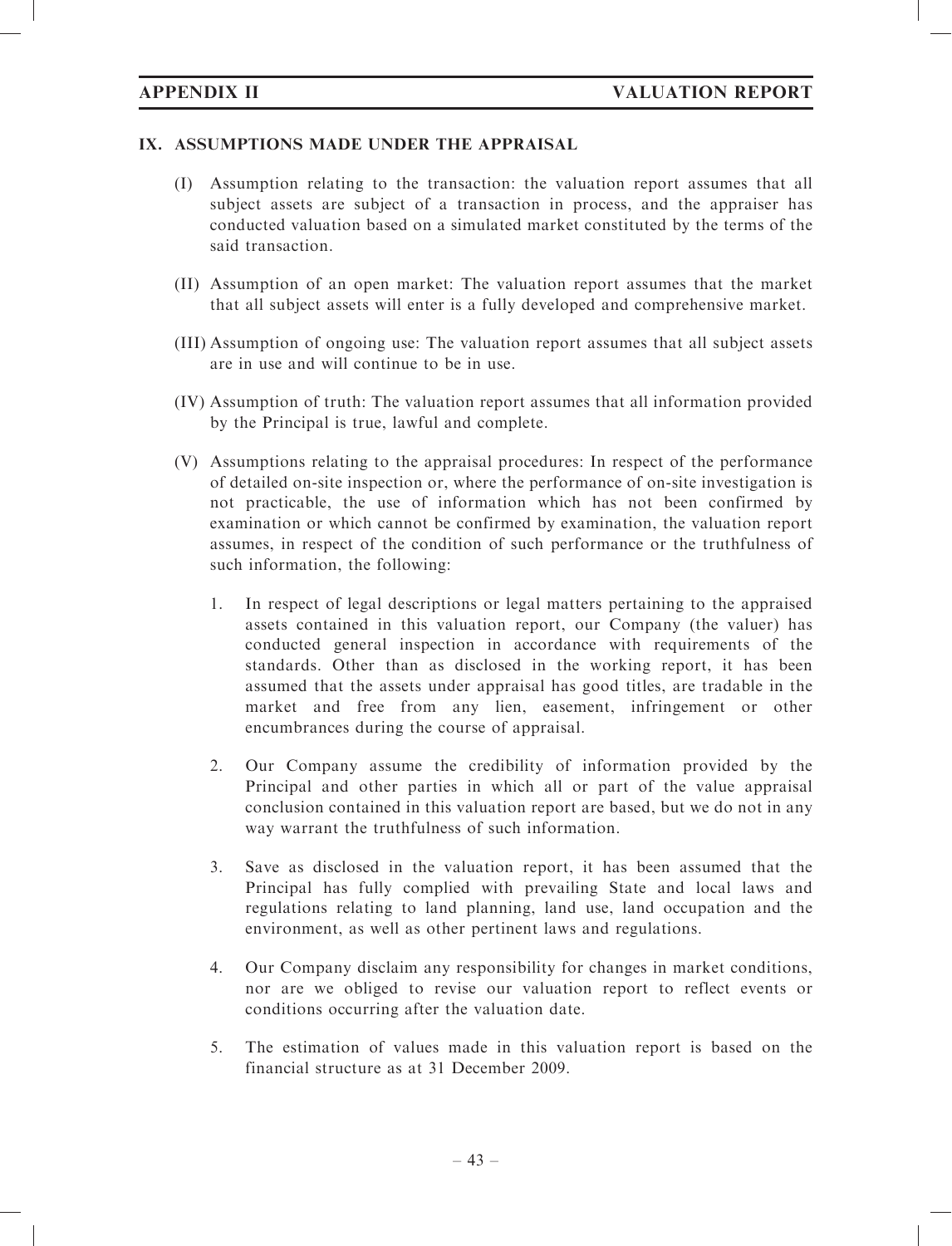- 6. It has been assumed that Tianjin Jinzheng Transportation Development Company Limited will perform its obligations as assets owner in a responsible manner and has competently exercised effective management of the assets concerned.
- 7. Unless agreed between the Principal and our Company in advance, neither us nor any personnel undersigning this working report or involved in this valuation report shall be required to issue further consultation or testimony or to attend a court hearing or other legal proceedings in connection with this valuation report.
- 8. This valuation report is issued for designated purposes and shall not be used otherwise. The contents of this valuation report shall not be disseminated to any third parties, whether in part or in full, without our prior approval in writing.
- 9. It has been assumed that all improvements made by Tianjin Jinzheng Transportation Development Company Limited to all its relevant assets are in compliance with all relevant legal terms and other requirements in legal matters, planning or construction work stipulated by relevant competent authorities.
- 10. The analysis of the value of the aforesaid assets under appraisal set out in this valuation report can only be used in the specific manner described in the valuation report.
- 11. This valuation report shall be used by report users specified in the engagement letter only and shall not be used or relied upon by any third parties. We disclaim any responsibility for the improper use by any individuals or units in violation of this paragraph.
- 12. There are no significant changes in the relevant laws, regulations and guiding policies of the State currently in force and the macro-economic conditions of the State will not worsen.
- 13. There are no other material adverse impact resulting from unforeseeable circumstances and force majeure.
- 14. There are no significant changes to the prevailing tax laws underlying the estimates made in this valuation report; the tax rates for tax payable shall remain unchanged, and all applicable laws and regulations have been complied with.
- 15. There are no significant changes to the political, economic and social environment of the regions in which the parties to this transaction are located.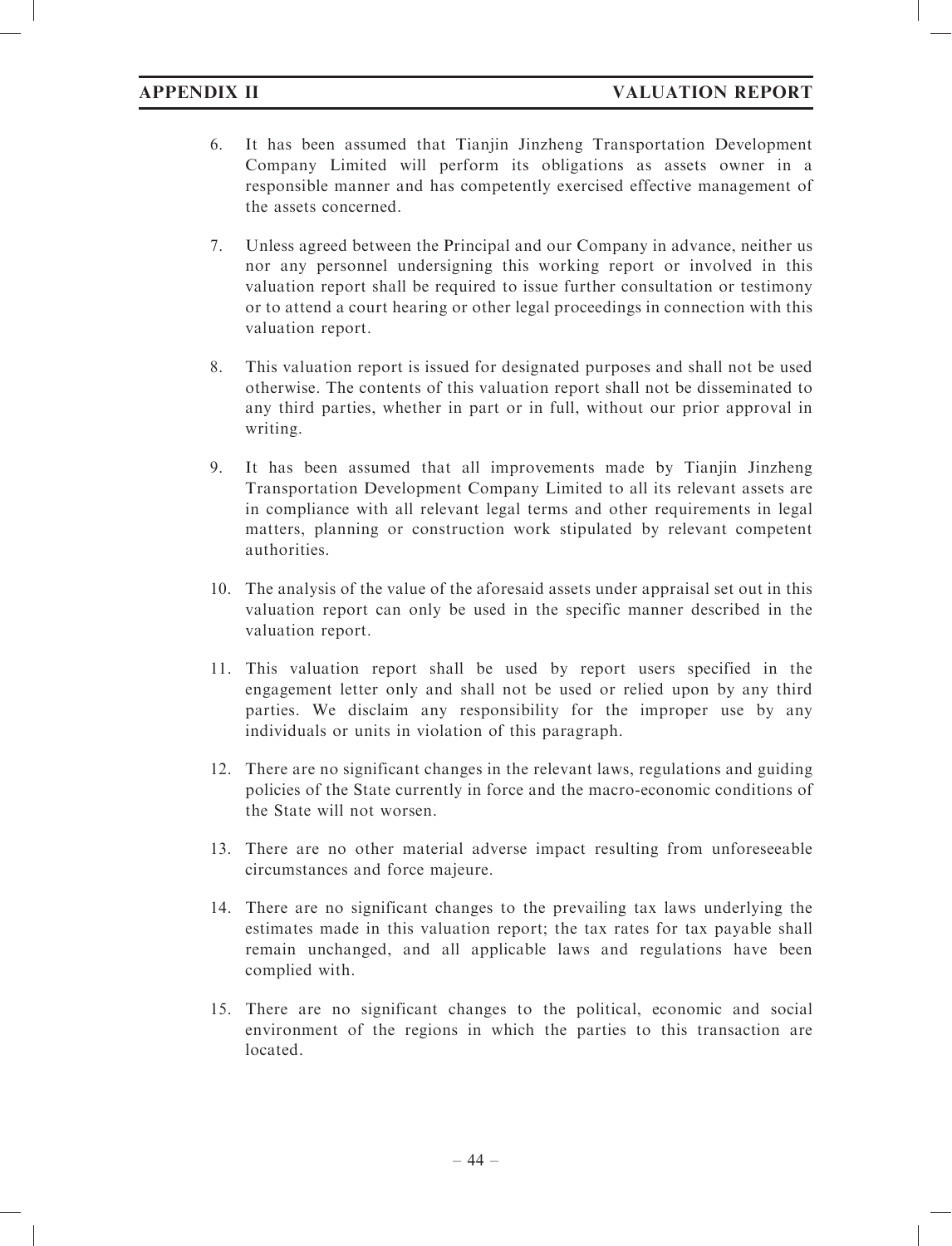# X. APPRAISAL CONCLUSION

According to our valuation, the book values of the assets, liabilities and net assets of Tianjin Jinzheng Transportation Development Company Limited as at 31 December 2009 prior to the valuation amount to RMB1,815,752,400, RMB326,125,800 and RMB1,489,626,600, respectively, and the assessed values of the same after the valuation amount to RMB1,754,399,600, RMB325,850,700 and RMB1,428,548,900, respectively. The assessed net asset value represents an impairment of RMB61,077,700 or 4.10% from the book value.

|                |                                                |              |                | Appreciation/ | Unit: RMB10,000<br>Appreciation |
|----------------|------------------------------------------------|--------------|----------------|---------------|---------------------------------|
|                |                                                | Book value   | Assessed value | impairment    | rate $\%$                       |
| <b>Items</b>   |                                                | $\mathbf{A}$ | B              | $C = B - A$   | $D = C/A X 100\%$               |
| $\mathbf{1}$   | Current assets                                 | 31,207.32    | 31,238.44      | 31.12         | 0.10                            |
| $\overline{c}$ | Non-current assets                             | 150,367.92   | 144,201.52     | $-6,166.40$   | $-4.10$                         |
| 3              | Including: Available-for-sale financial assets |              |                |               |                                 |
| $\overline{4}$ | Investments held to maturity                   |              |                |               |                                 |
| 5              | Long-term receivables                          |              |                |               |                                 |
| 6              | Long-term equity investments                   |              |                |               |                                 |
| 7              | Investment properties                          |              |                |               |                                 |
| 8              | Fixed assets                                   | 150,367.92   | 144,201.52     | $-6,166.40$   | $-4.10$                         |
| 9              | Construction in progress                       |              |                |               |                                 |
| 10             | Construction materials                         |              |                |               |                                 |
| 11             | Disposal of fixed assets                       |              |                |               |                                 |
| 12             | Biological assets for production               |              |                |               |                                 |
| 13             | Petroleum and gas                              |              |                |               |                                 |
| 14             | Intangible assets                              |              |                |               |                                 |
| 15             | Development costs                              |              |                |               |                                 |
| 16             | Goodwill                                       |              |                |               |                                 |
| 17             | Long-term deferred expenditures                |              |                |               |                                 |
| 18             | Deferred income tax assets                     |              |                |               |                                 |
| 19             | Other non-current assets                       |              |                |               |                                 |
| 20             | <b>Total assets</b>                            | 181,575.24   | 175,439.96     | $-6,135.28$   | $-3.38$                         |
| 21             | Current liabilities                            | 32,612.58    | 32,585.07      | $-27.51$      | $-0.08$                         |
| 22             | Non-current liabilities                        |              |                |               |                                 |
| 23             | <b>Total liabilities</b>                       | 32,612.58    | 32,585.07      | $-27.51$      | $-0.08$                         |
| 24             | Net assets (shareholders' equity)              | 148,962.66   | 142,854.89     | $-6,107.77$   | $-4.10$                         |

# Collated Valuation Results under the Cost Method

# XI. SPECIAL NOTES

The following issues which might affect the appraisal conclusion but the appraisal and estimation of which is beyond the professional level and capacity of our appraisal officers have been identified in the course of appraisal.

1. The reference to ''appraised value'' in this report represents our opinion of the fair value of the assets under appraisal in their existing use as an ongoing concern under the conditions and external economic environment prevailing on the valuation date for the purposes set out in this valuation report.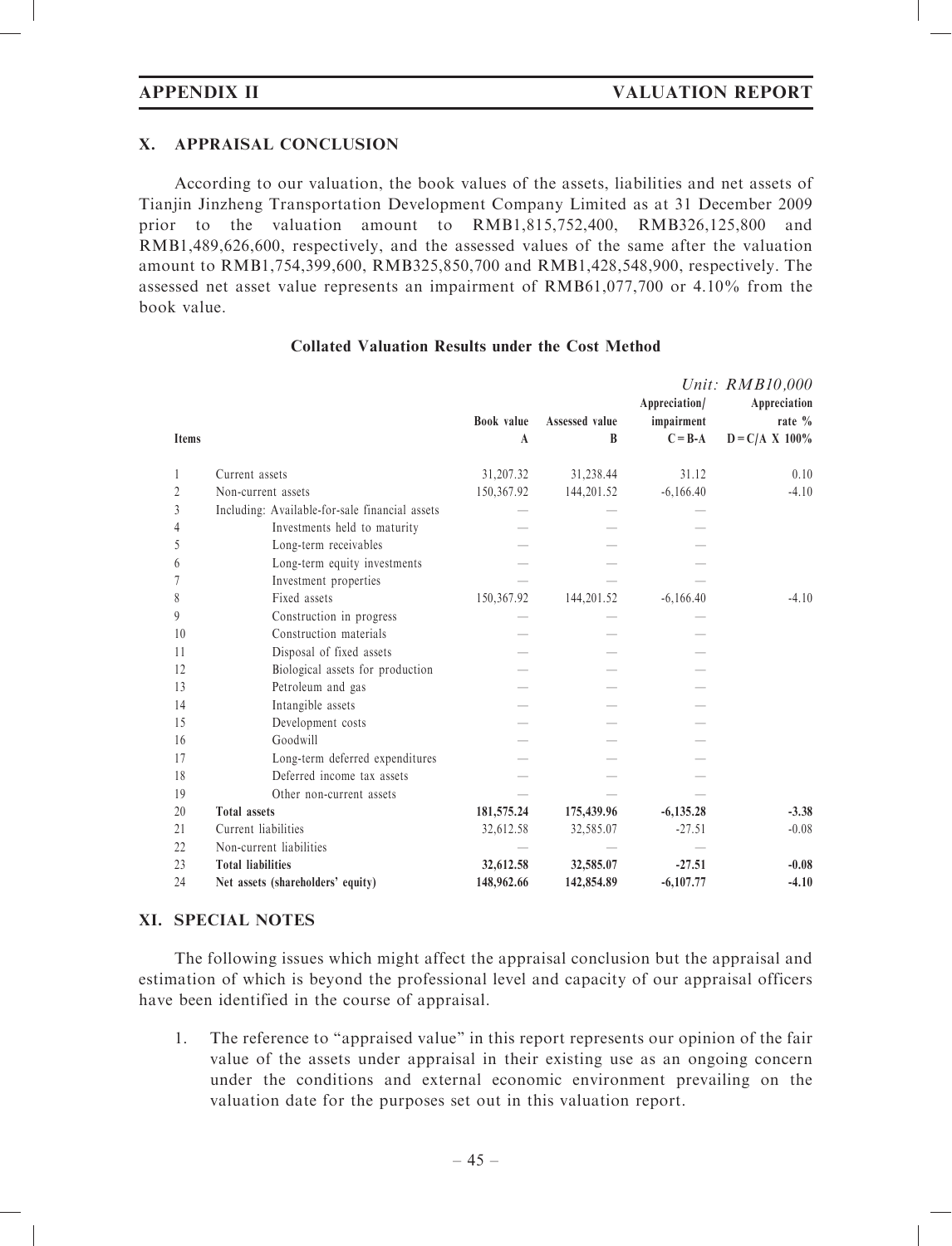- 2. The report is issued on the basis of relevant accounting information provided by the Principal and the appraised entity. The Principal and the appraised entity shall be responsible for the truthfulness, reliability and comprehensiveness of such relevant information. Relevant data adopted in this report are largely dependent on such information, and the appraisal conclusion assumes the truthfulness and completeness of such information. We disclaim any responsibility for any deviation in the appraisal conclusion as a result of such information being erroneous or false. The appraisal conclusion of this report is an objective and fair representation of the appraised enterprise asset value as at the valuation date of 31 December 2009, and we disclaim any responsibility for significant changes in such asset value subsequent to the benchmark date.
- 3. The appraisal has been conducted in an objective, independent, fair and scientific manner, while the appraisal conclusion has been issued by us, which is subject to the professional level and capacity of the appraisal officers participating in the project. Neither our Company nor any of the officers participating in the appraisal have any special relationships of interests with the assets under appraisal or relevant parties. The appraisal officers have complied with professional ethical standards and performed their duties with their best effort.
- 4. No litigation, pledge or security to which the assets under appraisal are subject as at the valuation date has been aware of for this valuation report.
- 5. The reported gross area under the appraisal is 2,938.5 sq. metre. No housing title registration certificates have been applied for. In this appraisal, title ownership was recognized on the basis of relevant statements provided by the unit under appraisal, while on-site verification was conducted in respect of the gross area of the houses. Appraisal and calculations were carried out based on gross area figures provided by the Principal and the appraised entity. In case of discrepancies between the gross area adopted in this appraisal and the gross area stated in the building ownership certificate that might be approved and issued by the real estate administration authorities in future, the gross area stated in the building ownership certificate approved and issued by the real estate administration authorities shall prevail and the appraisal results should adjusted accordingly. Users of the report are asked to be concerned with the aforesaid matters and use the report in a reasonable manner.
- 6. Pursuant to the ''Reply regarding the Exemption of Tianjin Jinzheng Transportation Development Company from Land Rent for Tianjin Eastern Outer Ring Road (Yixingbu — Zhangguizhuang — Jinjing Highway) (Di Ji Zi [97] No. 252) issued by the Tianjin Land Administration, land sites occupied by buildings, roads and bridges of Tianjin Jinzheng Transportation Development Company Limited are exempted from land rents and the area of leased land is 4,099.31 mu during the cooperative joint venture term of 30 years (from 25 October 1997 to 24 October 2027).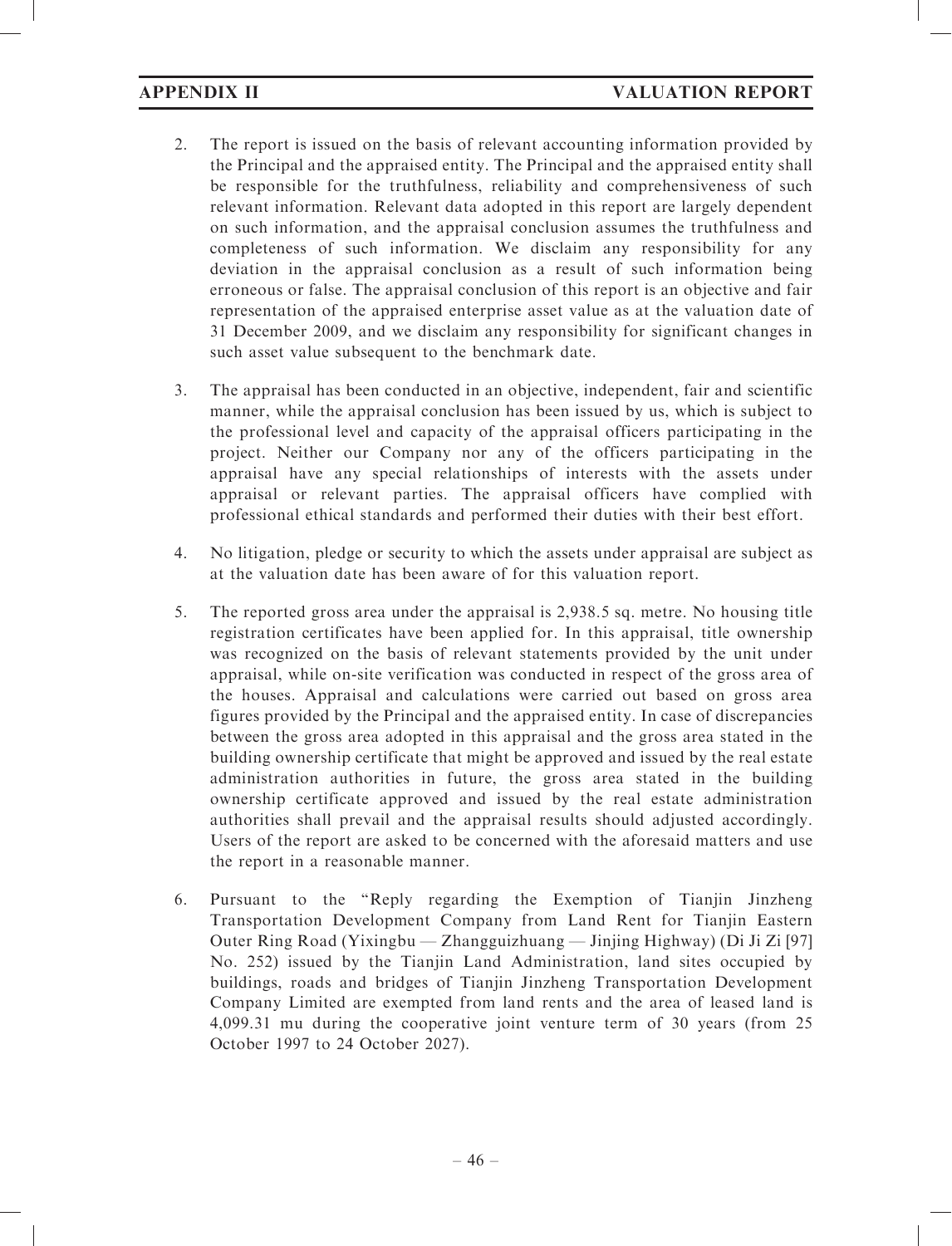- 7. In the current examination, our Company have conducted survey of the major buildings, bridges and roads. Where examination has been permissible, our Company have examined all readily detachable facilities and equipment of the roads and bridges, equipment and vehicles. Where examination has not been permissible owing to limiting conditions, the status has been determined on the basis of checklists and drawings provided by the enterprise and briefing by professional technical staff. Our Company have not been able to conduct testing of equipment using instruments. Judgments on the conditions of the equipment have been made on the basis of our on-site examination and operational and maintenance records provided by the enterprise only.
- 8. Where the specific economic activity that concerns this valuation report requires filing with and approval of State-owned assets supervision and administration authorities and the competent authorities for the enterprise, such filing must be completed and such approval obtained before this valuation report may be officially applied.
- 9. If subsequent events affecting the asset value, such as the damage or destruction of the assets under appraisal as a result of force majeure, occur after the valuation date, the appraisal conclusion shall not be directly applied.
- 10. In the event of a change in the quantity of the assets within a valid period subsequent to the valuation benchmark date, the asset amount shall be adjusted accordingly in accordance with the original valuation method. In the event of changes in the standard of asset prices which have given rise to a significant impact on the appraised value of the assets, the Principal shall appoint an appraisal institution to conduct a new appraisal in a timely manner.
- 11. This valuation report provides values for reference solely for the appraisal purpose of this project. Appraised values of equipment represent value included tax (Value-added Tax).
- 12. This report has been issued on the basis that documents evidencing asset ownership provided by the unit under appraisal are true, legal and valid, and the unit under appraisal shall be responsible for the truthfulness, lawfulness and validity of the documents evidencing asset ownership. The appraisal institution and certified asset appraisers have concerned themselves with the legal titles of the subject of appraisal as necessary and examined information relating to the subject of appraisal and assets involved, but do not provide guarantee in any form in respect of the legal titles of the subject of appraisal.
- 13. Relevant tax and duties arising from the possible transfer of equity interests that might result from a change (increase/decrease) in the appraised asset value after the purpose of appraisal has been achieved have not been considered in this appraisal.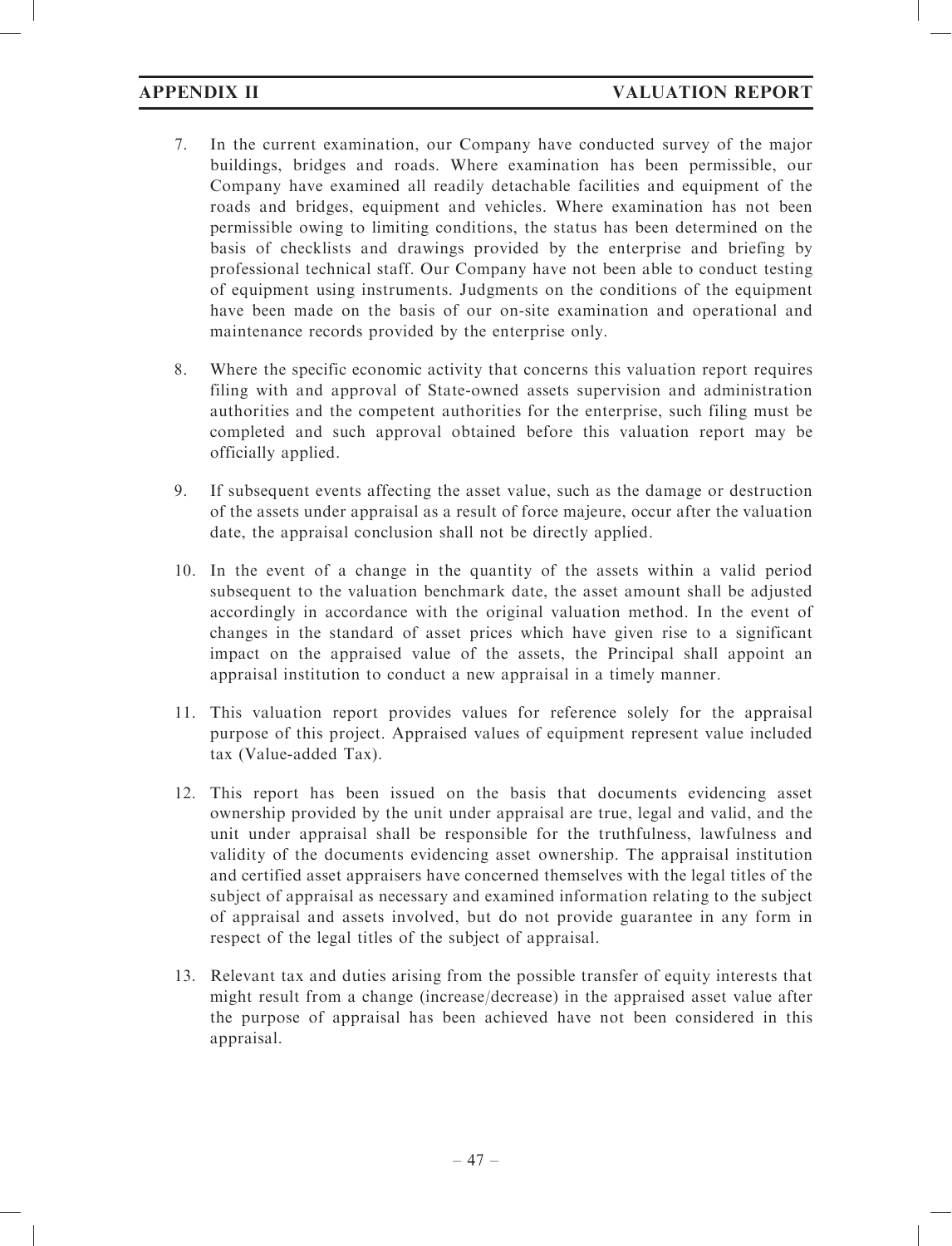- 14. Financial data on which this report is based are extracted from the unqualified audited report (Yue Jin Wai Shen [2008] No. 136) issued by Yuehua Certified Public Accountants Company Limited, Tianjin Branch, the unqualified audited report (Yue Jin Wai Shen [2009] No. 154) issued by China Rightson Certified Public Accountants Company Limited, Tianjin Branch, and the unqualified audited report (Yue Jin Wai Shen [2010] No. 356) issued by China Rightson Certified Public Accountants Company Limited, Tianjin Branch.
- 15. This report contains certain attachments which form an integral part of this report.

The attention of users of the report is drawn to the above issues.

# XII. LIMITATIONS TO THE USE OF THE VALUATION REPORT

- 1. The valuation report may only be used for the purpose of appraisal in the manner set out in the valuation report. The appraisers for the project and their affiliated appraisal institution disclaim any responsibility for any consequences resulting from the improper use of the valuation report.
- 2. The valuation report may only be used by valuation report users specified therein.
- 3. Contents of the valuation report may not be extracted, cited or disclosed in any public media, unless required under laws and regulations and otherwise agreed by the relevant parties.
- 4. The valuation conclusion of this report shall be valid for 1 year, from 31 December 2009 to 30 December 2010. In the event of the fulfillment of the purpose of appraisal during the valid period, the base price and consideration shall be determined by reference to the appraisal conclusion (taking into account adjustments for events subsequent to the valuation benchmark date). After the 1-year period, a new asset appraisal would have to be conducted.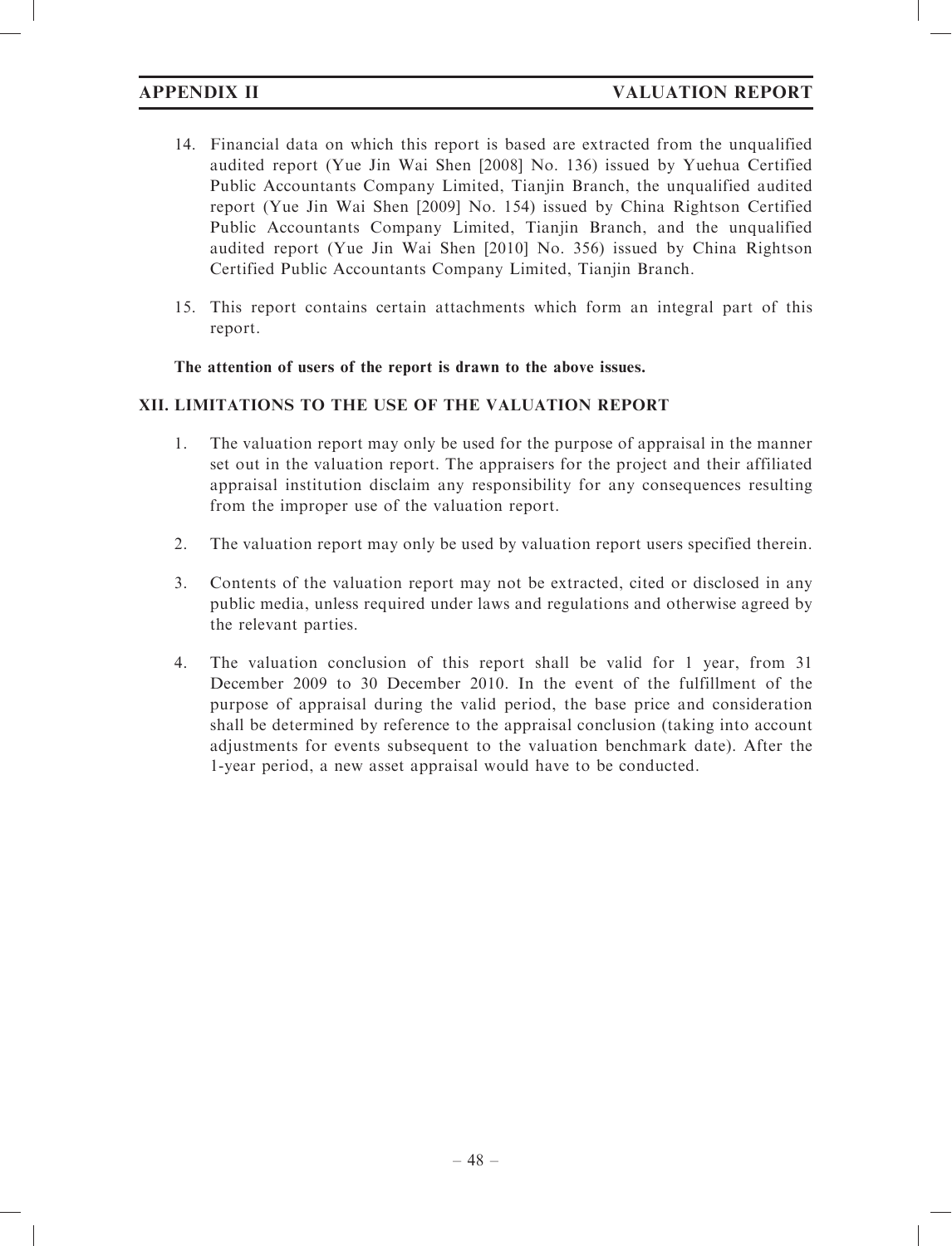# XIII. DATE OF THE VALUATION REPORT

This valuation report is dated 30 July 2010.

# Tianjin Huaxia Jinxin Assets Valuation Company Limited

施耘清

Legal representative of appraisal institution 周世杰 尹琳

PRC certified asset appraiser

Tianjin, China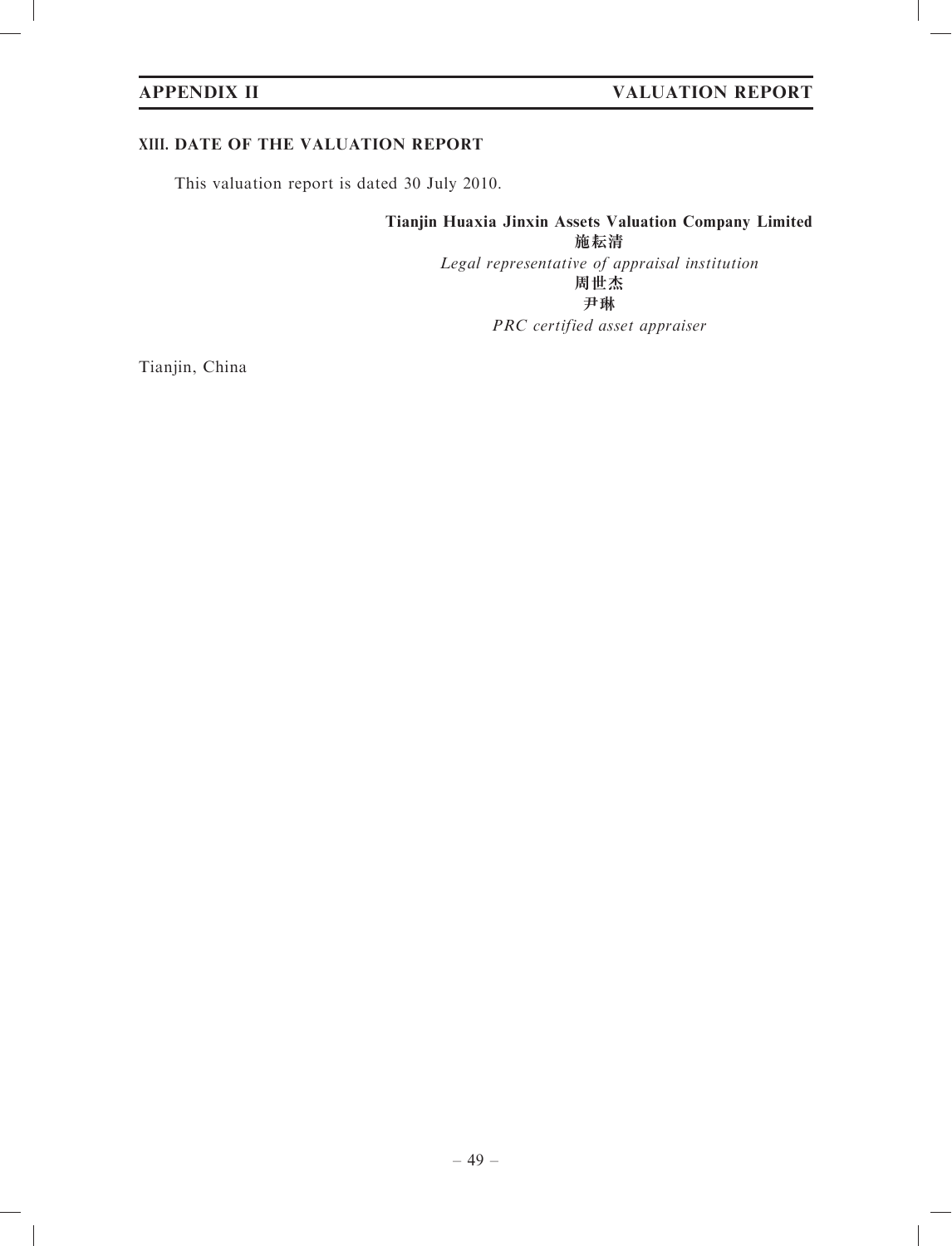### 1. RESPONSIBILITY STATEMENT

This circular, for which the Directors collectively and individually accept full responsibility, includes particulars given in compliance with the Listing Rules for the purpose of giving information with regard to the Company. The Directors, having made all reasonable enquiries, confirm that to the best of their knowledge and belief the information contained in this circular is accurate and complete in all material respects and not misleading or deceptive, and there are no other matters not contained in this circular, the omission of which would make any statement herein or this circular misleading.

### 2. DISCLOSURE OF DIRECTORS' INTERESTS

As at the Latest Practicable Date, so far as was known to the Directors, the interests or short positions of each Director and Chief Executive of the Company or their respective associates in any shares, underlying shares or debentures of the Company or any associated corporations (within the meaning of Part XV of the SFO) which are required to be notified to the Company and the Stock Exchange pursuant to Divisions 7 and 8 of Part XV of the SFO (including interests or short positions which they are taken or deemed to have under such provisions of the SFO), or which were required, pursuant to section 352 of the SFO, to be entered in the register maintained by the Company referred to therein, or which are required, pursuant to the Model Code for Securities Transactions by Directors of Listed Issuers of the Listing Rules (the ''Model Code''), to be notified to the Company and the Stock Exchange were as follows:

|               |               | <b>Exercise</b> | Number of share options |                                  |                                 |             |
|---------------|---------------|-----------------|-------------------------|----------------------------------|---------------------------------|-------------|
|               |               | price per       | Held at                 | Held at the Latest               |                                 |             |
|               | Date of Grant | <b>Share</b>    | 01/01/2010              | Practicable Date Exercise Period |                                 | <b>Note</b> |
|               |               | HK\$            |                         |                                  |                                 |             |
| Yu Rumin      | 19/12/2007    | 8.04            | 1,000,000               |                                  | 1,000,000 17/01/2008-24/05/2017 | (1)         |
|               | 16/12/2009    | 5.75            | 2,000,000               |                                  | 2,000,000 16/12/2009-24/05/2017 | (2)         |
| Wu Xuemin     | 16/12/2009    | 5.75            | 1,800,000               |                                  | 1,800,000 16/12/2009-24/05/2017 | (2)         |
| Dai Yan       | 19/12/2007    | 8.04            | 900,000                 | 900,000                          | 17/01/2008-24/06/2017           | (1)         |
|               | 16/12/2009    | 5.75            | 1,400,000               | 1,400,000                        | 16/12/2009-24/05/2017           | (2)         |
| Zheng Daoquan | 19/12/2007    | 8.04            | 900,000                 |                                  | 900,000 17/01/2008-25/04/2017   | (1)         |
|               | 16/12/2009    | 5.75            | 1,400,000               |                                  | 1,400,000 16/12/2009-24/05/2017 | (2)         |
| Wang Jiandong | 19/12/2007    | 8.04            | 600,000                 |                                  | 600,000 17/01/2008-24/05/2017   | (1)         |
|               | 16/12/2009    | 5.75            | 900,000                 |                                  | 900,000 16/12/2009-24/05/2017   | (2)         |
| Bai Zhisheng  | 19/12/2007    | 8.04            | 300,000                 | 300,000                          | 17/01/2008-24/05/2017           | (1)         |
|               | 16/12/2009    | 5.75            | 500,000                 | 500,000                          | 16/12/2009-24/05/2017           | (2)         |
| Zhang Wenli   | 19/12/2007    | 8.04            | 300,000                 |                                  | 300,000 17/01/2008-24/05/2017   | (1)         |
|               | 16/12/2009    | 5.75            | 500,000                 |                                  | 500,000 16/12/2009-24/05/2017   | (2)         |

### (i) Director's interest in the share options granted by the Company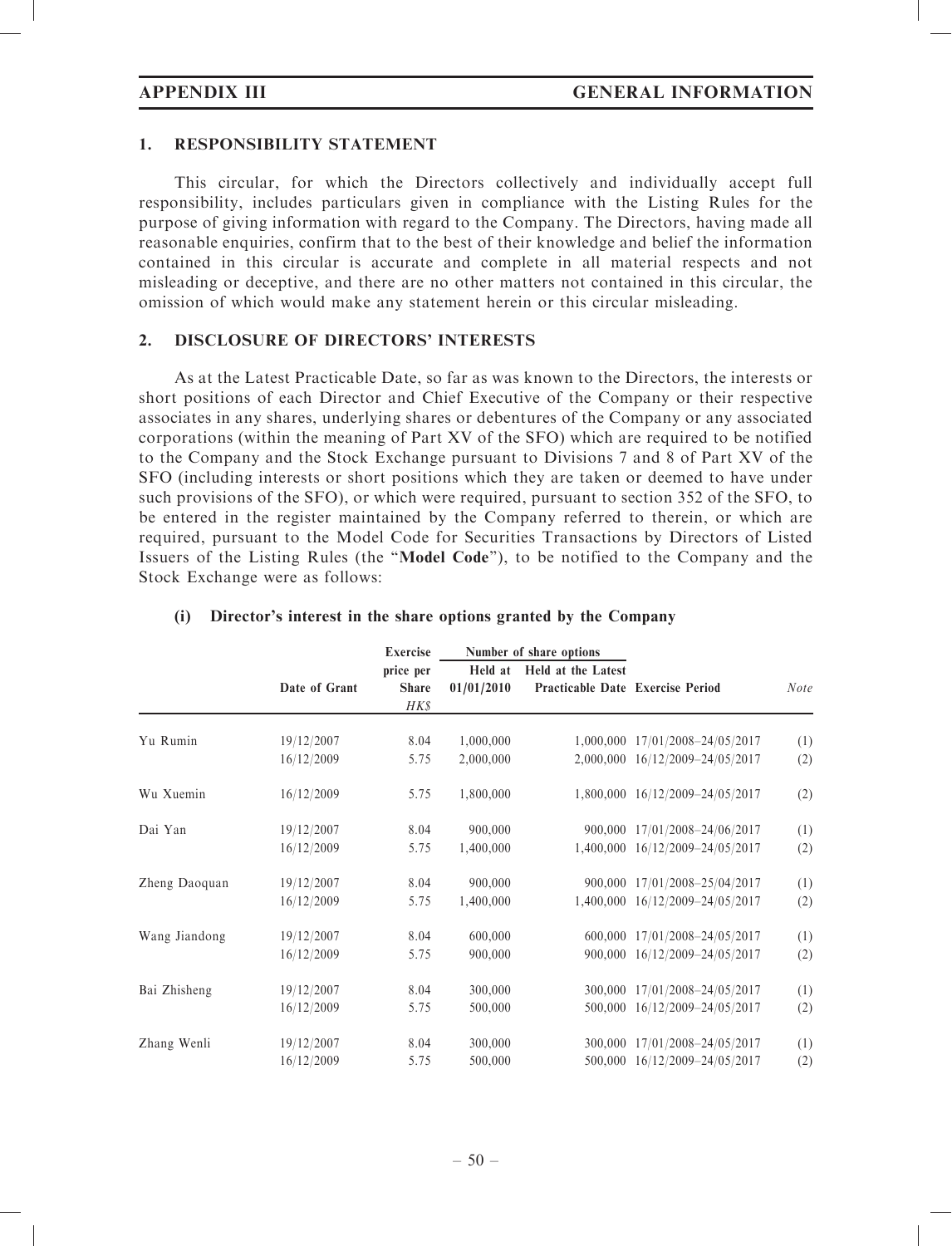# APPENDIX III GENERAL INFORMATION

|                      |               | <b>Exercise</b> | Number of share options |                                  |                               |             |
|----------------------|---------------|-----------------|-------------------------|----------------------------------|-------------------------------|-------------|
|                      |               | price per       | Held at                 | Held at the Latest               |                               |             |
|                      | Date of Grant | <b>Share</b>    | 01/01/2010              | Practicable Date Exercise Period |                               | <b>Note</b> |
|                      |               | HK\$            |                         |                                  |                               |             |
| Sun Zengyin          | 19/12/2007    | 8.04            | 300,000                 | 300,000                          | 17/01/2008-24/05/2017         | (1)         |
|                      | 16/12/2009    | 5.75            | 500,000                 |                                  | 500,000 16/12/2009-24/05/2017 | (2)         |
| Gong Jing            | 16/12/2009    | 5.75            | 500,000                 |                                  | 500,000 16/12/2009-14/05/2017 | (2)         |
| Wang Zhiyong         | 16/12/2009    | 5.75            | 900,000                 |                                  | 900,000 16/12/2009-14/05/2017 | (2)         |
| Cheung Wing Yui      | 19/12/2007    | 8.04            | 500,000                 | 500,000                          | 17/01/2008-24/05/2017         | (1)         |
|                      | 16/12/2009    | 5.75            | 300,000                 | 300,000                          | 16/12/2009-24/05/2017         | (2)         |
| Eliza Chan Ching Har | 16/12/2009    | 5.75            | 300,000                 |                                  | 300,000 16/12/2009-24/05/2017 | (2)         |
| Cheng Hon Kwan       | 19/12/2007    | 8.04            | 500,000                 | 500,000                          | 17/01/2008-24/05/2017         | (1)         |
|                      | 16/12/2009    | 5.75            | 300,000                 | 300,000                          | 16/12/2009-24/05/2017         | (2)         |
| Mak Kwai Wing        | 16/12/2009    | 5.75            | 300,000                 | 300,000                          | 16/12/2009-24/05/2017         | (2)         |

Notes:

- 1. Pursuant to the share option scheme of the Company approved by the Shareholders at the annual general meeting held on 25 May 2007 (the "Scheme"), a total of 11,900,000 share options were granted on 19 December 2007 and accepted by the above grantees on 17 January 2008, with an exercise price of HK\$8.04 and are exercisable from 17 January 2008 to 24 May 2017.
- 2. Pursuant to the Scheme, a total of 14,200,000 share options were granted on 16 December 2009 and accepted by the above grantees on the same day, with an exercise price of HK\$5.75 and are exercisable from 16 December 2009 to 24 May 2017. The closing price of the Shares immediately before the date on which these share options were granted was HK\$5.72.

# (ii) Long position in shares of associated corporation of the Company

Tianjin Port Development Holdings Limited ("Tianjin Port")

|                         |                                    |                     |           | Approximate<br>percentage of                           |
|-------------------------|------------------------------------|---------------------|-----------|--------------------------------------------------------|
| <b>Name of Director</b> | Capacity                           | Nature of interests | Number of | interests to total<br>shares held issued share capital |
| Wu Xuemin               | Interest of spouse Family interest |                     | 10.000    | $0.00\%$                                               |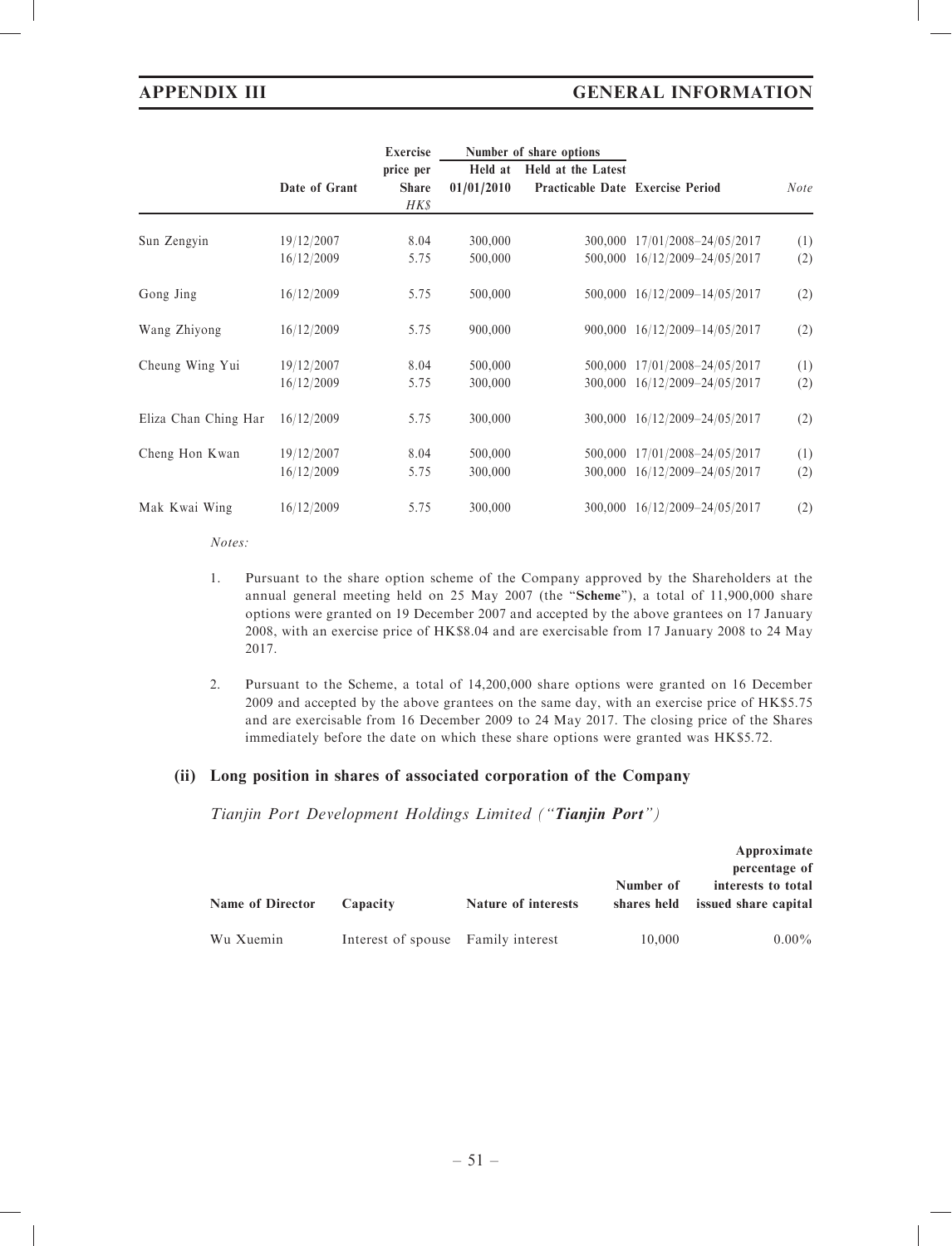### (iii) Long position in share options of associated corporations of the Company

Tianiin Port

|                         |                                      |                                        |                        | Approximate<br>percentage of               |  |
|-------------------------|--------------------------------------|----------------------------------------|------------------------|--------------------------------------------|--|
| <b>Name of Director</b> | Capacity                             | <b>Nature of interests</b>             | Number of<br>shares    | interests to total<br>issued share capital |  |
| Yu Rumin<br>Dai Yan     | Beneficial owner<br>Beneficial owner | Personal interest<br>Personal interest | 2,300,000<br>1,100,000 | $0.04\%$<br>$0.02\%$                       |  |

Dynasty Fine Wines Group Limited

|                         |                  |                     |                     | Approximate<br>percentage of               |
|-------------------------|------------------|---------------------|---------------------|--------------------------------------------|
| <b>Name of Director</b> | Capacity         | Nature of interests | Number of<br>shares | interests to total<br>issued share capital |
|                         |                  |                     |                     |                                            |
| Bai Zhisheng            | Beneficial owner | Personal interest   | 2,300,000           | $0.18\%$                                   |

Save as disclosed above, as at the Latest Practicable Date, none of the Directors or Chief Executive or their respective associates had any interests or short positions in shares, underlying shares or debentures of the Company or any of its associated corporations (within the meaning of Part XV of the SFO) as recorded in the register required to be kept under Section 352 of the SFO or as otherwise notified to the Company and the Stock Exchange pursuant to the Model Code.

As at the Latest Practicable Date, so far as was known to the Directors, the following Directors were also directors or employees of a company which has an interest or short position in the shares or underlying shares of the Company which would fall to be disclosed to the Company under the provisions of Division 2 and 3 of Part XV of the SFO:

| <b>Name of Director</b> | <b>Position in Tsinlien</b> |
|-------------------------|-----------------------------|
| Wu Xuemin               | Director                    |
| Dai Yan                 | Director                    |
| Zheng Daoquan           | Director                    |

### 3. DIRECTORS' INTERESTS IN ASSETS

As at the Latest Practicable Date, none of the Directors has any direct or indirect interests in any assets which have been acquired or disposed of by, or leased to, or which are proposed to be acquired or disposed of by, or leased to, the Company or any of its subsidiaries since 31 December 2009, the date to which the latest published audited consolidated financial statements of the Group were made up.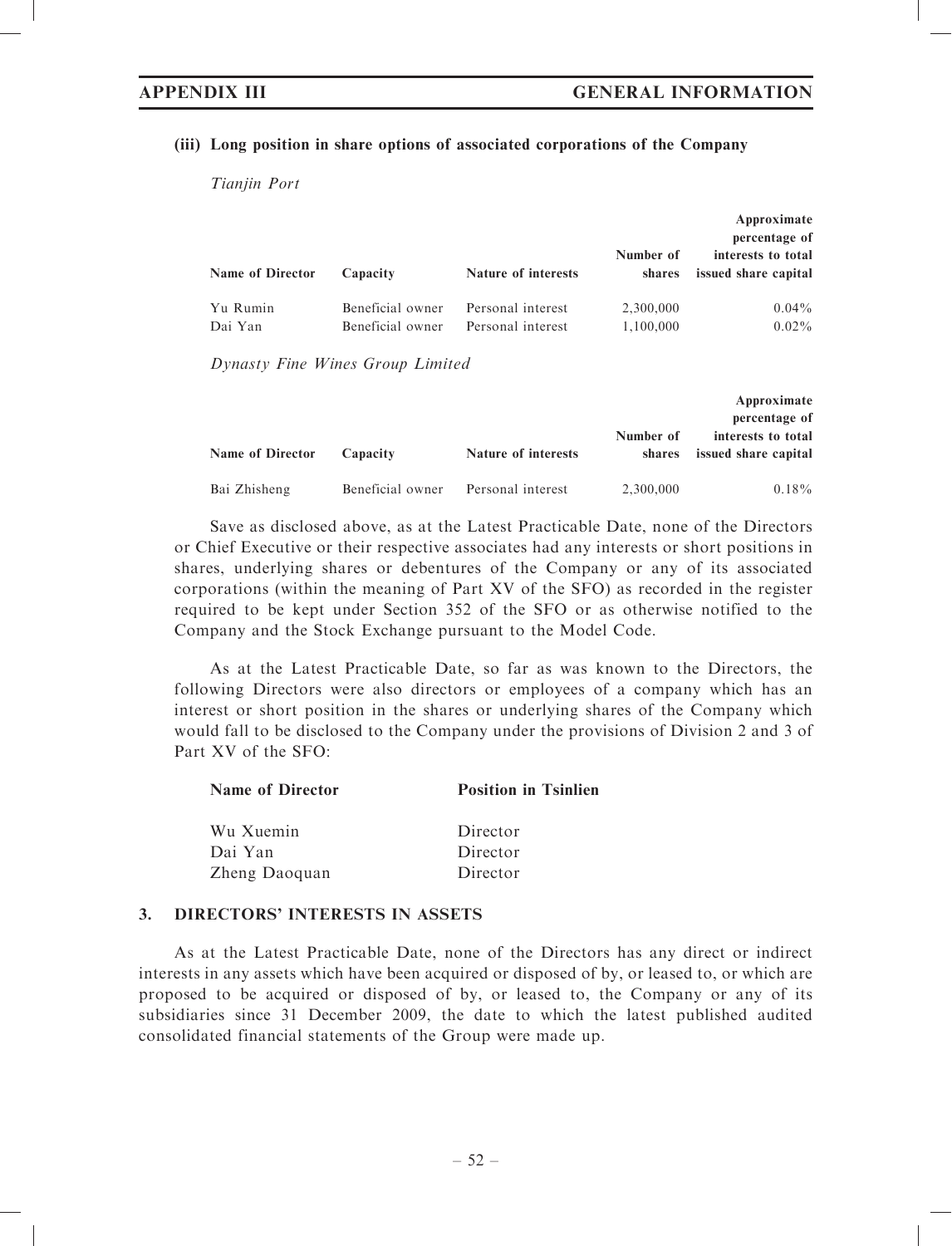# 4. DIRECTORS' INTERESTS IN MATERIAL CONTRACTS

As at the Latest Practicable Date, none of the Directors is materially interested, whether directly or indirectly, in any contract or arrangement which is significant in relation to the business of the Group.

# 5. DIRECTORS' SERVICE CONTRACTS

As at the Latest Practicable Date, none of the Directors had entered, or proposed to enter, into a service contract with any members of the Group which does not expire or is not determinable by the relevant member of the Group within one year without compensation, other than statutory compensation.

# 6. LITIGATIONS

As at the Latest Practicable Date, neither the Company nor any of its subsidiaries as engaged in any litigation, arbitration or claim of material importance and no litigation, arbitration or claim of material importance was known to the Directors to be pending or threatened against the Company or any of its subsidiaries.

# 7. COMPETING INTEREST

With the best knowledge of the Directors, as at the Latest Practicable Date, none of the Directors and their respective associates (as defined in the Listing Rules) had any interest in a business which competes or may compete with the business of the Group.

# 8. MATERIAL CONTRACTS

Save as disclosed below, there are no material contracts (not being contracts entered into in the ordinary course of business) which have been entered into by any member of the Group within the two years immediately preceding the Latest Practicable Date:

- (1) a conditional sale and purchase agreement dated 16 March 2009 entered into between Tianjin Port, a listed subsidiary of the Company, Grand Point Investment Limited ("Grand Point") and Tianjin Port (Group) Co., Ltd, pursuant to which Tianjin Port, through its wholly-owned subsidiary Grand Point, agreed to conditionally acquire from Tianjin Port (Group) Co., Ltd 951,512,511 shares in Tianjin Port Holdings Co., Ltd, representing 56.81% in its registered share capital, for a total consideration of HK\$10,961 million;
- (2) a capital injection agreement dated 30 December 2009 entered into between Tianjin Tai Kang Industrial Co., Ltd.\* (天津泰康實業有限公司) (''Tai Kang''), a non wholly owned subsidiary of the Company, and Tianjin Benefo Tejing Electric Co., Ltd.\* (天津百利特精電氣股份有限公司) (''Benefo''), a connected person of the Company, pursuant to which Tai Kang and Benefo agreed to inject an aggregate capital in the sum of RMB68,000,000 in cash and/or in assets in Tianjin

<sup>\*</sup> For identification purpose only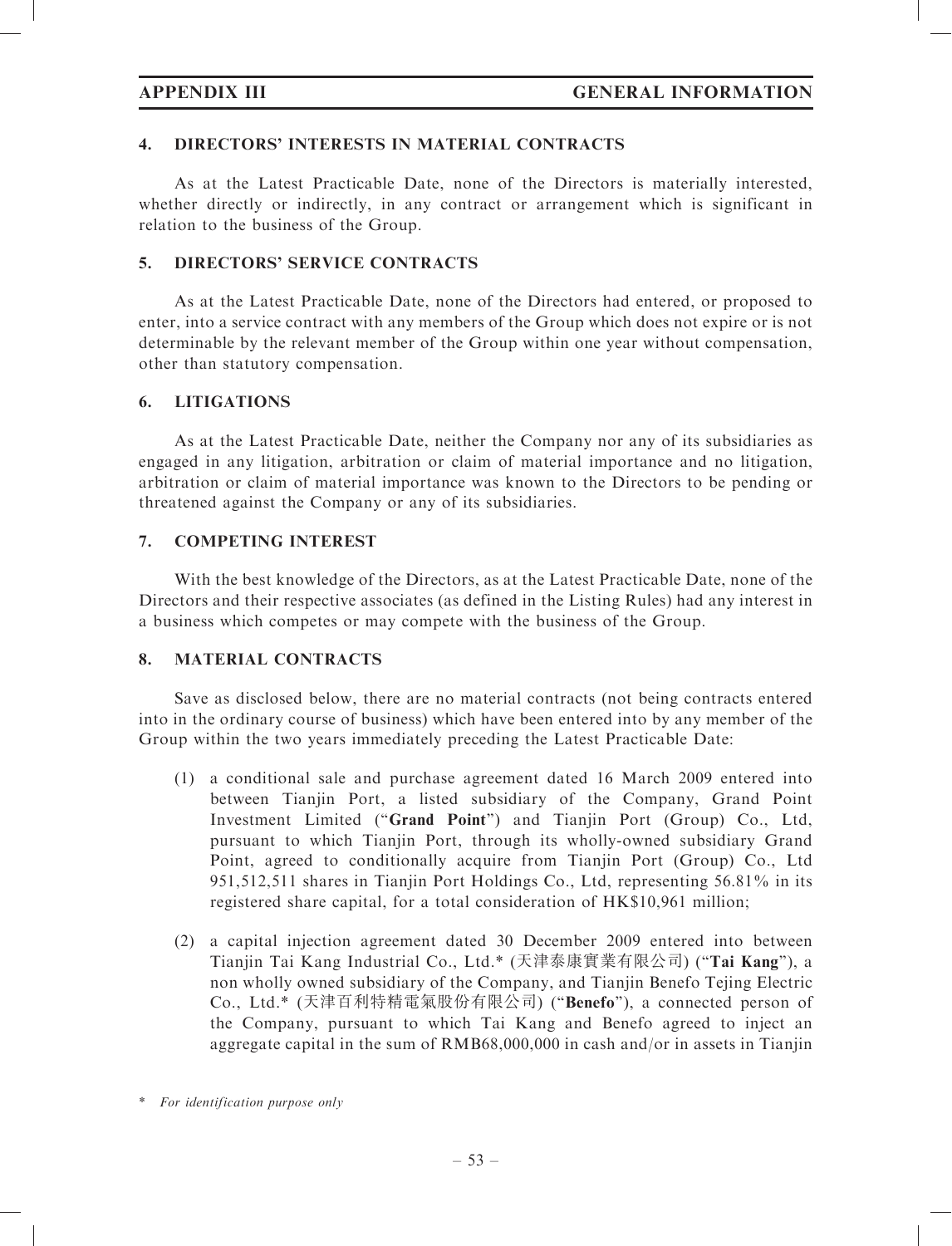Bai Li Equipment Company Limited\* (天津市百利開關設備有限公司), in which the Company indirectly holds 24.46% effective equity interest, in proportion to the respective shareholding of Tai Kang and Benefo in the said company; and

(3) the Agreement.

# 9. QUALIFICATIONS AND CONSENTS OF EXPERTS

| Access Capital | a corporation licensed to carry out Type 1 (dealing in         |
|----------------|----------------------------------------------------------------|
|                | securities), Type 4 (advising on securities), Type 6 (advising |
|                | on corporate finance) and Type 9 (asset management)            |
|                | regulated activities under the SFO                             |

Jinxin an independent valuer

The letters and recommendations given by Access Capital and Jinxin are given for incorporation in this circular. Each of Access Capital and Jinxin has given and has not withdrawn its written consent to the issue of this circular with the inclusion of its letter and reference to its name in the form and context in which it appears.

As at the Latest Practicable Date, each of Access Capital and Jinxin was not interested in any shares or shares in any member of the Group nor did they have any right (whether legally enforceable or not) to subscribe for or nominate persons to subscribe for any share or share in any member of the Group.

As at the Latest Practicable Date, each of Access Capital and Jinxin did not have any direct or indirect interest in any asset which had been acquired or disposed of by or leased to any member of the Group since 31 December 2009, being the date to which the latest published audited financial statements of the Company were made up.

# 10. GENERAL

- (a) The registered office of the Company is at Suites 3607–13, 36/F, China Merchants Tower, Shun Tak Centre, 168–200 Connaught Road Central, Hong Kong.
- (b) The share registrar and transfer office of the Company is Tricor Tengis Limited at 26/F., Tesbury Centre, 28 Queen's Road East, Wanchai, Hong Kong.
- (c) The secretary of the Company is Mr. Tuen Kong, Simon, who is also the chief financial officer of the Company.
- (d) The valuation report in Appendix II is prepared in Chinese. In case of inconsistency between the Chinese version and its English translation, the Chinese version shall prevail.
- (e) The English language text of this circular (except Appendix II) shall prevail over the Chinese language text in case of inconsistency.